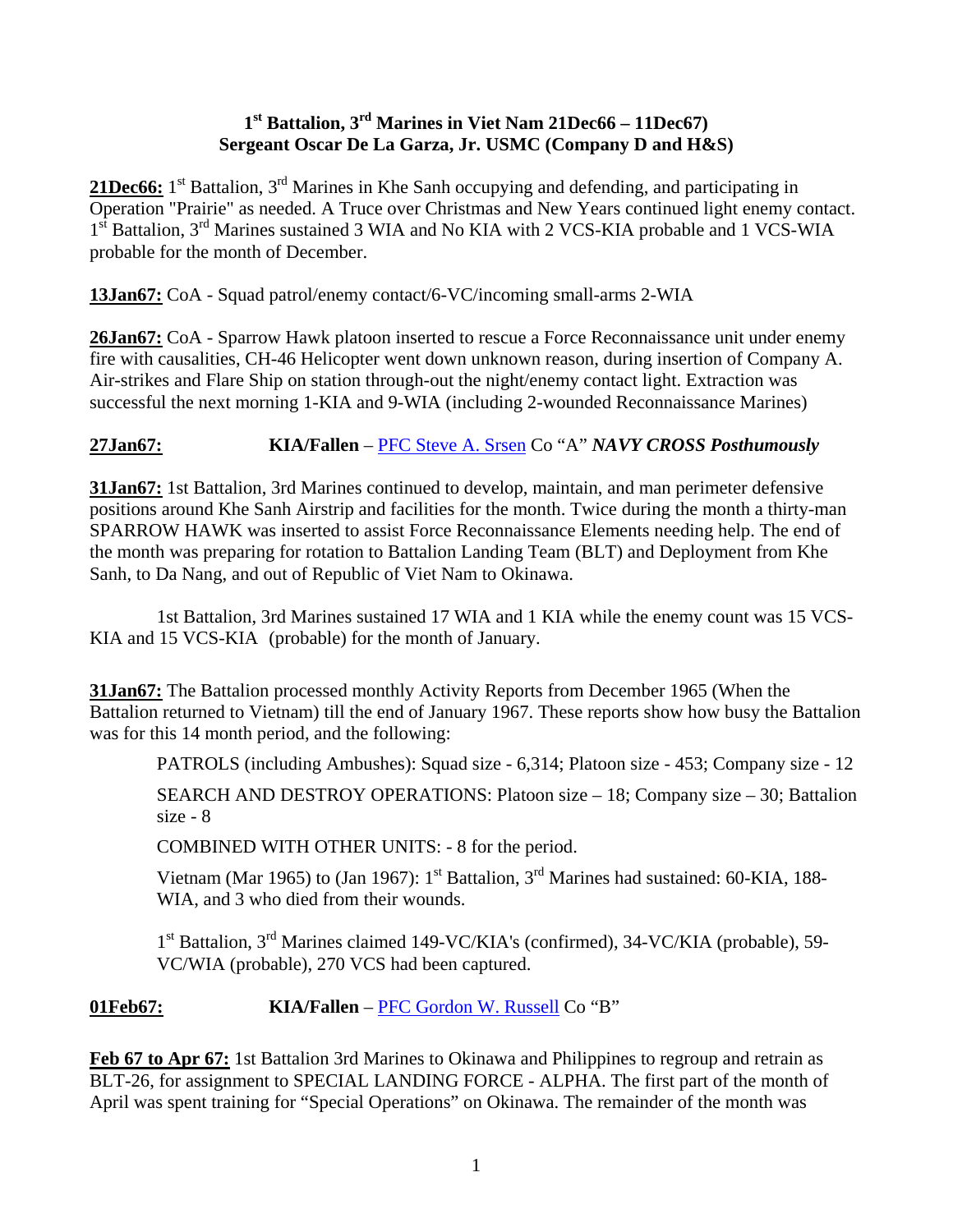devoted to Counter-Guerrilla Warfare School, Demolition-Landmine Training, and Jungle Lane/Trap line Indoctrination. The BLT then went to NB Subic Bay, Philippines for an additional three days training.

**28Feb67:** Most of 1st Battalion, 3rd Marines) transferred from Khe Sahn to Da Nang via fixed wing aircraft on the 1st and 2nd of February. Company B remained at Khe Sahn, and was flown to Da Nang on the 6th. 1st Battalion, 3rd Marines assisted  $3^{rd}$  Battalion, 1<sup>st</sup> Marines in the security of the Marble Mountain Complex and on the 7th began loading (embarking) on ships for transfer to Okinawa. With embarkation completed on the 8th, the ships (USS Carter Hall (LSD-3), USS Henrico (APA-45) (Delta Company - Vietnam to Okinawa), and USS Washburn (AKA-108) headed for Okinawa. 1st Battalion, 3rd Marines was designated Battalion Landing Team (BLT) - 1st Battalion, 3rd Marines during its transfer to Okinawa. Arriving and disembarking between the 13th and 16th of February at Okinawa, and was re-designated from BLT-1st Battalion, 3rd Marines back to 1st Battalion, 3rd Marines. 1st Battalion, 3rd Marines was transported via trucks to Camp Schwab to regroup and re-train. 1st Battalion, 3rd Marines received many replacements; and was trained at the Counter-Guerrilla Warfare School, the Demolition-Landmine Warfare School, and the Jungle Lane/Trap Lane Indoctrination School at NTA (Northern Training Area) till the end of February.

 **31Mar67:** For the month of March 1st Battalion, 3rd Marines continued Training and receiving more replacements. Training was conducted at Squad, Platoon, Company, and Battalion levels; with emphasis placed on unit tactics and field work. Continued training at the NTA Schools, and 1st Battalion, 3rd Marines members were issued the M-16 Rifles on the 20th (supposedly the first Marines to be issued M-16's for combat in Vietnam).1st Battalion, 3rd Marines was also trained and indoctrinated in Helicopters (CH-34's), Tank Infantry Training, Wet Net, and Landing Vehicle Tracked (LVT )training through the end of March. 1st Battalion, 3rd Marines was re-designated BLT-1st Battalion, 3rd Marines Operational Control 9th MAB. Command RLT-26 later to Special Landing Force-ALPHA. The Battalion was at almost full strength with 68-Officers (both USMC and USN) and 1,750-Enlisted (both USMC and USN-Corpsmen).

**MEDAL: REPUBLIC OF VIETNAM MERITORIOUS UNIT CITATION,** (Gallantry Cross Medal Color with Palm) issued to First Battalion, Third Marines for period of 04Apr67 to 20Sep69.

**MEDAL: PRESIDENTIAL UNIT CITATION**, First Battalion Third Marines Regiment, (SLF-A) from 25Apr67 to 17May67 (Operation Beaver Cage/Union)

06Apr67: KIA/Fallen – <u>LCpl Ernest L. Gutierrez</u> Co "A"

**07Apr67:** KIA/Fallen – [Sgt Jack C. Duff, Jr](http://thewall-usa.com/info.asp?recid=14067) Co "H&S"

 **27Apr67:** 1st Battalion, 3rd Marines continued training and started to embark on the ships of the SLF on the 3rd of April. Training continued on board the ships, with Special Operations Training for future RVN activity. A large Battalion Size- Learning Exercise (LEX) was conducted in the area of Kin Village (Camp Hansen), on the 6th and 7th, then BLT-1st Battalion, 3rd Marines back loaded on board the ships of TG 76.4. USS Okinawa-LPH-3 with Squadron of Helicopters from HMM-263 (Delta Company – Subic Bay Philippines to Viet Nam), USS Bayfield- APA-33 (Delta Company – Okinawa to Subic Bay, Philippines), USS Point Defiance-LSD-31, and USS Seminole-AKA-104).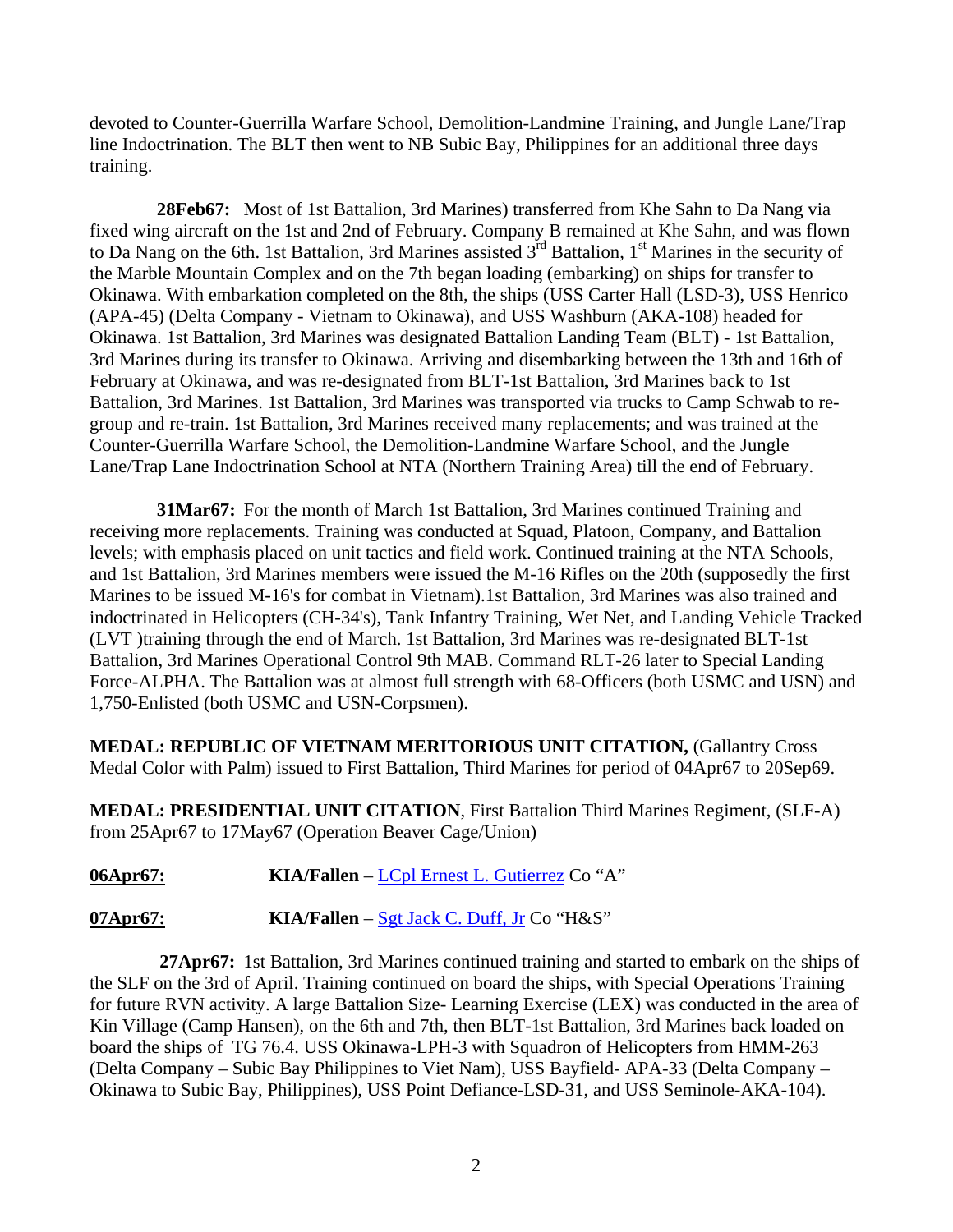BLT-1st Battalion, 3rd Marines continued to sail towards NB Subic Bay, Philippines for additional Special Operations. Training. The BLT was ordered to proceed to land further west of the Philippines, and entered the combat waters of RVN on the 17th. Two days later (the 19th), the BLT was headed back to NB Subic Bay, for additional training. From the 20th to the 23rd the BLT was at the SLF Camp, Subic Bay training. BLT 1st Battalion, 3rd Marines was back in the territorial waters of the Republic of Vietnam on the 25th of April awaiting further orders, with Operation "BEAVER CAGE" to start on the 28th of April. Our prior two days in the waters of Vietnam, could have been for the Battle of Hill 881 by Khe Sahn, which was being reported heavily in the newspapers and TV at home in the States at that time. BLT-1st Battalion, 3rd Marines was at full strength with 68-officers and 1,750- enlisted including Navy Doctors and Corpsmen.

 **KIA/Fallen:** Below listed Marines lost their lives off-shore, South Vietnam, Non-Hostile, Helicopter-Non crew air loss, crash at sea – Bodies were not recovered.

> [LCpl James A. Benton](http://thewall-usa.com/info.asp?recid=3596) Co "D" [Sgt Reinaldo L. Castro](http://thewall-usa.com/info.asp?recid=8427) Co "D" [LCpl Blenn C. Dyer](http://thewall-usa.com/info.asp?recid=14414) Co "D" [PFC Samuel W. Osborne](http://thewall-usa.com/info.asp?recid=38879) Co "D" [LCpl Ronald K. Pennington](http://thewall-usa.com/info.asp?recid=40092) Co "D"

28Apr67 to 12May67: BEAVER CAGE (UNION) Provinces: Quang Nam, Quang Tin and Tam Ky-Que Son Valley, 25 miles south of Da Nang, north of Chu Lia.(Also in Quan Que Son and Quan Thang Bin Provinces too).

Units: 1st Mar Div (HQ), 1/1, 2/1, 1/5, 3/5, and 1st ARVN Ranger Group. SLF-A 1st Battalion, 3rd Marines (BLT-1st Battalion, 3rd Marines) portion of operation Union called Beaver Cage.

Object: Three Marine and Three Army of the Republic of Viet Nam (ARVN) Battalions conduct Sweeps 30 miles south of Da Nang. Operation Union had started 20Apr67. SLF-ALPHA landing in Que Son Valley. BLT 1st Battalion, 3rd Marines and HMM 263 sweep area through 12 May. SLF Alpha's landing in April on operation BEAVER CAGE signaled a drastic increase in the operational tempo.

The combat days went from 12 per month, to 16.5 in April and to 22 in May. The remainder of the year reflected a much heavier reliance on the SLF. Not only did the number of combat days increase, but the number of operations more than doubled.

**28Apr67**: Co "C" company secured Landing Zone (LZ) Oriole in the Que Son Valley at 0711. At 1435 3,000 pounds of rice were discovered and destroyed.

At 1600 two VC were captured and an additional two at 1715.

**30Apr67**: At 1155 10 Viet Cong (VC) were spotted in a rice paddy and artillery was called in, 5 possible VC KIA. On the 30th Co "C" Marines were airlifted to LZ Buzzard at 2200. The first two days heat caused more casualties than the enemy.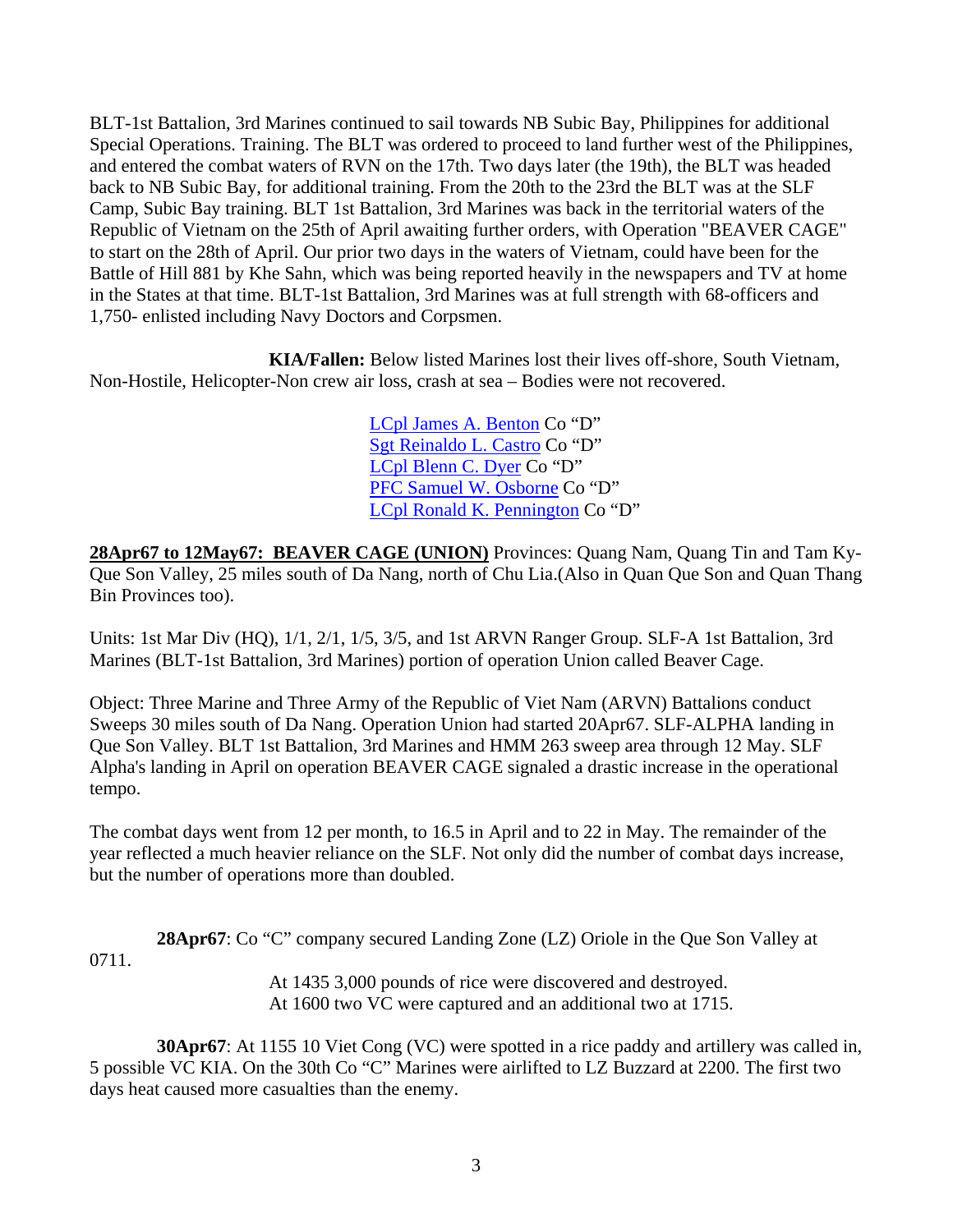**02May67:** Co "C" Marines received sniper fire, fired on and killed a VC woman running from the advance party and an enemy force of at least a platoon attacked Co "C" as it dug in for the night. The company came under 82mm Mortar, 57 recoilless rifle, and automatic weapons and small arms fire. "Puff the Dragon" USAF AC-47 gunship and "Spooky" flare planes along with Marine Artillery, 105 and 107 mm, and the BLT's own supporting arms pounded the suspected communist positions, the enemy fled.

**05May67**: The enemy fought back, and hit BLT headquarters and support elements with mortar and small arms fire as they evacuated a landing zone. A huge tunnel complex was discovered by Co "C", lights and demolitions were requested.

**06May67**: Two WIA from sniper fire, returned fire with 60mm mortars.

**07May67**: All personnel turned in flak jackets to decrease load. In-coming mortar fire was also received.

**08May67**: 5 VC were detained by C Company, and additional mortar fire was received.

**09May67**:  $1<sup>st</sup>$  Battalion,  $5<sup>th</sup>$  Marines and BLT joined in a sweep to the east.

**10May67**: Companies "B" and "C" engaged the enemy in a day-long action, including the insertion of a 40 man "Sparrow Hawk" unit to attack a sizeable VC force. Additional units from 1/5 were moved in to help cut-off the enemy's movement into or out of the battle area. Four air strikes by fixed wing and five by Klondike Gunship assisted the company.

 Company "C" was pinned down by fire from a village, moved into trench line and are receiving heavy fire, pinned down again. Heavy contact continues.

**12May67:** The LZ was secured by elements of 3<sup>rd</sup> Battalion, 5<sup>th</sup> Marines and Co "C" Marines were extracted from LZ Magpie and Quail

Cost:

SLF-USMC- 55 KIA and 151 WIA. Enemy 181 communist KIA and 66 POW

Operation Union:

USMC: 110 KIA and 473 WIA. Enemy: 865 KIA with 173 Captured.

1st Marine Division Operation:

US: 53 KIA Enemy: 965 KIA.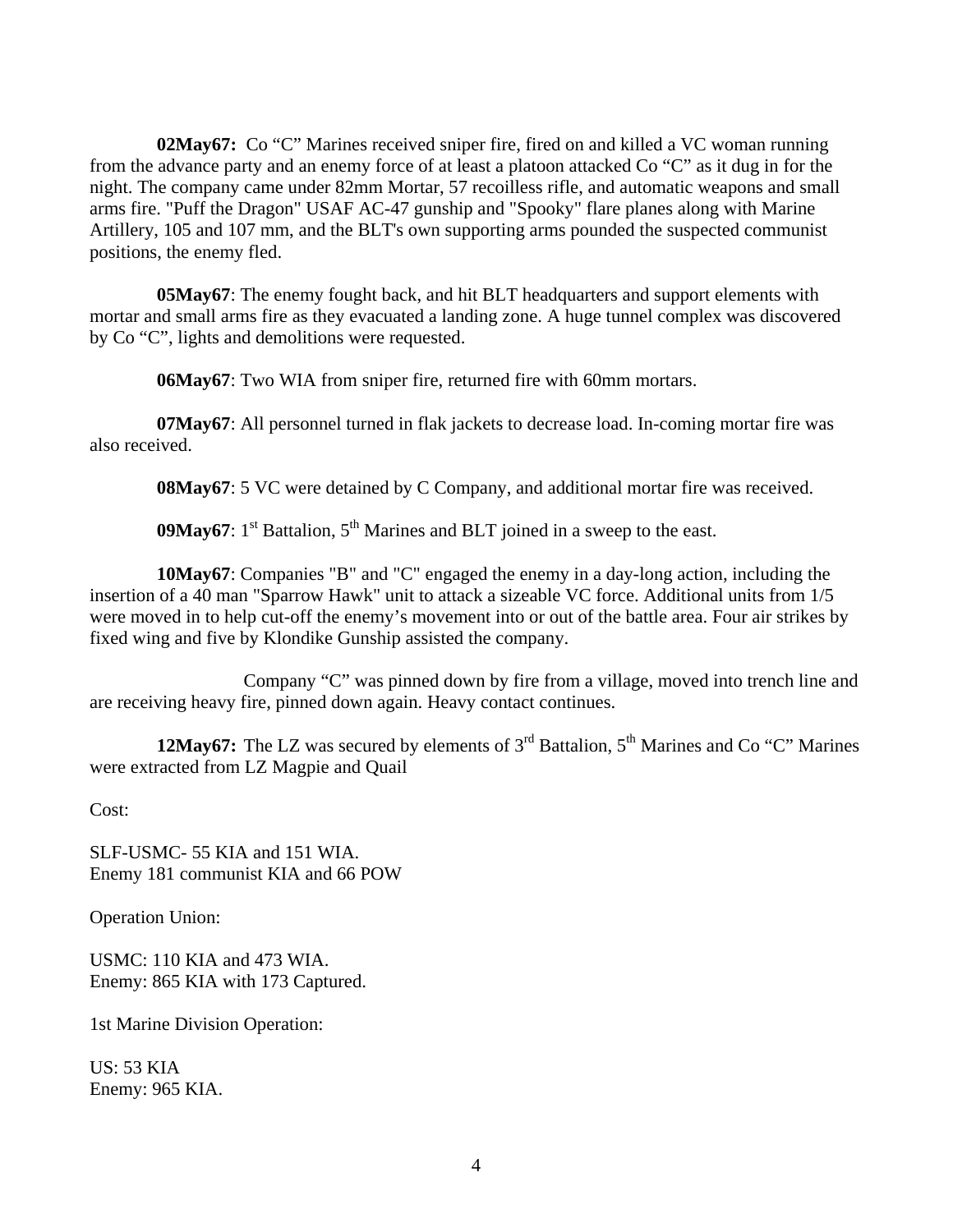BLT-1st Battalion, 3rd Marines Operation:

55-KIA and 201-WIA, with 5 additional deaths due to loss of helicopter in transferring personnel between ships. 181-VC/NVA KIA, 136-VC/NVA KIA (probable), and 66-VCS captured and detained.

Co "C" sustained 13-KIA and 57-WIA during this operation.

**28Apr67: BLT-1st Battalion, 3rd Marines commenced Operation "Beaver Cage".** The first four days were in support of Operation "Union". D Company with tanks made an Amphibious Landing on the beach area referred as Red Beach, and Companies A, B, and C with the BLT command element operated inland, approximately 27 miles SE of Da Nang AB. During this time only light enemy contact was made, however the BLT suffered Heat Causalities and more than 100 personnel were medevacuated during this period. The temperature during this operation was hot and humid with temperatures well over 100 degrees during the day and approximately 75 degrees at night with only one day of rain. After four days the BLT shifted 5 miles north and set up Headquarters in vicinity of LZ Cardinal Que Son district. The Companies were assigned individual Tactical Area of Responsibility (TAOR) and enemy contact began to increase in size and frequency.

**30Apr67:** CoB - Receiving Small Arms Fire (SAF) during lift out from LZ in helicopters 1- WIA.

 **02May67:** CoC - Attacked by estimated reinforced platoon of VC with 82mm mortars, 57mm Recoilless Rifle fire, Automatic and small arms fire while digging in for the night. Artillery, Air strikes, Huey Gunship, Flare ship, and PUFF assisted throughout the night.

> **KIA/Fallen:** [2ndLt Thomas W. Mallon](http://thewall-usa.com/info.asp?recid=32078) Co "C" [PFC Phillip D. Munday](http://thewall-usa.com/info.asp?recid=36966) Co "C" [PFC Chester J. Simmons](http://thewall-usa.com/info.asp?recid=47530) Co "C" [LCpl Gene Vaughn](http://thewall-usa.com/info.asp?recid=53546) Co "H&S"

 **03May67:** Medical-Evacuation and re-supply commenced at daybreak 0630 hours. 4 KIA and 20 WIA.

 CoA- Early evening water-run patrol contacted 2-VC then attacked by unknown number of VC. Four squads committed to assist the water patrol ran into heavy automatic and small arms fire (ambushed), artillery and Huey Gunship called in, with support immediately available and used it throughout the area. The men (patrols) outside the perimeter, returned with the WIA, but 14 men were still cut off from the rest. The cut off squad returned with their WIA. Artillery missions continued through the night. At first light, the squads returned to the battle area, observed 60-70 VC, and called in more Artillery. After everything was secured, bodies recovered (morning of the 4th) 14 KIA and 9-WIA.

> **KIA/Fallen:** [HN James I. Balch](http://thewall-usa.com/info.asp?recid=2104) Co "A" [PFC James D. Borawski](http://thewall-usa.com/info.asp?recid=4761) Co "A"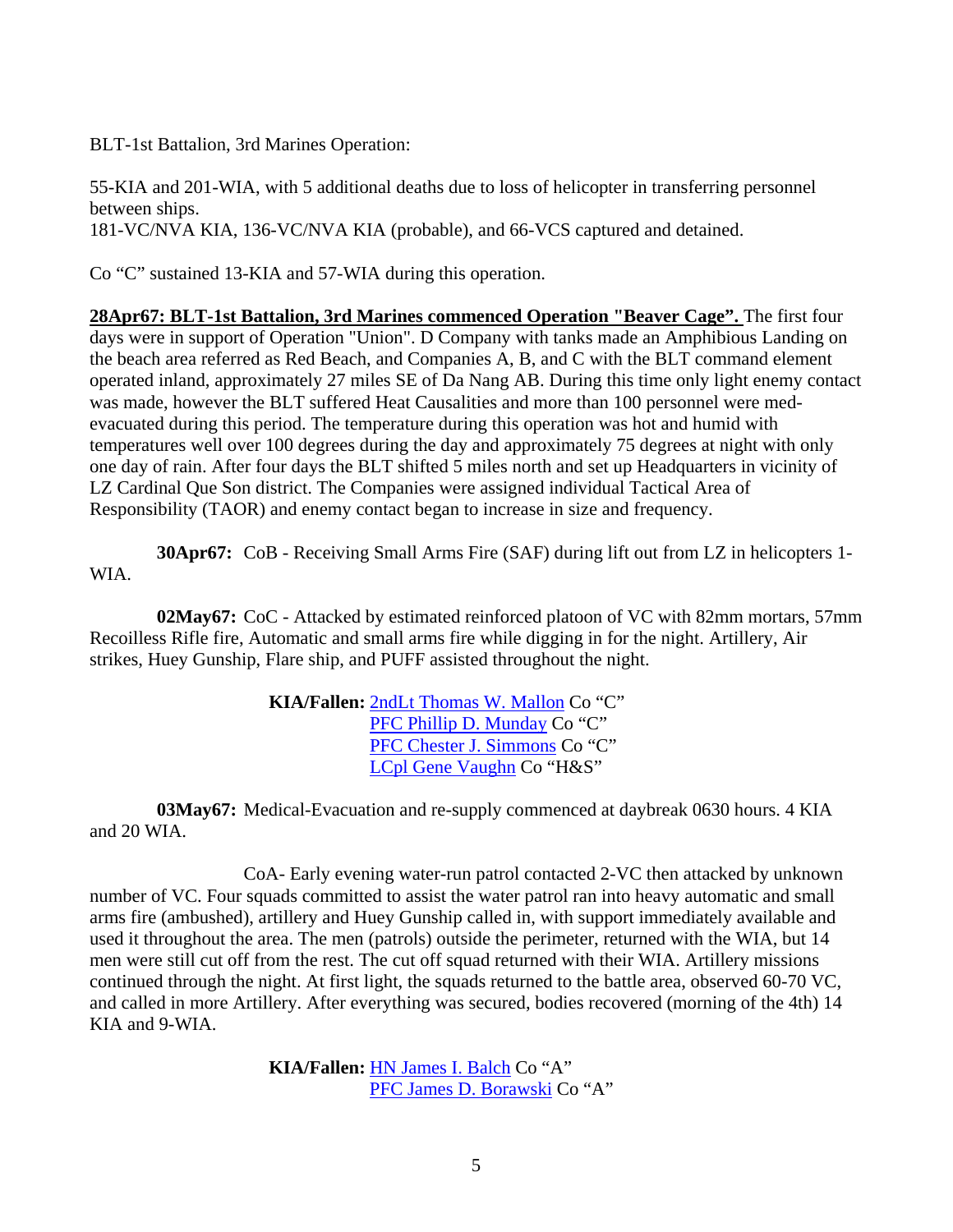[PFC Monty D. Button](http://thewall-usa.com/info.asp?recid=7196) Co "A" [LCpl Troy M. Carnline](http://thewall-usa.com/info.asp?recid=7952) Co "A" [PFC Tommy E. Dickerson](http://thewall-usa.com/info.asp?recid=13206) Co "A" [PFC Donald W. Falwell](http://thewall-usa.com/info.asp?recid=15606) Co "A" [PFC Ricky M. Gilbertson](http://thewall-usa.com/info.asp?recid=18532) Co "A" [PFC Joseph R. La Rose](http://thewall-usa.com/info.asp?recid=29637) Co "A" [LCpl Eugene Murry](http://thewall-usa.com/info.asp?recid=37156) Co "A" [Cpl Luciano P. Plesakov](http://thewall-usa.com/info.asp?recid=41034) Co "A" [PFC Robert J. Rose](http://thewall-usa.com/info.asp?recid=44472) Co "A" [LCpl Eugene D. Spicer](http://thewall-usa.com/info.asp?recid=49171) Co "A" [PFC John E. Sweesy](http://thewall-usa.com/info.asp?recid=50792) Co "A" [Cpl John W. Urick](http://thewall-usa.com/info.asp?recid=53143) Co "A" [PFC David Verbilla](http://thewall-usa.com/info.asp?recid=53647) Co "A"

**04May67:** CoD - 20 VC in village/firefight 1-WIA

CoD - Receiving mortars and small arms fire 2-WIA

CoC - Sniper fire 1-WIA.

 CoD - While crossing a valley east of Hill 65, encountered intensive enemy resistance and had elements pinned down by 50 VC in fortified positions. Air and artillery called in and supported by CoC which had moved to Hill 65. Heavy fighting ensued, fighting continued throughout the night. Company D elements in contact with the enemy withdrew to Hill 65 under cover of darkness with all KIA extracted from the Battle Zone at 2325 hrs. One M-60 machine gun with firing mechanism removed, one .45 Cal pistol, and one M-16 rifles lost in action. 11 KIA and 26 WIA were evacuated on morning of the 5th.

> **KIA/Fallen:** [LCpl Melvin L. Allen](http://thewall-usa.com/info.asp?recid=668) Co "D" "Silver Star Posthumously" [LCpl Jose M. Gomez](http://thewall-usa.com/info.asp?recid=19046) Co "D"

 [PFC David A. Hickman](http://thewall-usa.com/info.asp?recid=23007) Co "D" [PFC Don R. Hollingsworth](http://thewall-usa.com/info.asp?recid=23790) Co "D" [Cpl Frederick A. McMahon](http://thewall-usa.com/info.asp?recid=34311) Co "D" [Cpl Don W. Minton](http://thewall-usa.com/info.asp?recid=35636) Co "D" [Cpl Henry L. Turn](http://thewall-usa.com/info.asp?recid=52834) Co "D" [HM3 Elwood C. Sovey Jr](http://thewall-usa.com/info.asp?recid=48994) Co "D"

**05May67:** CoB - Booby Trap 1-WIA

 **KIA/Fallen:** [Cpl Martin Cavazos](http://thewall-usa.com/info.asp?recid=8505) Co "D" [PFC Harry L. Hissong](http://thewall-usa.com/info.asp?recid=23433) Co "D" [PFC Dennis J. Mannion](http://thewall-usa.com/info.asp?recid=32237) Co "D"

**06May67:** CoC - Sniper fire 2-WIA CoB - Sniper fire/small arms fire 2-WIA.

 **07May67:** CoD- Mortar attack 1-KIA and 6-WIA

**KIA/Fallen:** [Sgt Milton L. Hall](http://thewall-usa.com/info.asp?recid=20853) Co "D"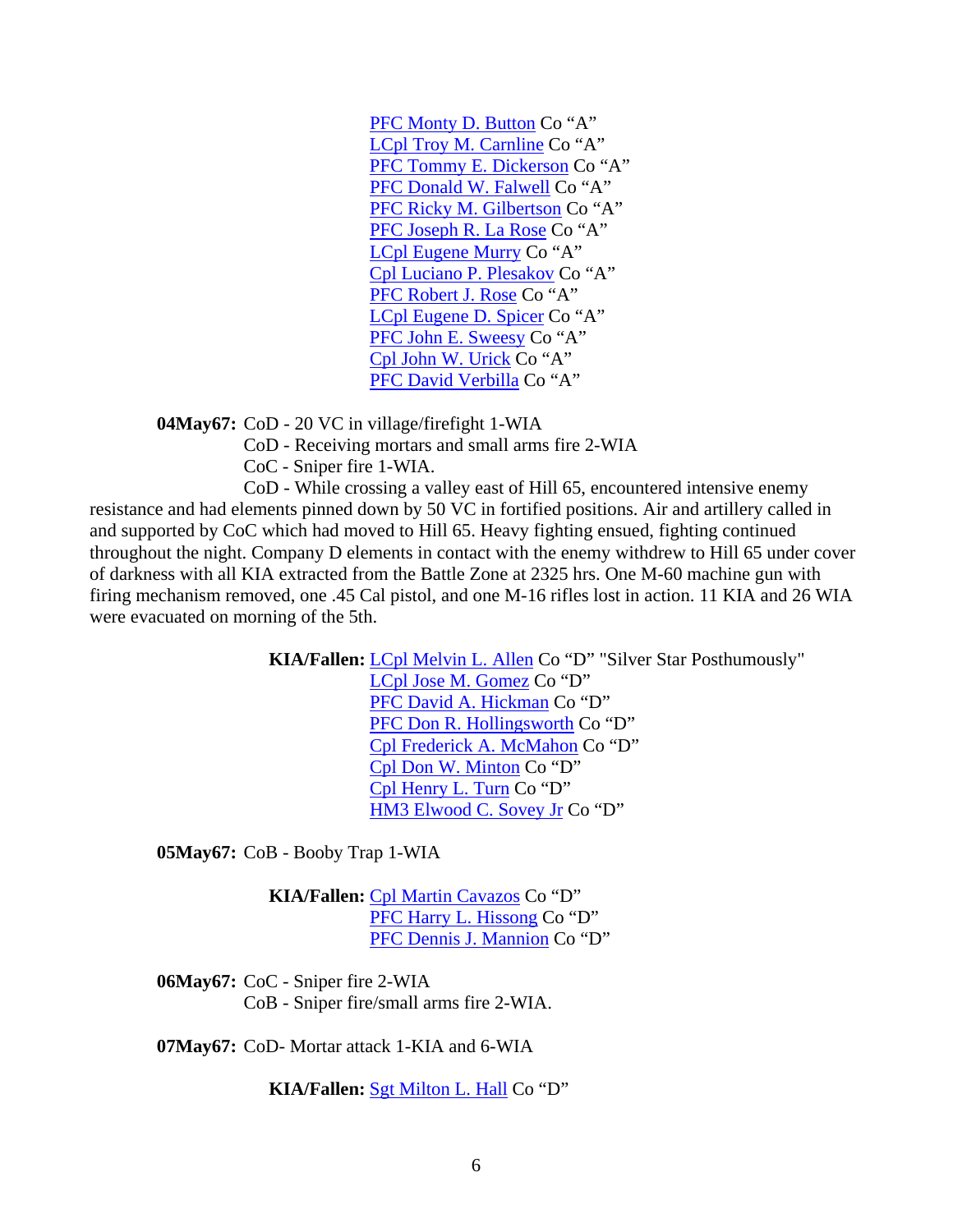**08May67:** CoD - Mortar attack 3-WIA. CoC - Mortar attack 3-KIA and 10-WIA.

> **KIA/Fallen:** [LCpl James E. Lakey](http://thewall-usa.com/info.asp?recid=29281) Co "H&S" [PFC David L. Rowell](http://thewall-usa.com/info.asp?recid=44659) Co "C" [LCpl William M. Shaw, Jr.](http://thewall-usa.com/info.asp?recid=46965) Co "C"

**09May67:** CoC - Mortar attack 1-WIA.

**10May67:** Co B, C, and D: Co B and C were sweeping east, with CoD in trace moving down the center of the valley. CoB received small arms fire and automatic weapons fire from Hill 110.

 CoC mortars firing on Hill 110, CoB reports 1-WIA and VC moving towards them, and requests Co C to check out and assist. CoD reports Co "C" 1<sup>st</sup> Battalion, 5<sup>th</sup> Marines is 300 meters west of Hill 110 moving east. CoB reports taking heavy sniper fire and that 20 VC moving east. Co C moving 3rd Platoon to left flank of Co B. Co B and C receiving mortar fire, CoB pinned down by heavy fire suffering unknown number KIA and WIA.

 Requesting Close Air Support, Co C was attempting to envelope with one platoon to stop enemy fire from the village. The enveloping platoon of Co C reports receiving mortars, and Co B requests Co C and D to link up on left and right flanks respectfully. Co B reports one company of VC wearing green uniforms and helmets, well camouflaged and entrenched on Hill 110.

 C/1/5 to sweep area to east after Air strikes on Hill 110. Co C has one platoon pinned down by heavy fire from village and air strikes called in. Co C needs help on left flank; withdrawing platoon from right flank to assist pinned down platoon on left. Co C has VC in trench line directly in front of position delivering heavy fire, and units are still pinned downed. Heavy contact continues and more air strikes called in.

 Co B reports approximately 6-KIA and 23-WIA, all friendly, in Co C's Zone. A SPARROW HAWK 40-man unit arrived in Zone at 1300 hrs, and almost immediately suffered 5-WIA and were pinned down in the LZ area. Heavy contact with enemy continues, more air strikes, and contact finally started to lessen with enemy fleeing to east.

Co B, C, and D under command/control  $1<sup>st</sup>$  Battalion  $5<sup>th</sup>$  Marines established a perimeter for the night.

Causalities reported for the day long battle were:

22-KIA and 88-WIA and 86 VC/NVA KIA (confirmed).

 The Operation ended two days later, with no more enemy contact, and 1st Battalion, 3rd Marines being transported by helicopter back aboard the ships of BLT.

**KIA/Fallen:** [LCpl Delancy D. Tolbert](http://thewall-usa.com/info.asp?recid=52241) Co "A"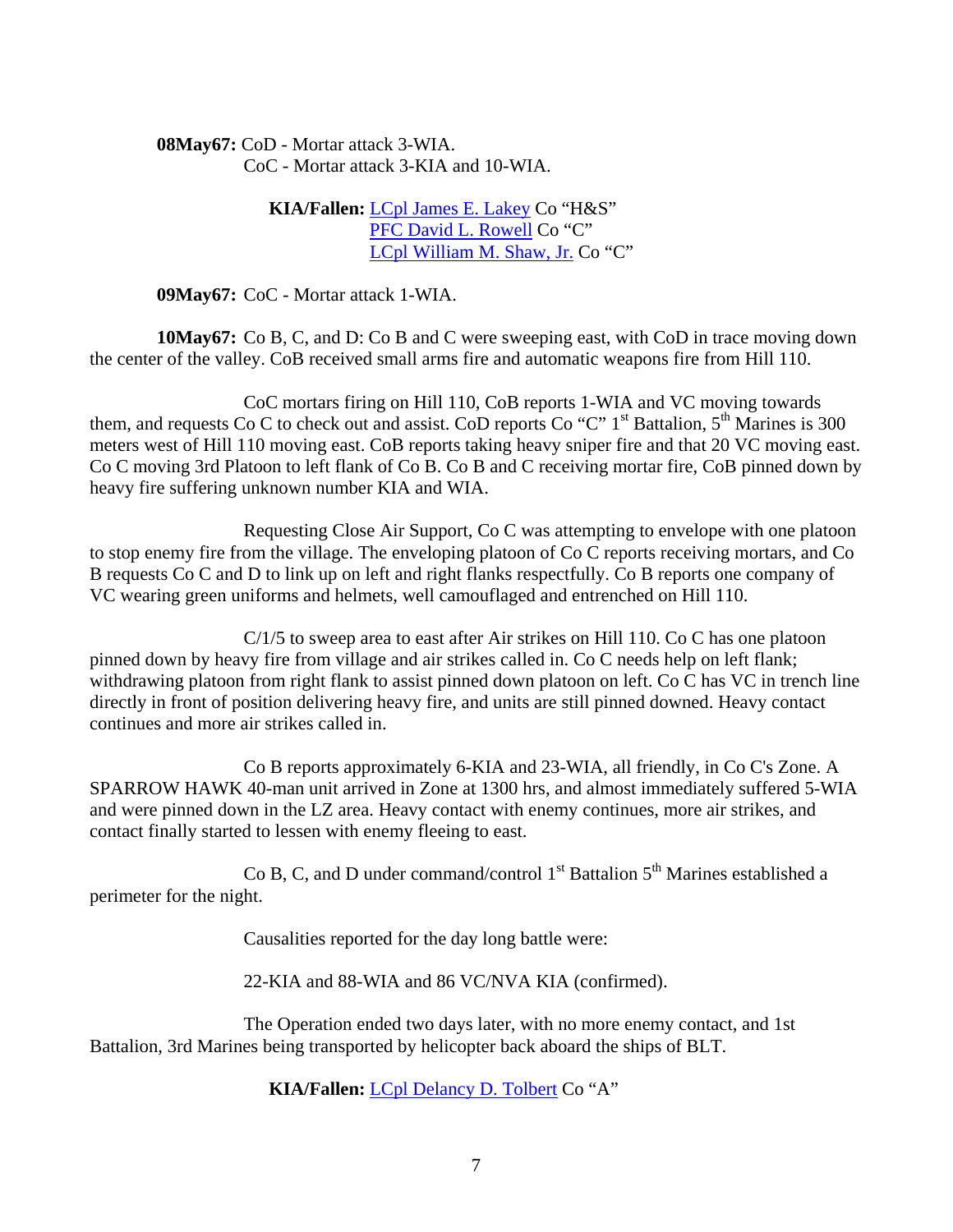[SSgt Elpidio A. Arquero](http://thewall-usa.com/info.asp?recid=1452) Co "B" *NAVY CROSS Posthumously* [PFC Allan F. Berweger](http://thewall-usa.com/info.asp?recid=3795) Co "B" [PFC Thomas L. Foy](http://thewall-usa.com/info.asp?recid=16946) Co "B" [PFC Randall R. Grueber](http://thewall-usa.com/info.asp?recid=20290) Co "B" [PFC Brian C. Hewitt](http://thewall-usa.com/info.asp?recid=22968) Co "B" [Sgt Dannie D. Jacobs](http://thewall-usa.com/info.asp?recid=25439) Co "B" [PFC Kenneth W. McGee](http://thewall-usa.com/info.asp?recid=33905) Co "B" [PFC Russel P. Miller](http://thewall-usa.com/info.asp?recid=35464) Co "B" [PFC Donald A. Pittenger](http://thewall-usa.com/info.asp?recid=40946) Co "B" [PFC James C. Riley](http://thewall-usa.com/info.asp?recid=43457) Co "B" [Cpl Sterling S. Woods](http://thewall-usa.com/info.asp?recid=57343) Co "B" [LCpl James M. Bishop](http://thewall-usa.com/info.asp?recid=4089) Co "C" [Pvt Alfred L. Brown](http://thewall-usa.com/info.asp?recid=5915) Co "C" [PFC James R. Cooper](http://thewall-usa.com/info.asp?recid=10380) Co "C" [PFC Albert J. Darling III](http://thewall-usa.com/info.asp?recid=11941) Co "C" [LCpl David M. Hart](http://thewall-usa.com/info.asp?recid=21734) Co "C" [Cpl John M. Reid](http://thewall-usa.com/info.asp?recid=42831) Co "C" *NAVY CROSS Posthumously* [Cpl Thomas Sanders](http://thewall-usa.com/info.asp?recid=45435) Co "C" *NAVY CROSS Posthumously* [PFC Frank. X. Cuozzo](http://thewall-usa.com/info.asp?recid=11516) Co "D" [HN Steven D. Chambers](http://thewall-usa.com/info.asp?recid=8640) Co "H&S"

### **18May67 to 26May67: HICKORY/BEAU CHARGER:**

Provinces: Tinh Quang and Quang Tri- just below the Ben Hoi river in southern half of DMZ.

Units: Hickory-3rd Mar Div (HQ), 1/9, 2/9, 3/9, 1/4, 3/4, 2/26; SLF- Alpha (BLT 1st Battalion, 3rd Marines and HMM-263 on operation Beau Charger); SLF-Bravo (BLT 2/3 and HMM-164 on operation Belt Tight); and the 5th ARVN Regiment on operation Lam Son 54.

Object: Marine forces launch three simultaneous operations, first sweep through southern half of DMZ. SLF-A lands under code name Beau Charger, along the coast. 2/26, 2/9, 3/9, and 3/4 begin sweep around Con Thien under Hickory. Two days later, the SLF-B lands N/E of Con Thien under code name Belt Tight. The operation ends 26th of May. Hickory started 16May67 and ended 28th. Because of enemy buildup in the DMZ, General Westmoreland authorized the entry of forces into the DMZ just south of the Ben Hoi River. The first of these operations was named HICKORY for the 3rd Marine Division, BEAU CHARGER for SLF-Alpha, BELT TIGHT for SLF-Bravo, and LAM SON 54 for the South Vietnamese forces. The scheme of the operation was to get all units on the Ben Hoi River and sweep south destroying all enemy units and installations in their path. A free fire zone was established and the Vietnamese Police removed 10,000 non-combatants from the area. The first helo of the first wave, CoA, into the operation (Beau Charger) was raked with gunfire, the co-pilot, crew chief, gunner, and three grunts were all wounded. Another grunt fell out of the helo and was killed. Four other UH-34's two UH-1E's also suffered damage in the assault. Fighting was fierce, the Marines engaged the enemy in hand-to-hand fighting and eleven jets came in to provide close air support. On the 18th at 1430 CoC landed at LZ Owl. At 1830, 43 non-combatants were removed from the DMZ and one VC was KIA by CoC. On the 19th, 20 rounds of 82mm, 68 rounds 60mm, and 40 rounds of 85mm were incoming causing 4 CoC WIA. On the 26th all units were extracted from "White Beach".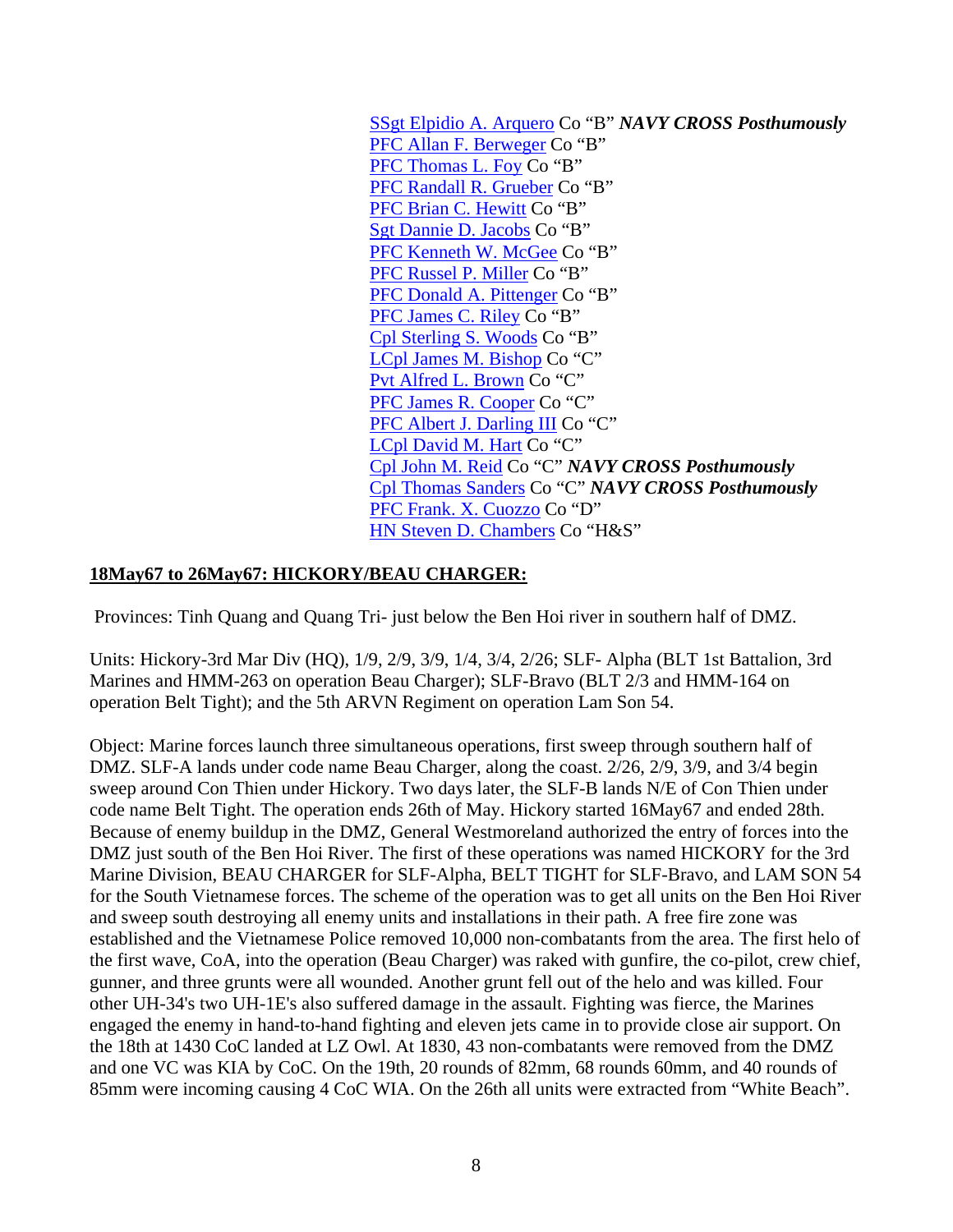Cost: USMC: 142 KIA and 896 WIA Enemy: 447 KIA. (This is the total of all three operations).

3<sup>rd</sup> Marines operations: Operation Hickory I: USMC: Unknown losses Enemy: 367 KIA

BLT-1st Battalion, 3rd Marines: Operation Beau Charger: USMC: 23 KIA and 99 WIA Enemy: 85 VC/NVA KIA (confirmed), 84 VC/NVA KIA (probable), and 6-VCS/POW captured (one Died of Wounds). 1st Battalion, 3rd Marines also evacuated approximately 536 friendlies out of the DMZ.

**18May67:** From HAMMOND - Vietnam Conflict Map, states that U. S. Marines and ARVN units FIRST enter the Demilitarized Zone (DMZ). BLT 1st Battalion, 3rd Marines and the other Marine Battalions along with ARVN units participated in the First Operations into the Southern half of the DMZ. Up to the Ben Hoi River and possibly across it. This may have been our first time in the DMZ, but WE will be back many more TIMES, in the future months and years.

 CoA - Assault elements landed at LZ Goose, and immediately came under intense enemy fire, while CoD was making an amphibious landing with tanks at Green Beach. The second wave of CoA via helicopters landed at LZ Owl, not under enemy fire. One platoon from Co D and a light section of tanks, joined Co A at LZ Owl, followed by the rest of Co A and Co B too. Co A and tanks linked up with elements of Co A at LZ Goose. Co A and B involved in heavy fighting with three reinforced enemy rifle companies near LZ Goose during the day. Co C landed at LZ Owl, after a Command Group had already arrived. A total of 43 non-combatants were evacuated from the DMZ this date.

BLT 1st Battalion, 3rd Marines:

USMC: sustained 19 KIA and 43 WIA.

 **KIA/Fallen:** [PFC Charles L. Anderson](http://thewall-usa.com/info.asp?recid=929) Co "B" [LCpl Kenneth N. Cheek](http://thewall-usa.com/info.asp?recid=8848) Co "A" [Pvt Edward J. Christensen](http://thewall-usa.com/info.asp?recid=9006) Co "A" [PFC Mark A. Dalgliesh](http://thewall-usa.com/info.asp?recid=11764) Co "B" [1stLt Louis D. Dobbin II](http://thewall-usa.com/info.asp?recid=13466) Co "B" [LCpl Paul F. Doyon](http://thewall-usa.com/info.asp?recid=13881) Co "A" [Cpl Stanley M. Godwin](http://thewall-usa.com/info.asp?recid=18913) Co "B" [LCpl Franklin G. Hazzard](http://thewall-usa.com/info.asp?recid=22219) Co "C" [Cpl Russell F. Keck](http://thewall-usa.com/info.asp?recid=27348) Co "A" *NAVY CROSS Posthumously* [PFC Dennis D. Kramer](http://thewall-usa.com/info.asp?recid=28813) Co "B" [Cpl Richard L. Land](http://thewall-usa.com/info.asp?recid=29397) Co "B"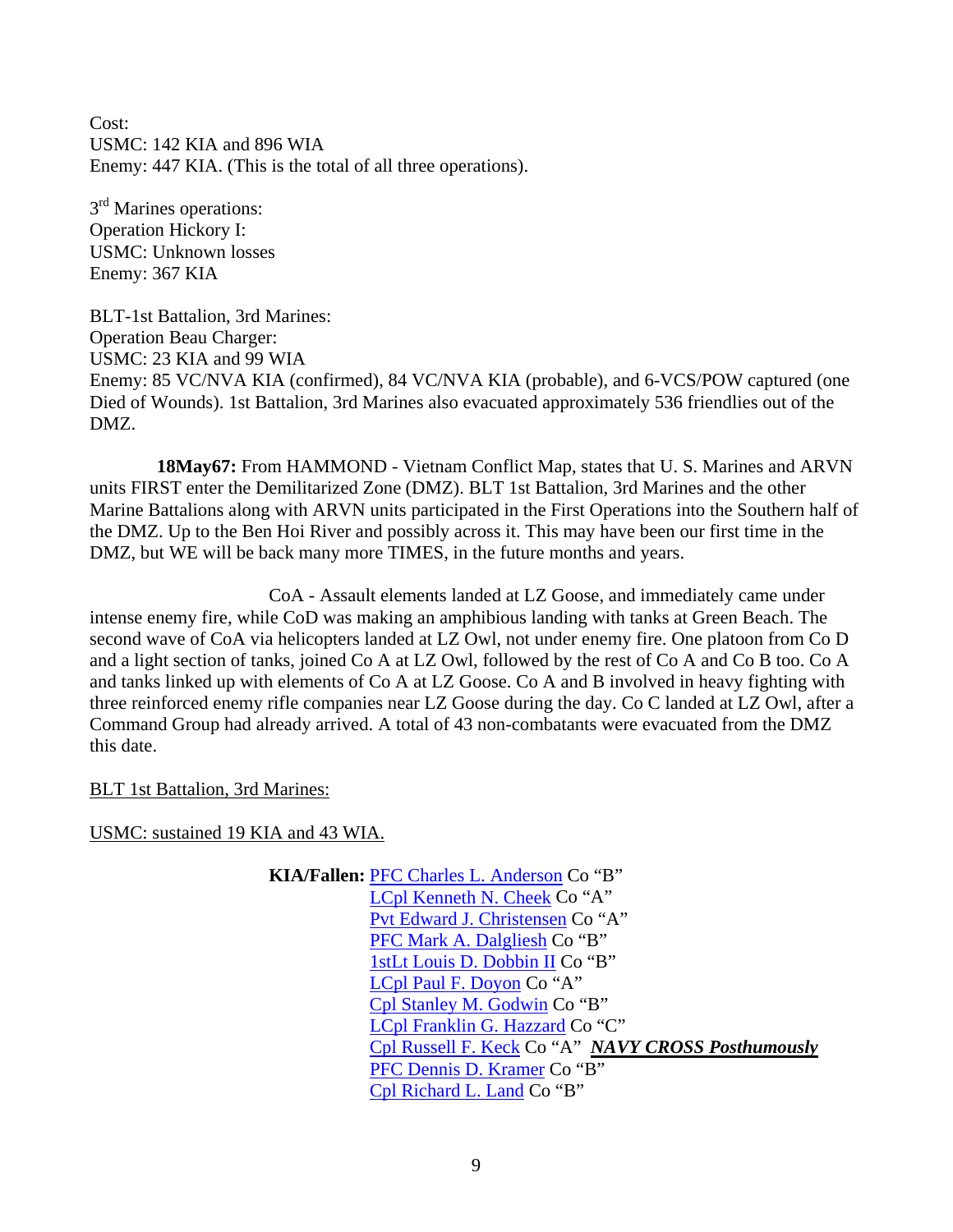[Cpl Orrie E. Macomb, Jr.](http://thewall-usa.com/info.asp?recid=31846) Co "B" [ESN John W. McCormick, Jr.](http://thewall-usa.com/info.asp?recid=33577) Co "B" [2ndLt Joseph T. McKeon, Jr.](http://thewall-usa.com/info.asp?recid=34156) Co "B" [Cpl Clyde U. Mitchell](http://thewall-usa.com/info.asp?recid=35695) Co "B" [LCpl John J. Nemchik, Jr.](http://thewall-usa.com/info.asp?recid=37630) Co "A" [HM3 Michael F. Smith](http://thewall-usa.com/info.asp?recid=48465) Co "B" [PFC John T. Wilson](http://thewall-usa.com/info.asp?recid=56742) Co "A"

**19May67:** CoD - With A/1/12 and W/1/12(Artillery Batteries), and BLT 1st Battalion, 3rd Marines Command elements at Green Beach received three vollies of 85mm fire (approximately 132 rounds total), which caused 3-KIA and 8-WIA.

 Co. B and C - Received approximately 20 rounds 82mm mortars, 68 rounds 60mm mortars, and 40 rounds of 85mm fire, with 4-WIA's.

 BLT-1st Battalion, 3rd Marines - Evacuated a total of 274 non-combatants from the DMZ this date.

> **KIA/Fallen:** [PFC Willie L. Brown](http://thewall-usa.com/info.asp?recid=6289) Co "D" [Cpl Reynaldo S. Fernandez](http://thewall-usa.com/info.asp?recid=15954) Co "1st Battalion, 3rd Marines" [Cpl Henry M. Sarmento](http://thewall-usa.com/info.asp?recid=45612) Co "B" [Cpl John C. Stecker](http://thewall-usa.com/info.asp?recid=49580) Co "B" [PFC Willie J. Mitchell Jr.](http://thewall-usa.com/info.asp?recid=35783) Co "C"

**20May67:** CoD- A units at Green Beach received 30 rounds of 85mm fire from North Vietnam, sustaining 1-KIA and 2-WIA.

 BLT-1st Battalion, 3rd Marines - Evacuated another 135 non-combatants from the DMZ this date.

### **KIA/Fallen:** [PFC Reginald Flack](http://thewall-usa.com/info.asp?recid=16336) Co "B"

**21May67:** BLT-1st Battalion, 3rd Marines - Evacuated 84 non-combatants from DMZ.

**23May67:** BLT-1st Battalion, 3rd Marines - Units observed a twenty-four hour Truce in honor of Buddha's birthday, with no incidents reported.

**25May67:** BLT-1st Battalion, 3rd Marines - Prepared for Phase III of Operation Beau Charger, the Amphibious Withdrawal from the DMZ. At 2000 hrs, the units started their movement to the coast at White Beach, stopping for periods of time, and moving at night.

**26May67**: Co D was last to withdraw at 1010 hours, ending the operation.

**27May67:** Personnel, supplies, and equipments were transferred from the USS Bayfield-APA-33 which was relieved by the USS Duluth- LDP-6.

**01Jun67:** Vietnam Service Medal. Vietnamese Counteroffensive, Phase II, starts 01Jun67 to 29Jan68.

#### **02Jun67 to 05Jun67 BEAR BITE:**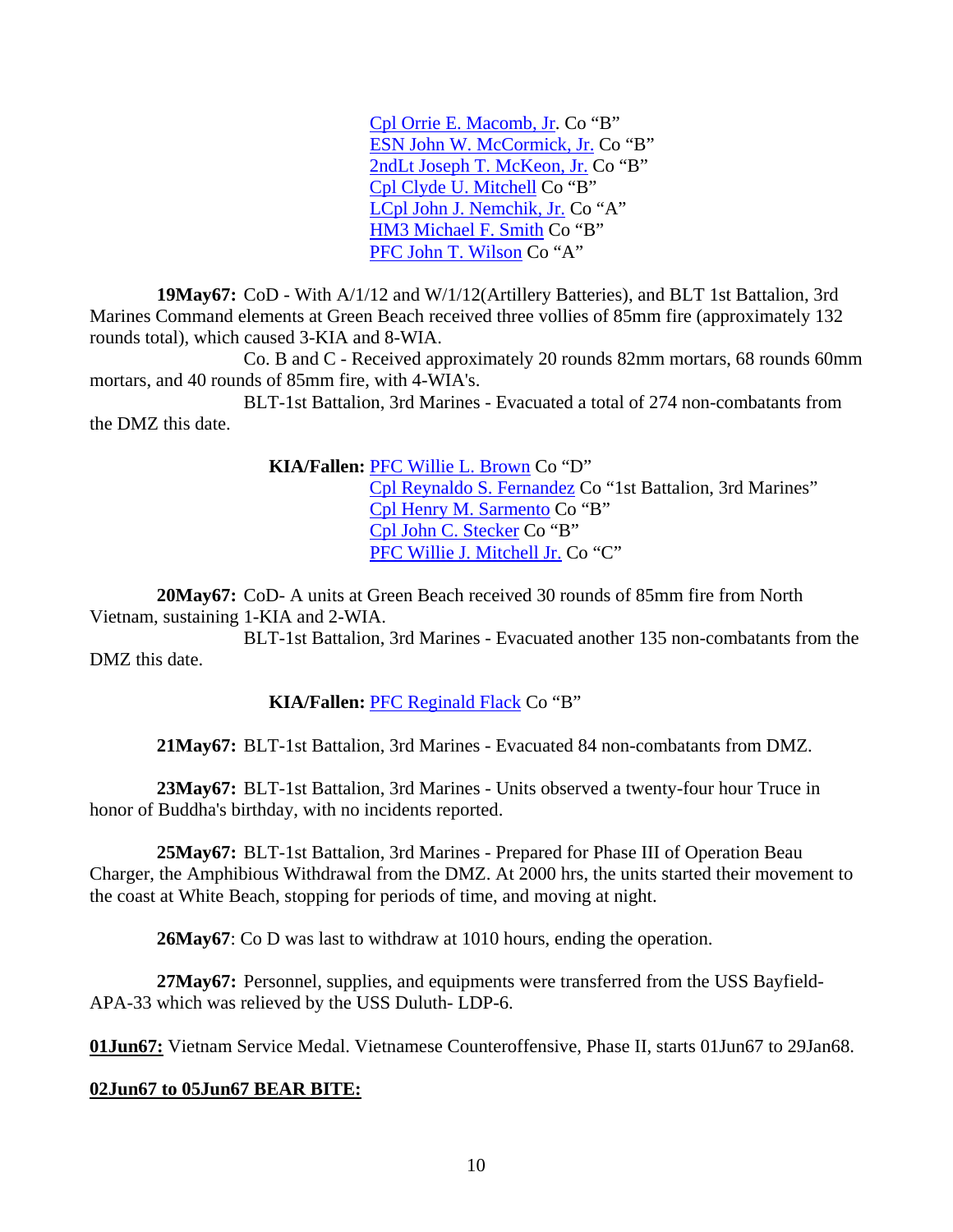Provinces: Thian Quang Tri & Tinh Thua Thien- 40 clicks south of DMZ, Street without Joy area.

Unit: BLT-1st Battalion, 3rd Marines

Object: Probing and destroying unoccupied enemy positions. This was an Amphibious and Heli-borne assault in southern Quang Tri northern Thua Thien Province.

Cost:

BLT 1st Battalion, 3rd Marines: No casualties Enemy: 2 communist KIA, 9 POW.KIA (confirmed), 9-KIA (probable), and captured 9-VCS on the enemy.

**02Jun67**: Snipers and a stuck Marine tank were the only casualties on this operation. CoC landed at LZ Starling with no contact. Bunkers and Punji pits were found and destroyed. Small arms fire was received with no casualties. Re-supply helos received sniper fire, CoC sent out patrols to engage.

**03Jun67: KIA/Fallen:** [PFC Curtis L. Tremaine](http://thewall-usa.com/info.asp?recid=52558) Co "B"

**04Jun67**: Two fire fights were fought with CoC having 1 VC KIA, and one VC WIA.

**05Jun67**: The Battalion was airlifted 4th Marines area.

## **07Jun67 to 11Jun67 COLGATE:**

Provinces: Quang Phu Vang &Thua Thien

Units: 4th Mar (HQ), BLT-1st Battalion, 3rd Marines, 2/26, 3/26, 3/12-Artillery.

Object: was to be a blocking force for Co B, D and A. Airlifted into LZ Eagle and Hawk. Two VC were captured hiding in the water, and 4 VC were engaged by CoC and UH-1 helos. Company C was operational-control to 4th Marines during the period 11-20 June on Operation CUMBERLAND.

Helo-lifted into area 7 miles east of Phu Bia. The first day Co A and B made heavy contact with an intense enemy force. The last four days were light contact.

1st Battalion, 3rd Marines sustained

 3-KIA and 29-WIA, while inflicting 24-VC/KIA (confirmed) 15-VC/KIA's (probable), and capturing 58-VCS. Later a village Chief indicated the Enemy had suffered 125-150 KIA that first day of the operation. 1st Battalion, 3rd Marines had control and command of operation, and were assisted by units H/2/26 and K/3/26.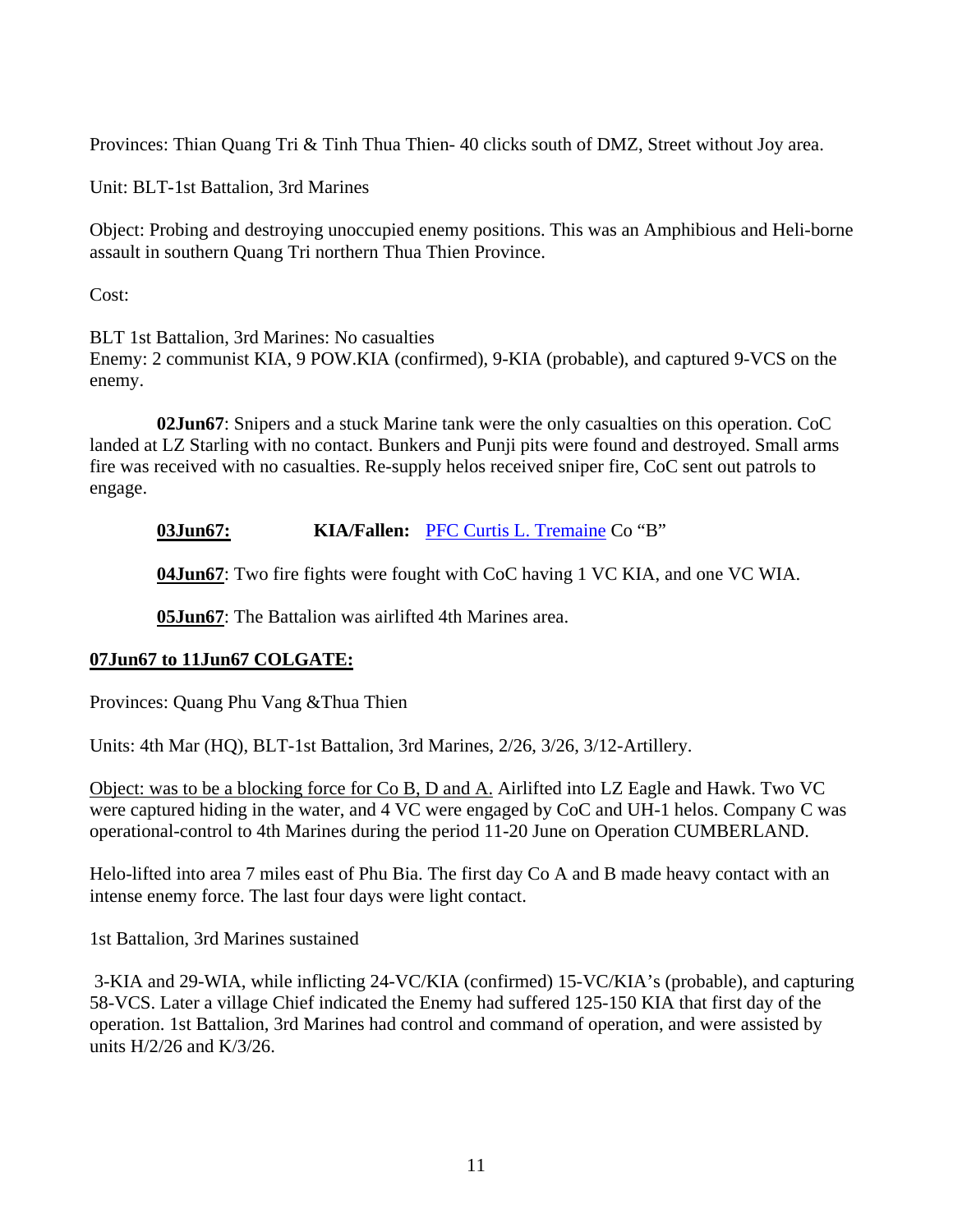**07Jun67:** CoA - Armed Huey reported two VC in area. One squad sent to location, taken under fire immediately by small arms, and 9- 12 rounds of 60mm mortar fire. Requested air, artillery, and 81mm mortar fire, on estimated one company of enemy in area well dug in. 2-KIA, 12-WIA and 1-ARVN-WIA.

 CoB - Moving up in support of A Co., made heavy contact with enemy, and received heavy small arms and 82mm mortar fire. 1-KIA and 1-WIA.

 CoB - Element moving to left flank of fortified position detonated a large mine or an 81mm mortar dud. 7-WIA.

> **KIA/Fallen:** [LCpl Jimmy W. Hall](http://thewall-usa.com/search.asp) Co "A" [LCpl Fletcher D. Whips](http://thewall-usa.com/info.asp?recid=55568) Co "A" [LCpl Jackie R. Baird](http://thewall-usa.com/info.asp?recid=1965) Co "B"

 **08Jun67:** CoB - Night patrol made contact with enemy, fire fight ensued, 1-WIA.

**11Jun67**: The Battalion was airlifted to Phu Bai, and was trucked to 4th Marine area.

**13Jun67:** CoA - Discovered 50 punji traps both foot and man size, well camouflaged. Two men fell into man size trap. 1-WIA.

**13Jun67:** CoA - Booby trap, 1-WIA.

### **15Jun67 to 23Jun67 CHOCTAW:**

Provinces: Tinh Quang Tri & Tinh Thien

Units: 4th Mar (HQ), BLT-1st Battalion, 3rd Marines, 1/4, 2/4, 3/12-Artillery.

Object: Search and destroy. Tedious sweeps west of Route 9, along the Thac Mai River. CoC was returned to BLT 1st Battalion, 3rd Marines from Operation CUMBERLAND on the 20th. The operation was limited to sniper and small arms harassing fire. CoC uncovered 200 pounds rice, ammo cans and ammo, flack jackets, det cord, medical supplies, comm wire, and 2 booby traps. A boat and tunnel were also found. VCs were found in the tunnel, 2 VC KIA Punji pits and stakes were uncovered and destroyed. 2 VC and 3 VCs were apprehended.

Cost: USMC: 9 WIA Enemy: 9 communist KIA and 15 POW.

Choctaw initially consisted of several smaller unit missions and commitments assigned to the 4th Marines in the Three Rivers Area, starting on the 13th of June. On the night of the 21st, a Battalion Sweep back in the "Bear Bite" area, characterized by a Night Foot movement to area to start sweep, ending with limited action and enemy contact.

BLT-1st Battalion, 3rd Marines sustained No KIA, and 17- WIA while inflicting 9-VC/KIA's (confirmed), 20-VC/KIA's (probable), and capturing 15-VCS.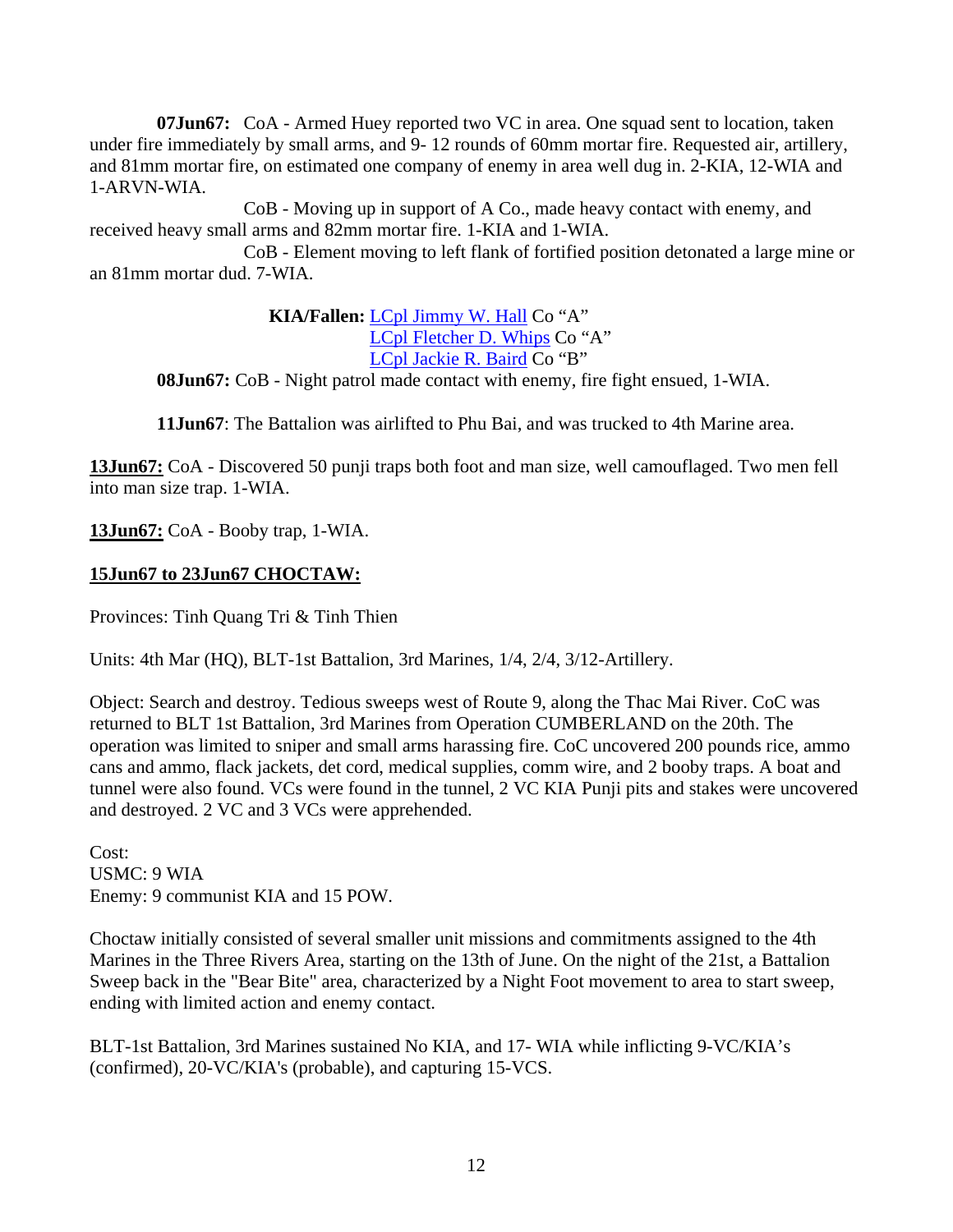**15Jun67:** CoA - While searching area one Marine stepped on mine, 2-WIA's.

**16Jun67:** CoA - Received 5 rounds 60mm mortars into LZ as three Helo's landing. No damage to Helo's, 2-WIA.

**17Jun67:** CoA - Booby trap mine, 1-WIA. **19Jun67:** CoC - Booby trapped grenade, 3-WIA. **21Jun67:** CoB - Enemy contact, Fire fight received automatic weapons fire, 2-WIA CoC - Foot punji trap stepped into, 1-WIA. CoB - Night patrol received small arms and grenades (possible M-79 rounds). 1-

**25Jun67 to 28Jun67 MARYLAND:**

Province: Thau Thien

WIA.

Units: 4th Mar (HQ), BLT-1st Battalion, 3rd Marines.

Object: Search and destroy. CoC found 2 VCs in spider holes and they were captured. 2 VC and 2 VCs females were also detained. The BLT killed 7 communist, took 35 prisoners, and salvaged almost 9 tons of rice at cost of 3 Marines wounded.

Cost: USMC: WIA Enemy: 9 KIA and 35 POW.

BLT-1st Battalion, 3rd Marines back to Phu Bia, in command and control for operation Maryland, assisted by F/2/26.Helolifted back into area of prior "Colgate" operation, back into LZ's Hawk and Eagle. Search and destroy forcing the VC into ARVN units. Light contact for us, but Heavy contact for ARVN units with enemy losses over 100 VC/KIA (confirmed). BLT-1st Battalion, 3rd Marines sustained No KIA and 4-WIA while inflicting 7-VC/KIA's (confirmed), 5-VC/KIA's (probable), and capturing 35-VCS. After operation to COL CO Island and back aboard the ships of BLT.

**26Jun67:** CoD - A 1st platoon night ambush received small arms fire from a hut in their vicinity. 2-WIA

**28Jun67:** CoD - Friendly fire incident, while walking his relief for a radio watch at night. 1- WIA

**30Jun67:** For the month of June BLT-1st Battalion, 3rd Marines had participated in four Operations, mostly operating in the 4th Marines area, and sustaining a total of 6-KIA and 48-WIA. During the month 1st Battalion, 3rd Marines was credited with 49-VC/KIA's (confirmed), 49-VC/KIA (probable), and capturing 117-VCS.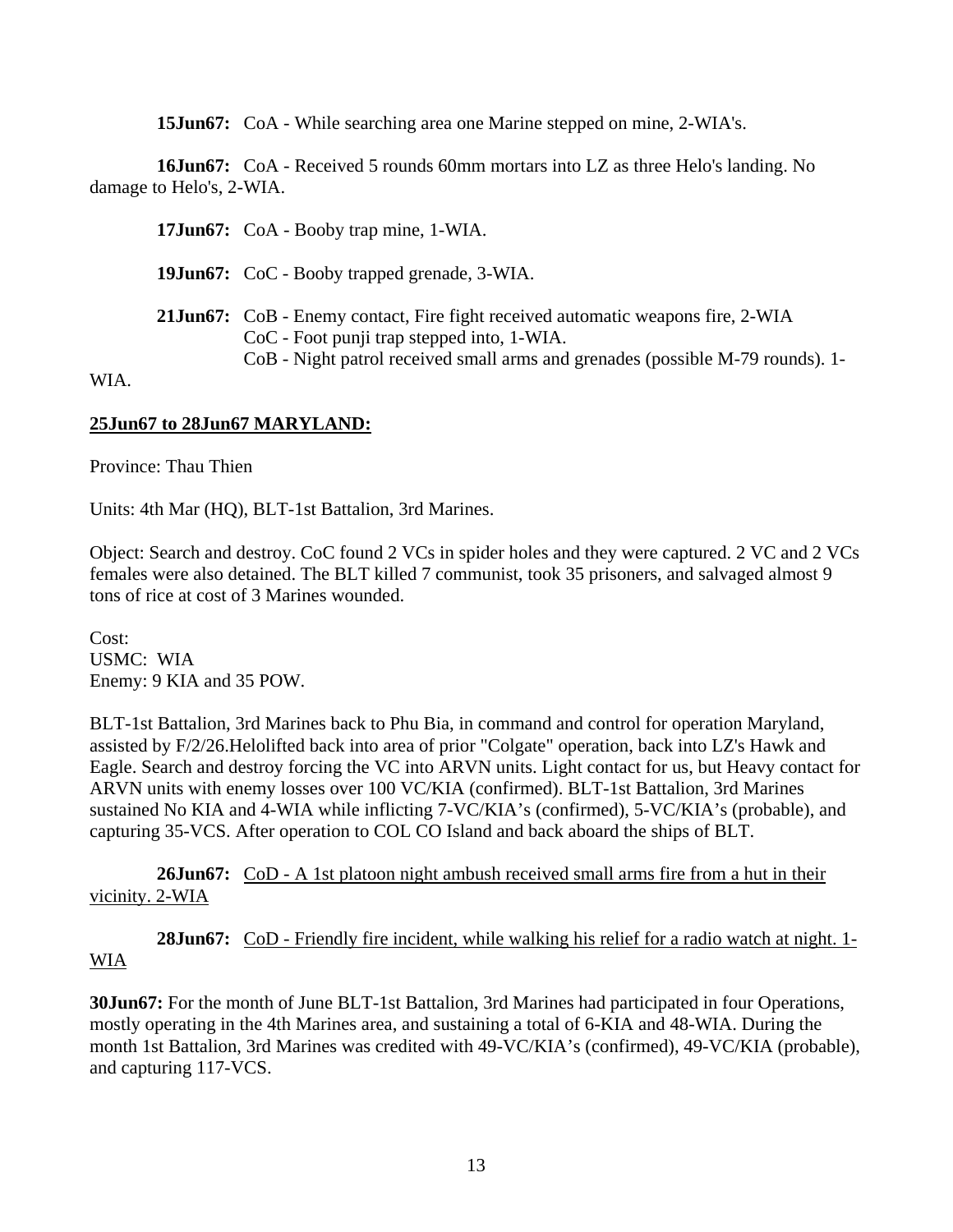### **03Jul67 to 13Jul67 BEAR CLAW / BUFFALO:**

Province: Quang Tri- Op was initially set for this area but when 1/9 & 3/9 got ambushed it changed to the area around Con Thien South of the DMZ.

Units: 3rd Mar (HQ), 3/3, 3/4, 1/9, 2/9, 3/9, SLF-A (BLT 1st Battalion, 3rd Marines), SLF-B (BLT 2/3), 9th Mars (HQ).

Object: Major elements of the 304B NVA Battalion and the 90th NVA Regiment were in the area. 1/9 conducts sweep north of Con Thien and makes heavy contact. Both SLF-Alpha (1st Battalion, 3rd Marines), Bravo (2/3), and 3/9 move into reinforce. Battle dies out 14th July. B/1/9 acquired name "The Walking Dead". The original operation was called BEAR CLAW, but when 1/9 got into trouble when it encountered two battalions of the NVA 90th Regiment when they were sweeping around Con Thien. SLF-Alpha was committed to assist them on July 3rd. The first wave of helicopters landed 2,500 meters south of the designated LZ. By the time 1st Battalion, 3rd Marines had picked up its units and linked up with 3/9 on the right flank the fighting had waned. A UH-34 was "down" in the CoC area, CH53 lifted it out two days later. The 5th of July opened with a mortar barrage on companies A and C. Exchanges of mortar and artillery punctuated the next day.

**03Jul67:** CoB - Contact with NVA, fire fight 1-WIA **04Jul67:** CoA - 20 Incoming Rockets 1-WIA, but were able to recover 3-USMC KIA from 1/9. CoB - Received unknown number of Rocket rounds, 1-WIA. BLT-1st Battalion, 3rd Marines Alpha Command- Received 20 rounds incoming Rockets 1-WIA. CoA - Two Bombs, one a dud landed inside company position/ Close Air Support/Friendly Fire incident, 9-WIA. CoC - CH34 Helicopter down inside company area, non -hostile, apparent mechanical. **05Jul67:** CoA - Received 100 rounds of incoming mortars, 60mm and 82mm, 5-WIA CoC - Received additional 100 rounds of mortar fire at same time CoA, 1-WIA.

 CoA - Recovered 8-USMC KIA from 1/9, assisted by Tanks from Alpha Co/3rd Tank Bn, Bodies sent to rear on the tanks. (Pictures of the Bodies on the Tanks, made the Stars and Stripes Newspaper, and possibly additional Newspapers at Home in the States.)

CoA - Night patrol checking area of Artillery mission, contact 1-WIA

**06Jul67**: Gas Agents were used against CoC by the NVA; incoming mortar rounds also killed 4 and wounded 3 CoC men.

**07Jul67**: A Marine tank was hit and the fighting was so savage that BLT 1st Battalion, 3rd Marines did not reach the tank to recover the bodies until the next day. Continues air strikes and artillery were fired, over 200 KIA NVA were spotted by aircraft, and (this was in addition to the immediate battlefield KIA CoC Marines saw.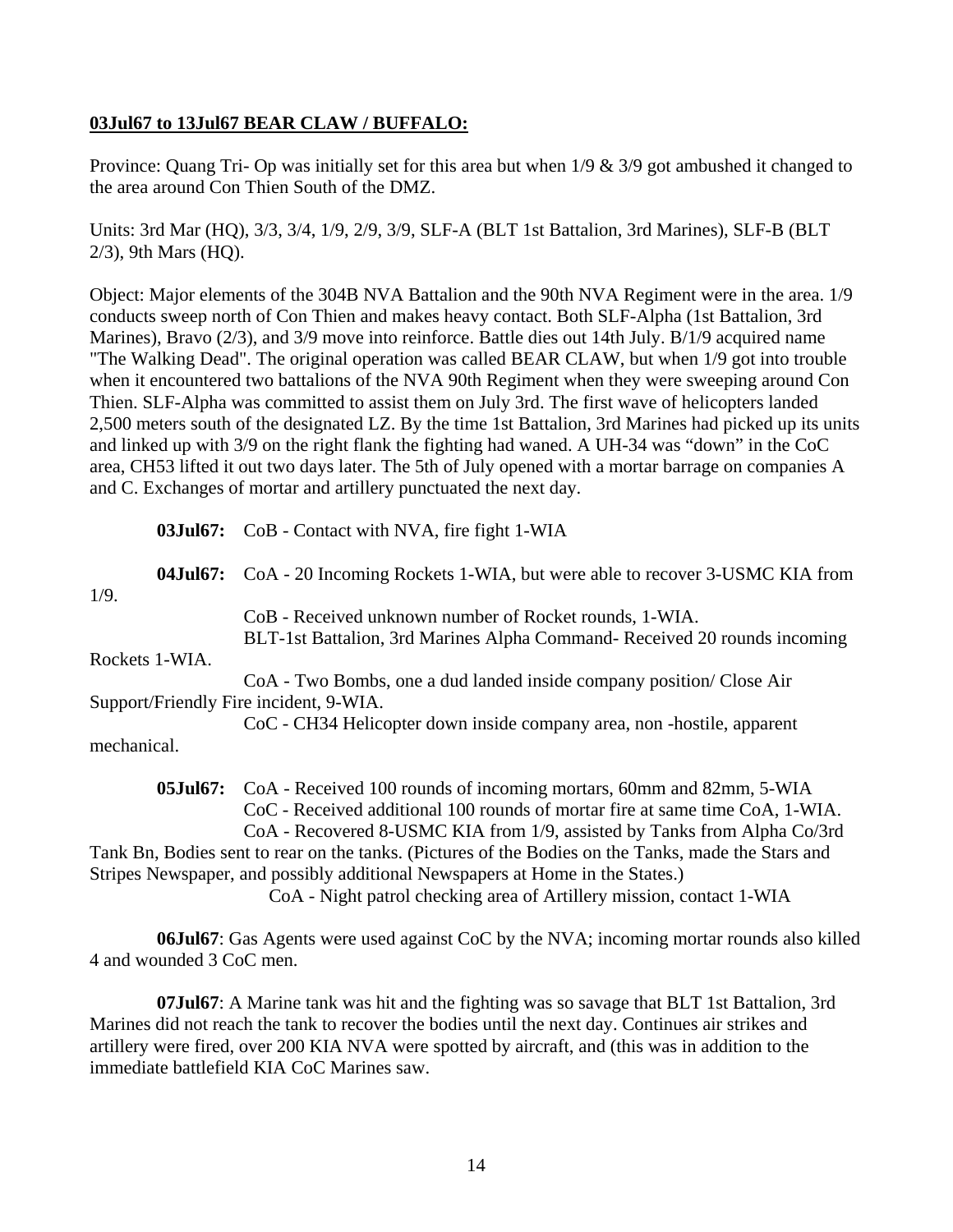**08Jul67**: In the morning, 1st Battalion, 3rd Marines was ordered to withdraw. Complications were that it was daylight, 600 meters of open terrain had to be crossed, the battalion was in contact, two of the attached tanks were crippled, and the battalion had just received a much needed but cumbersome re-supply. The withdrawal was successful. The next four days, the battalion swept the perimeter of Con Thien, recovered the 11 bodies of 1/9, but paid in Marine casualties. With Buffalo nearing an end, Military Assistance Command Viet Nam (MACV) directed 1st Battalion, 3rd Marines join forces with 1/4 and do a southward sweep of the DMZ, operation HICKORY II was initiated.

Cost:

SLF424 communist confirmed KIA, 8 Marines KIA, 179 WIA. 1066 tons of bombs fell, 40,000 rounds of arty, 1,500 rounds of naval 8" gun ammo fired. Total cost of operation including SLF, USMC- 159 KIA and 345 WIA.

Enemy losses 1,290 People's Army of Viet Nam (PAVN) KIA. (This to defend Con Thien Combat Firebase and search and destroy area).

Per 3<sup>rd</sup> Marines-operations:

Bear Claw was 3rd Mar Div operation in Quang Tri Province vicinity of Con Thien, SLF part of operation Buffalo with 424 Enemy KIA and 29 U.S. KIA.

Operation Buffalo, totals with SLF were 1281 Enemy KIA and U.S. 125 KIA. BLT-1st Battalion, 3rd Marines sustained 8-KIA's and 179-WIA's during the operation, while inflicting on the Enemy 424- NVA/KIA confirmed), 65-NVA/KIA (probable), and 2-POW/VCS.

**06Jul67:** CoC - Day Patrol received 10 rounds of mortar fire and small arms fire. 4-KIA and 3-WIA

 CoA - Received incoming mortars (75 rounds throughout battalion area) 5-WIA CoC - Involved in firefight. Believed to have 57mm Recoilless Rifle, lost one tank, two KIA not recovered.

CoB - Received unknown number of mortar rounds, 2-WIA.

 CoB - Assisted by Companies A and D, and units from 3/9, approximately. Three NVA Companies of Infantry approaching from the north and east, reported to their front (some NVA wearing USMC uniforms including flack jackets and jungle boots), heavy incoming of mortars and rockets. Numerous air and artillery called in, also Klondike's on station. CoB reports Tear Gas from mortar rounds, and the NVA infantry are repelled. Night illumination is up. All secure with tentative casualty count 3-KIA and 19-WIA

> **KIA/Fallen:** [SSgt Gilberto Caballero, Jr.](http://thewall-usa.com/info.asp?recid=7296) Co "H&S" [PFC Verne M. Greeley](http://thewall-usa.com/info.asp?recid=19743) Co "B" [HN Thomas L. McCarter](http://thewall-usa.com/info.asp?recid=33373) Co "H&S" [Sgt Randall K. Russell](http://thewall-usa.com/info.asp?recid=44991) Co "H&S" [SSgt John J. Malloy](http://thewall-usa.com/info.asp?recid=32085) Co "C" [Sgt Donald C. Pike](http://thewall-usa.com/info.asp?recid=40831) Co "C"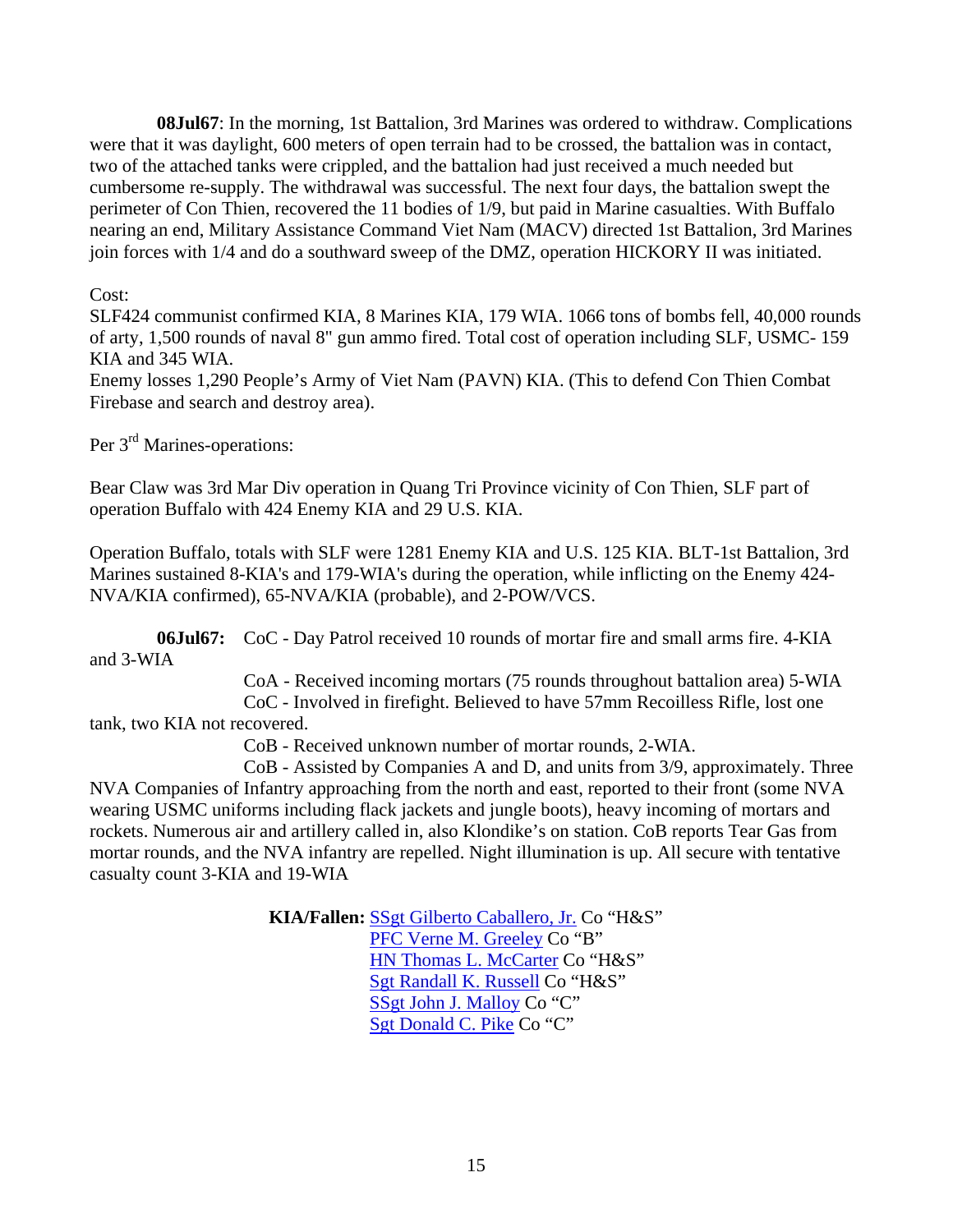**07Jul67:** CoB - Patrol out searching for bodies not recovered from fire fight yesterday, reached the burned out tank. No bodies, but 1-M-60 MG and 1- M-16 Rifle recovered. Monitored Air Operation Net, that 200 dead NVA forward of our positions.

 **08Jul67:** 1st Battalion, 3rd Marines Recon - Found missing KIA, withdrawing, the area to be peppered with air artillery, and then a platoon from CoC will go in.

 BLT-1st Battalion, 3rd Marines - Ordered to withdraw from positions by 3/9, pulled back, and tied in with elements of 3/9, south of the Trace, for the night. The Missing KIA was recovered.

**11Jul67:** CoB - Patrol located a NVA Base Camp previously used, and found approx. 200 Dead NVA, in area not previously reported by AO.

## **14Jul67 to 16July67 HICKORY II:**

Province: Quang Tri near DMZ.

Units: 9th Mar (HQ), BLT-1st Battalion, 3rd Marines, 1/4.

Object: Search and Destroy operation, which was really a time-distance rapid sweep maneuver. The BLT received orders to move approximately 1500 meters in a day. Although the battalion remained prepared to engage the enemy, the speed required to make the move prevented the battalion from making a detailed search of the area.

Cost: 17 communist POW. BLT-1st Battalion, 3rd Marines sustained no casualties, and captured 17- VCS.

## **16Jul67 to 18Jul67 KINGFISHER:**

Province: Quang Tri around Dong Ha and Cam Lo area.

Units: 9th Mar (HQ), BLT-1st Battalion, 3rd Marines, 2/3, 3/3, 2/4, 3/4, 1/9, 2/9, 3/9, 3/26, 3rd Mar (HQ), 3/3, 1/9, 2/9, 3/9.

Object: SLF-Alpha only spent the first two days starting the operation, and moved on. Operation Kingfisher lasted through 31Oct67 with 9th and 3rd Marines doing sweeps around Dong Ha and Cam Lo.

Cost: Total operation USMC: 340 KIA and 1,462 WIA. Enemy: 1,117 PAVN KIA. Per 3<sup>rd</sup> Marines-Operations 3rd Mar Div operations in DMZ the losses were 1,117 Enemy KIA and 955 U.S. KIA.

20Jul67: **KIA/Fallen:** [PFC Ronald R. Barcalow](http://thewall-usa.com/info.asp?recid=2380) Co "A"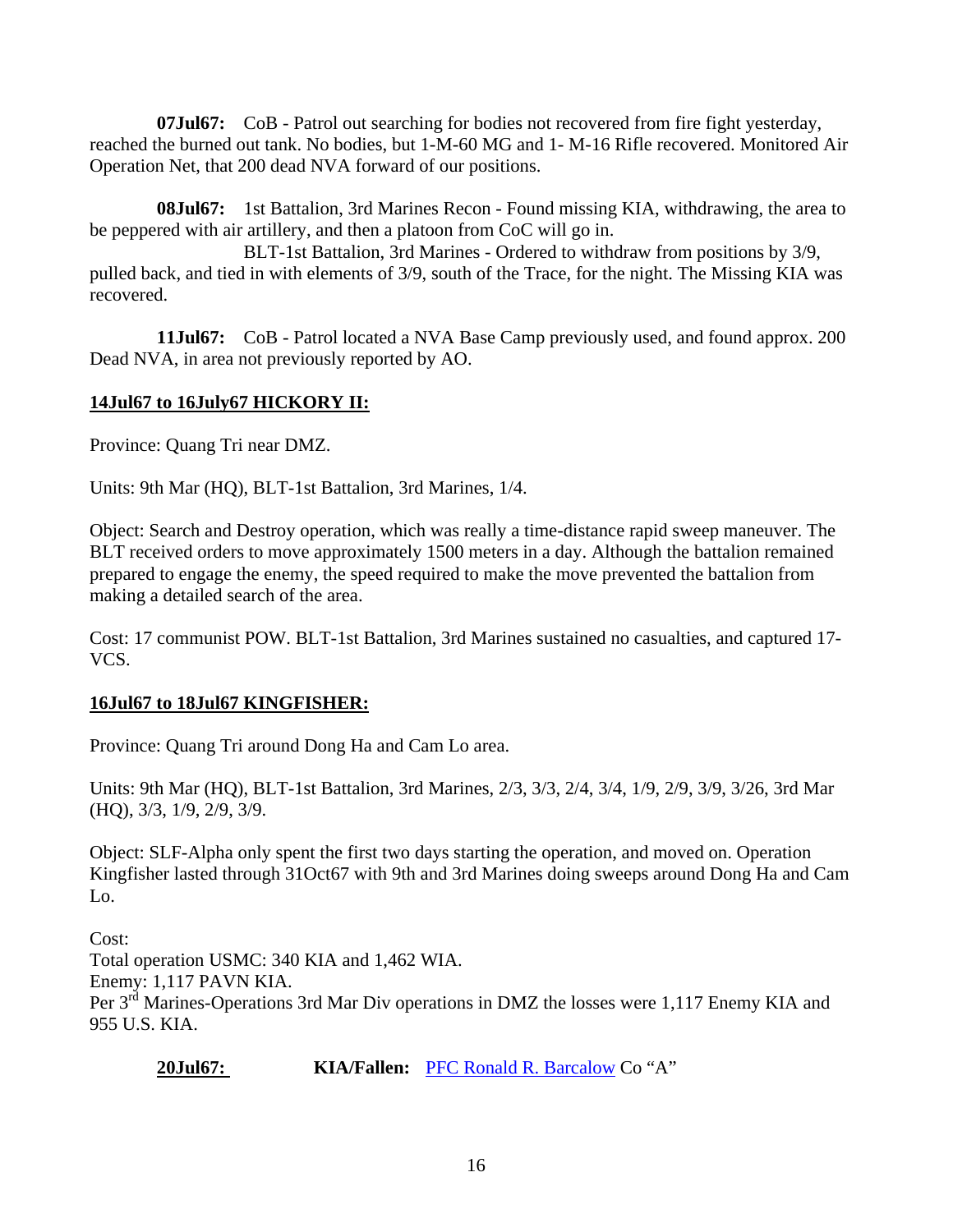### **21Jul67 to 30Jul67 BEACON GUIDE:**

Province: Thua Thien 18 miles S/E of Hue.

Unit: BLT-1st Battalion, 3rd Marines

Object: Starting with surface and helicopter assault, BEACON GUIDE was a search and destroys operation. The sweep was part of III MAF's continuing plan to maintain pressure on the VC/NVA in the I Corps coastal area. C co came into LZ Quail at 0744. Company captured four VCs. An NVA base camp with ammo and other incidentals was uncovered. Lifted out from LZ Oriole on the 29th and into LZ Sparrow. This operation was conducted in three phases:

Phase I- Amphibious and Helo-borne Assault in Phu Loc District, assisted by G/2/26 as Blocking Force.

Phase II- Helo-borne Assault in Mountainous terrain with double canopy overhead in altitudes up to 482 meters.

Phase III- Helo-borne Assault from Mountains into Phu Tu Area to conduct thorough Search and Destroy operations. Light enemy contact. BLT-1st Battalion, 3rd Marines sustained only 5-WIA, and had 3-VC KIA (probable) while capturing 22-VCS.

**23Jul67:** CoB - Found 10,000 lbs of rice, recovered.

25Jul67: CoB and D- Re-supply Helicopter down, mechanical, no causalities. Recovered on the 27th.

|                  | <b>28Jul67:</b> CoB - Patrol hit Booby Trap. 2-WIA<br>CoB - Patrol hit another Booby Trap. 1-WIA |
|------------------|--------------------------------------------------------------------------------------------------|
| destroyed. 1-WIA | <b>29Jul67:</b> CoB - Platoon member stepped into Punji Foot Trap, 10 additional found and       |
|                  | CoA - Booby Trapped Grenade. 1-WIA                                                               |

**KIA/Fallen:** [PFC Eric M. Dewey](http://thewall-usa.com/info.asp?recid=13105) Co "A"

**31Jul67:** BLT-1st Battalion, 3rd Marines for the month of July participated in three Operations. Sustained 8-KIA and 188-WIA, while inflicting 424-VC/NVA KIA (confirmed), 68-VC/NVA KIA (probable), and capturing 41- VCS (POW) on the Enemy. Mostly during Operation Buffalo up at the DMZ.

#### **07Aug67 to10Aug67 BEACON GATE:**

Provinces: Quang Tin & Quang Nam- S/E of Hoi An.

Unit: BLT-1st Battalion, 3rd Marines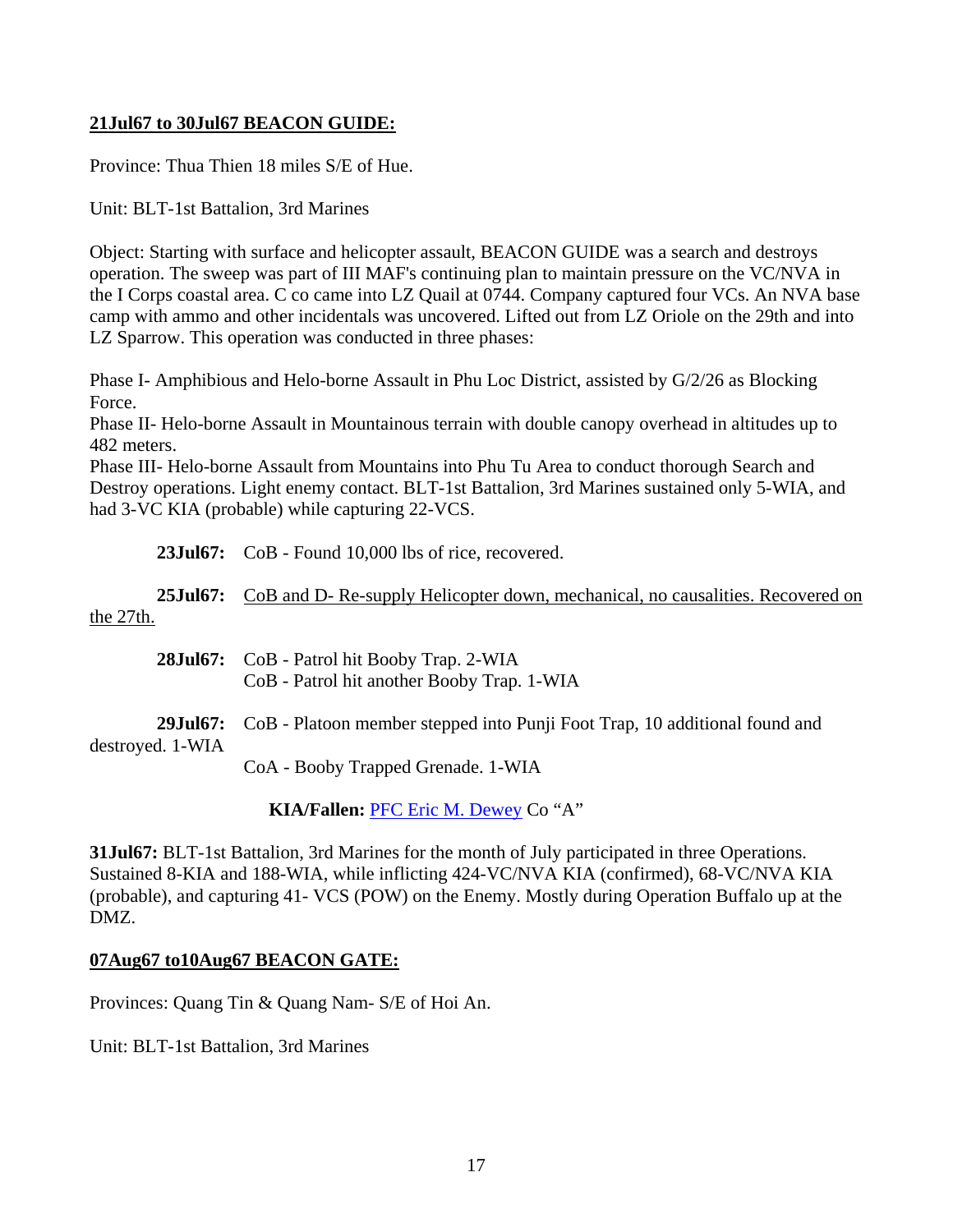Object: This was our only Amphibious Landing, C co Marines were aboard the USS Duluth for this assault. C co Marines landed along the coast at Blue Beach. Intelligence reports fixed elements of the V25 Local Force Battalion and other smaller VC units in the area of operation. During the four-day sweep the Marines were under constant sniper fire, and numerous VC were detained. The UH-1E gun ships were used extensively to suppress the snipers.

Cost: 12 communist KIA, 1 Marine KIA, 10 WIA. BLT-1st Battalion, 3rd Marines sustained 1-KIA and 12-WIA, while inflicting 12-VC KIA (confirmed) 4-VC KIA (probable), and capturing 26- VCS.

**07Aug67**: CoB - Small arms fire two flanks, 2-WIA

**08Aug67:** CoC - Patrol received heavy Sniper fire, 2-WIA

**KIA/Fallen:** [LCpl John L. Moreland](http://thewall-usa.com/info.asp?recid=36360) Co "C"

**09Aug67:** CoA - Received heavy sniper fire at night, 2-WIA CoC - Spotted 2-VC on perimeter, small arms fire exchanged 1-WIA (This was at night/early morning and probably when PFC J. P. Bradford was wounded). CoA - Marine stepped into Punji Pit, 1-WIA

**10Aug67:** CoA- Sniper fire, 1-WIA

CoB - Forward elements flushed 2-VC from tunnel complex, 1 VC threw

Grenade, 2-WIA

### **11Aug67 to 29Aug67 COCHISE:**

Province: Quang Tin- 7 miles east of Que Son.

Units: 1st Mar Div (HQ), Task Force X-ray, BLT-1st Battalion, 3rd Marines, 1/5, 3/5, 2/11-Arty.

Object: This operation was approx 20 miles inland in the Que Son Mountains, to far inland for fixed artillery or naval gunfire support. Two companies of Marines (1st Battalion, 3rd Marines) were to be Helo in at the same time, with only Fixed Wing Aircraft and Helicopter Gun ships (ALL available from Da Nang and Chu Lia) for support. To land on the Ho Chi Minh Trail at the 3rd NVA Regimental Headquarters. Once a perimeter was set, a 4.2" (four-duce) mortar battery was to be brought in for support. The Briefing the night before advised every time recon went into area, they were chased out with a QUAD-50 (four 50 Cal Machineguns mounted together). Also that the enemy had every weapon C Co Marines had, plus their own.

**11Aug676**: BLT 1st Battalion, 3rd Marines was put under operational control of TASK FORCE X-RAY. The battalion was put in place at LZ GROUSE and received sniper fire. CoC Marines was a blocking force for the 5th Marines sweeping east. On the 16th during a sweep with elements of the 5th Marines, the BLT made HEAVY contact. Five Marine WIA could not be med-evaced out because of enemy fire. Arty and fixed wing came in to suppress. Four Marine KIA bodies could not be recovered for a day due to intense fire. When recovered the bodies were completely striped of gear and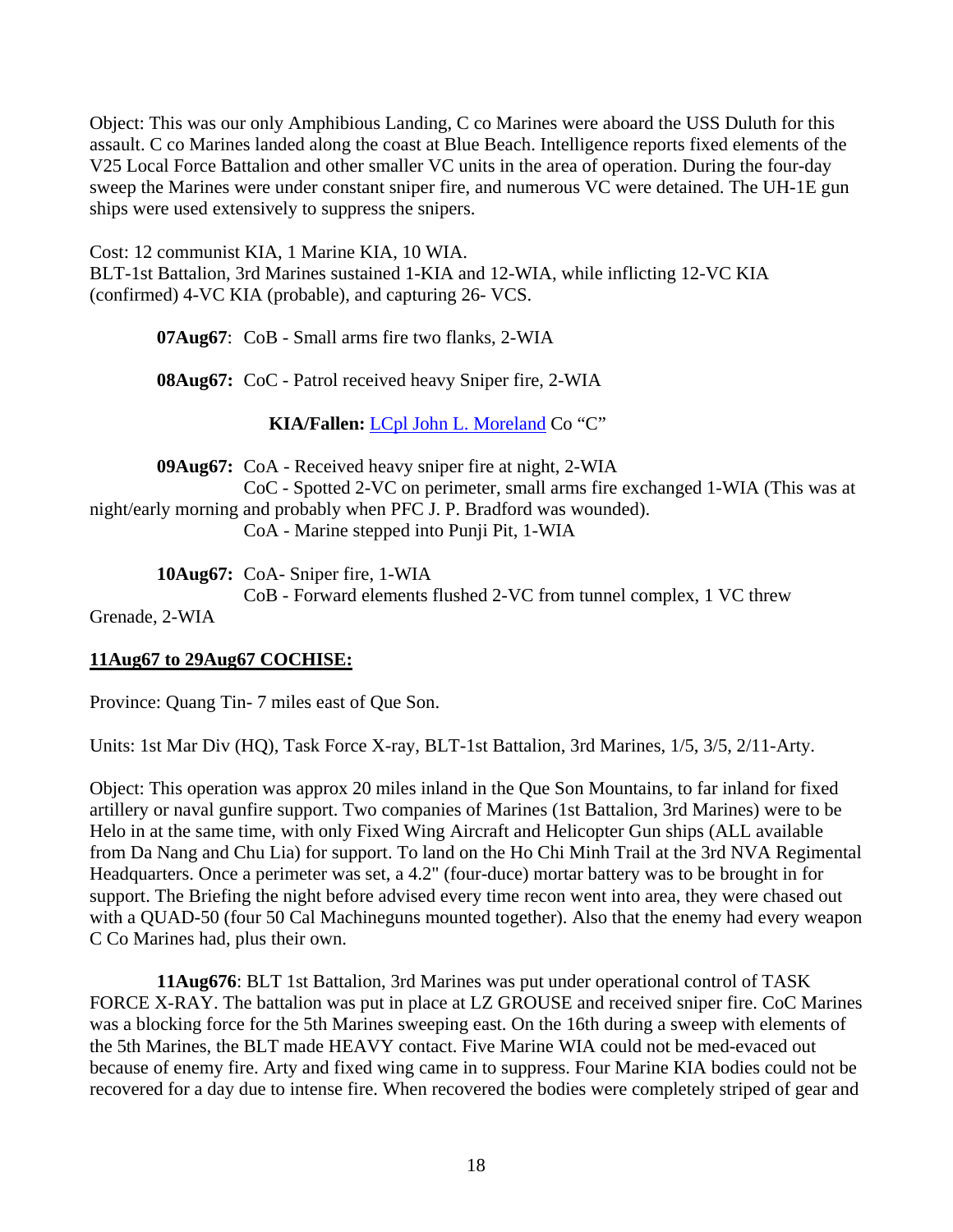clothes. Tanks were used extensively. On the 19th the company was airlifted to LZ Hawk to continue the sweep. Two VC were taken prisoner at the LZ. An NVA Officer, captured by 1/5, was turned over to C co and led us to 2 tons of rice. One detainee escaped in the C co perimeter, and when he could not be caught, he was shot. The enemy broke off contact that night, and the next day was punctuated with sniper fire. The BLT continued the sweep from Hiep Duc to Que Son, uncovering rice caches and receiving continued sniper fire.

**12Aug67:** CoB - Called in artillery mission, short round, and friendly fire incident. 1-WIA CoB - Fire fight with 10 VC. 1-WIA

 CoB - Contact with night listening post, fire fight, rounds into perimeter of Company lines from VC. 1-KIA

**KIA/Fallen:** [LCpl Joseph A. Listorti](http://thewall-usa.com/info.asp?recid=30806) Co "B"

**16Aug67:** CoA - 20 2-lbs sticks of TNT found and destroyed in tunnel. The Company Commander entered tunnel to check out the situation, and was over come by lack of oxygen. He was medevaced. 1-Injury (possibly).

 CoC - Squad Ambushed from Village and tree line, heavy fire fight, artillery and air strikes called in, too hot for Medivac's, Continued for approx 6-7 hours(till darkness), a Patrol sent to recover the bodies. 4-KIA and 7-WIA

> **KIA/Fallen:** [PFC Raymond Harvey](http://thewall-usa.com/info.asp?recid=21845) Co "C" [PFC Marvin D. Hawthorne](http://thewall-usa.com/info.asp?recid=22078) Co "C" [Sgt John H. Jones](http://thewall-usa.com/info.asp?recid=26714) Co "C"

**17Aug67:** CoB - Night outpost got hit hard by automatic weapons fire and infantry, and was partially over-run. Outpost regained, but two friendlies unaccounted for. Company Commander estimated outpost attacked by probable platoon size enemy force. Unknown number of wounded Medevaced during the night. At first light area of outpost searched, all members accounted for, and had 13 NVA dead throughout, with numerous blood trails also. 1-KIA and 13-WIA total for the night.

> **KIA/Fallen:** [Cpl Robert F. White](http://thewall-usa.com/info.asp?recid=55719) Co "C" [HN John C. Burden](http://thewall-usa.com/info.asp?recid=6732) Co "H&S" [LCpl David M. Calabrias](http://thewall-usa.com/info.asp?recid=7396) Co "B"

**20Aug67:** CoB - Booby Trap, 1-WIA

**24Aug67:** CoB - Booby Trap, 1-WIA

**KIA/Fallen:** [LCpl Frank E. Petrick](http://thewall-usa.com/info.asp?recid=40482) Co "D"

**25Aug67:** CoA - Sniper fire, 1-WIA

**26Aug67:** CoA - Sniper fire, 1-KIA CoB - Sniper fire, 1-WIA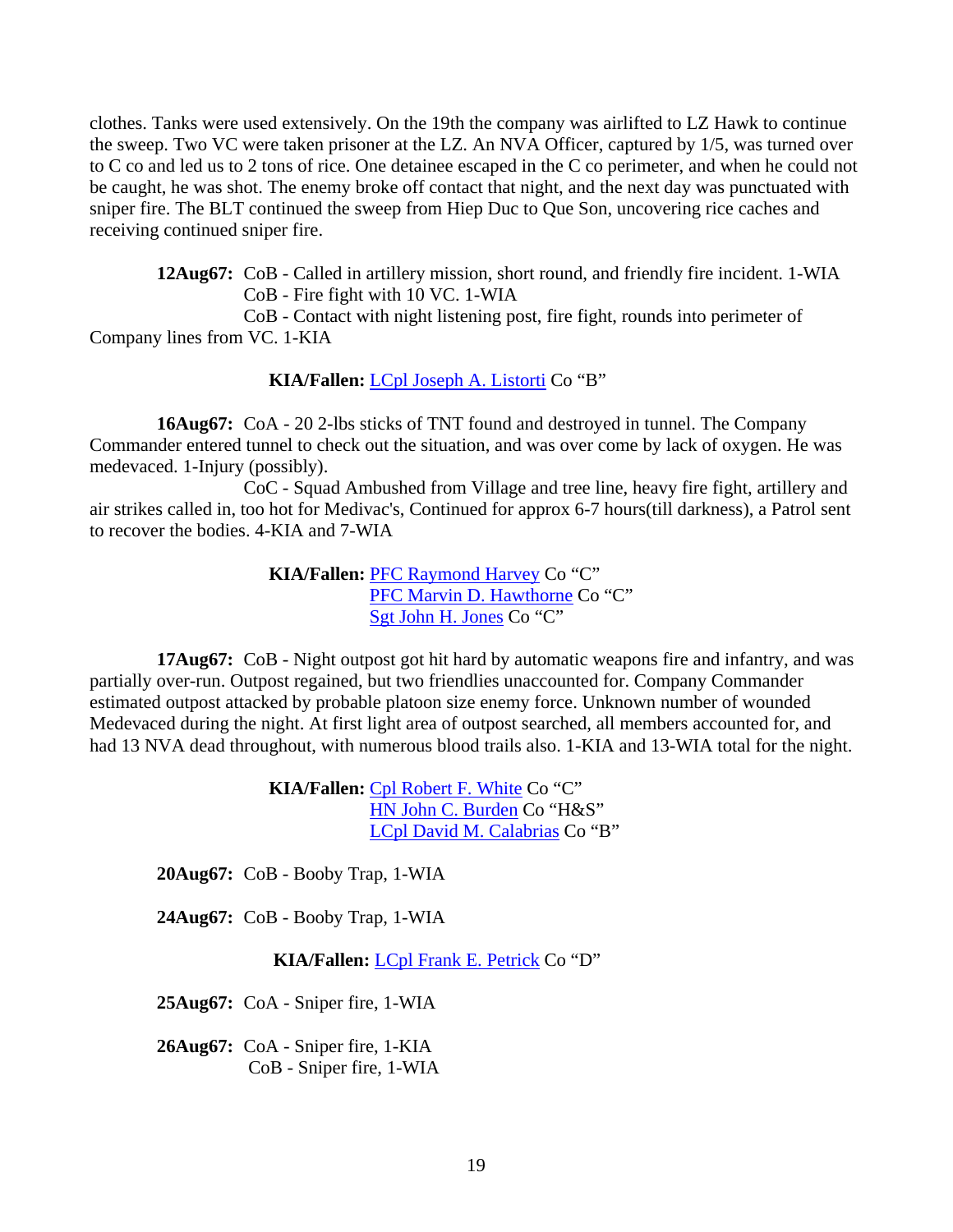### **KIA/Fallen:** [PFC Robert C. Smith](http://thewall-usa.com/info.asp?recid=48539) Co "A"

### **27Aug67:** CoC - Booby Trap, 1-WIA

 **28Aug67:** With the conclusion of the operation C/1st Battalion, 3rd Marines was transported to Chu Lia for the night and beer. Cost: SLF 9 Marines KIA and 51 WIA. 59 communist KIA, 65 POW. (SEE BOOK "PAYBACK" by Joe Klein, section payback- Operation Cochise-Que Son Valley-August 16, 1967. This is account of C/1st Battalion, 3rd Marines 2nd Platoon and the described action that day).

This operation consisted of three phases, Blocking Force, Helo-lifted inland, and Search and Destroy Operations from Hiep Duc to Que Son.

BLT-1st Battalion, 3rd Marines sustained 8-KIA and 39-WIA, while inflicting 43- VC/NVA KIA (confirmed) 76- VC/NVA KIA (probable), and capturing 53- VCS/POW.

**31Aug67:** BLT-1st Battalion, 3rd Marines participated in two operations, and sustained 9-KIA and 51-WIA, while inflicting 55- VC/NVA KIA (confirmed), 80- VC/NVA KIA (probable), and capturing 79- VCS/POW's for the month of August.

#### **01Sep67 to 05Sep67 BEACON POINT:**

Province: Thua Thien - Street without Joy again!

Units: 4th Marine Regiment, BLT-1st Battalion, 3rd Marines.

Object: On September 1st, SLF-Alpha landed in the Thua Thien Province. for a southerly sweep of the by-now all too familiar "Street without Joy". Three airborne and one waterborne company. Snipers and booby traps were the only resistance encountered. CoC Marines landed at LZ Sparrow. CoC Marines lost 1 Marine to a booby trap and 5 WIA on the second day. A short round caused a Marine to be wounded on the 4th. Another was wounded by a booby trap, trip wire.

Cost: 2 Marine KIA, 34 WIA. 2 VC KIA, 25 POW.

BLT-1st Battalion, 3rd Marines was slowed during the sweep south through the Street without Joy, having found a total of 71,500 lbs of RICE. 41,500 lbs of Rice was evacuated, and the remaining 30,000 lbs Destroyed. BLT-1st Battalion, 3rd Marines also sustained the cost above, with 1-VC KIA (probable).

**01Sep67:** CoD - Sniper fire, 1-WIA CoD - Sniper fire again, 1-WIA

**KIA/Fallen:** [Cpl Donald W. Keenan](http://thewall-usa.com/info.asp?recid=27389) Co "B"

**02Sep67:** CoD - Booby Trap, 2-WIA CoC - Booby Trapped M-16 AP Mine, 1-KIA and 6-WIA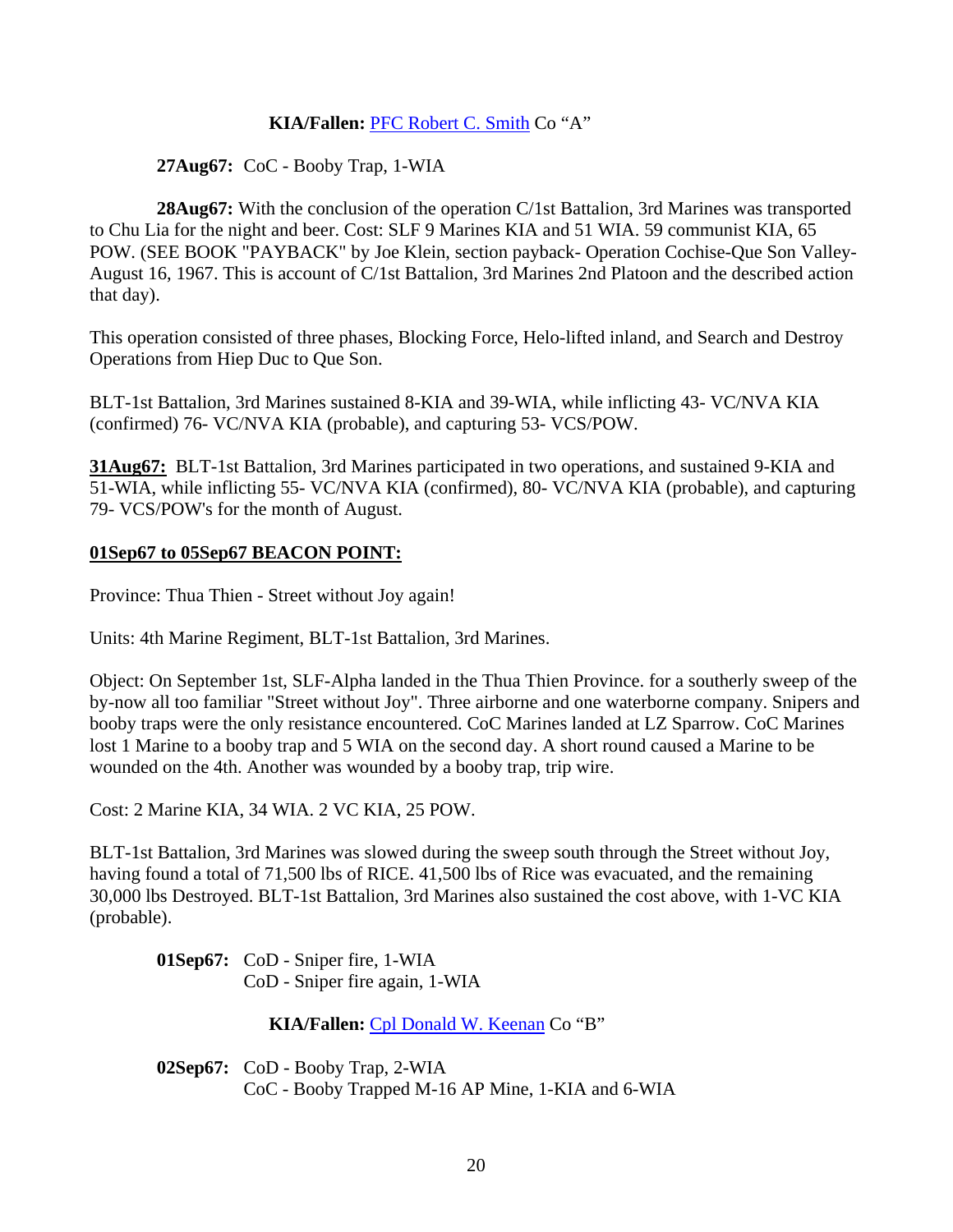CoC - Another Booby Trap, 1-WIA H&SCo - Received 2 incoming 60mm Mortar rounds, 4-WIA

**KIA/Fallen:** [LCpl George E. Norbut](http://thewall-usa.com/info.asp?recid=38043) Co "C"

**03Sep67:** CoD - Night LP received Sniper and Automatic Weapons fire, 1-WIA

**04Sep67:** CoC- Received one incoming friendly 105mm High Explosive round, possible short round of Harassing & Interdicting fire at night. Friendly Fire. 1-WIA

CoD - Lead elements hit Booby Trap, 2-WIA

CoD - Booby Trapped ChiCom Grenade, 1-WIA

CoD - Another Booby Trapped Grenade, 1-WIA

CoC - Booby Trap, 1-WIA

CoA - Booby Trap, 1-WIA

**KIA/Fallen:** [LCpl Johnnie W. Kelley](http://thewall-usa.com/info.asp?recid=27520) Co "D"

 **05Sep67:** CoA Night fire fight with 1-VC on lines, 1-WIA CoC Marines conducted a foot movement to the Camp Evans area.

### **06Sep67 to 09Sep67 FREMONT:**

Provinces: Quang Tri & Thua Thien- south of Quang Tri.

Units: 4th Mar, 3rd Mar Div (HQ), BLT-1st Battalion, 3rd Marines, 2/3, 1/4, 2/4, 3/26.

Object: HMM163, and UH-34d squadron reported aboard the USS Okinawa. The SLF-Alpha battalion trucked into a blocking position for a sweep by the 4th Marines. Snipers were the only active resistance. CoC Marines was transported by truck to our jump-off area.

**05May67**: 35 VC were spotted and 99 rounds of 105mm and 38 rounds of 155mm were fired in support.

**07Sep67:** CoB- Booby Trapped Grenade, 1-WIA

**08Sep67:** CoB - Punji Stake, 1-WIA CoA - Booby Trapped Grenade, 1-WIA

**09Sep67**: CoC Marines were by trucked to COLCO RAMP for loading onto the ship. Operation Fremont had started the 7th of July and continued through October 31st for the 4th Marines and participating units. BLT-1st Battalion, 3rd Marines was blocking force south of Quang Tri. 1st Battalion, 3rd Marines sustained no KIA and 3-WIA (Booby Traps), and did not make any contact with the enemy forces.

**14Sep67: KIA/Fallen:** [PFC Donald B. Dray](http://thewall-usa.com/info.asp?recid=13933) Co "A"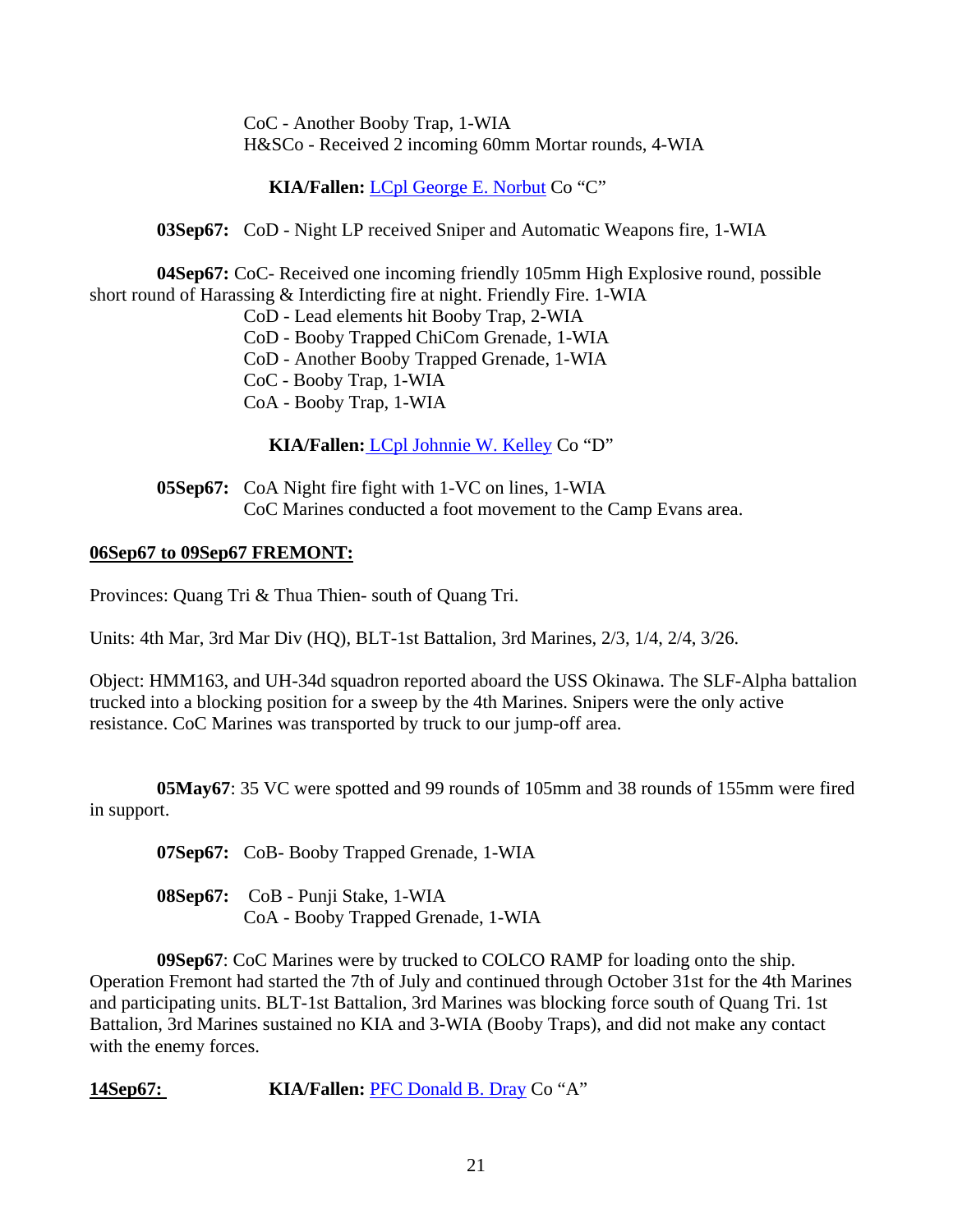### **16Sep67 to 21Sep67 BALLISTIC CHARGE:**

Provinces: Quang Nam & Quang Tin- 4 miles S/W of Dai Loc.

Unit: BLT-1st Battalion, 3rd Marines Object: CoC was helo'd into LZ GOOSE; one "Doc" got shot while in the helo. Three other companies made a waterborne assault. The operation consisted of a rapid sweep to the north followed by a detailed search and destroy sweep to the south of Hoi An. A lot of incoming sniper fire, 2 VCs were detained and 1,000 punji stakes and about 1,000 pounds of rice were uncovered and destroyed.

Cost: 3 POW, 25 KIA, 55 detainees. 2 Marine KIA, 20 WIA BLT-1st Battalion, 3rd Marines sustained the cost above for this operation.

| <b>16Sep67:</b> CoC - Sniper fire into LZ into Helicopter, 1-WIA (Corpsman) |
|-----------------------------------------------------------------------------|
| CoC - Sniper fire, 1-WIA                                                    |
| CoA - Sniper fire, 1-WIA                                                    |
| CoC - Punji pit, 1-WIA                                                      |
| CoB - Received unknown incoming rounds at night, large caliber 1-WIA        |
|                                                                             |

**17Sep67:** CoA - Received unknown large caliber rounds, 2-WIA'

**18Sep67:** CoD - Received incoming Mortar round, 2-WIA CoC - Night Listening Post received SAF, 1-WIA CoD - A Shrapnel injury (unknown type), 1-WIA

CoC - Marines spotted numerous VC and called in an Arial AO. He called in arty

when he was fired on, 135 probable KIA. On the 19th, VC were spotted carrying what appeared to be a mortar, naval guns were called in with excellent coverage. Right after that the company was ambushed on three sides, arty was called in. Booby traps killed 1 from C co and 2 Engineers.

**19Sep67:** CoC- Attacked at night on three sides by VC, unknown number, fire fight. 4-WIA

 BLT-1st Battalion, 3rd Marines - Mortar Battery 2/12 attached to Alpha Command. A High-Explosive round exploded seconds after leaving the tube and was due to faulty fuse. Friendly fire incident, possibly in support of CoC being attacked above. 1-WIA

**20Sep67:** CoC - Booby Trap, 1-WIA 1st Battalion, 3rd Marines - Recon- Fire fight with 3-VC, 1-WIA

**21Sep67:** BLT-1st Battalion, 3rd Marines - LVT attached to Battalion- Stray Sniper round,

1-WIA

CoC - Booby Trap, 1-WIA

 CoC - Engineers attached to Company, probing a Mine with combat knives when it detonated. 2-KIA

CoC Marines were helo'd to 1st Marines area.

**KIA/Fallen:** [Cpl Ronald R. King](http://thewall-usa.com/info.asp?recid=28101) Co "H&S"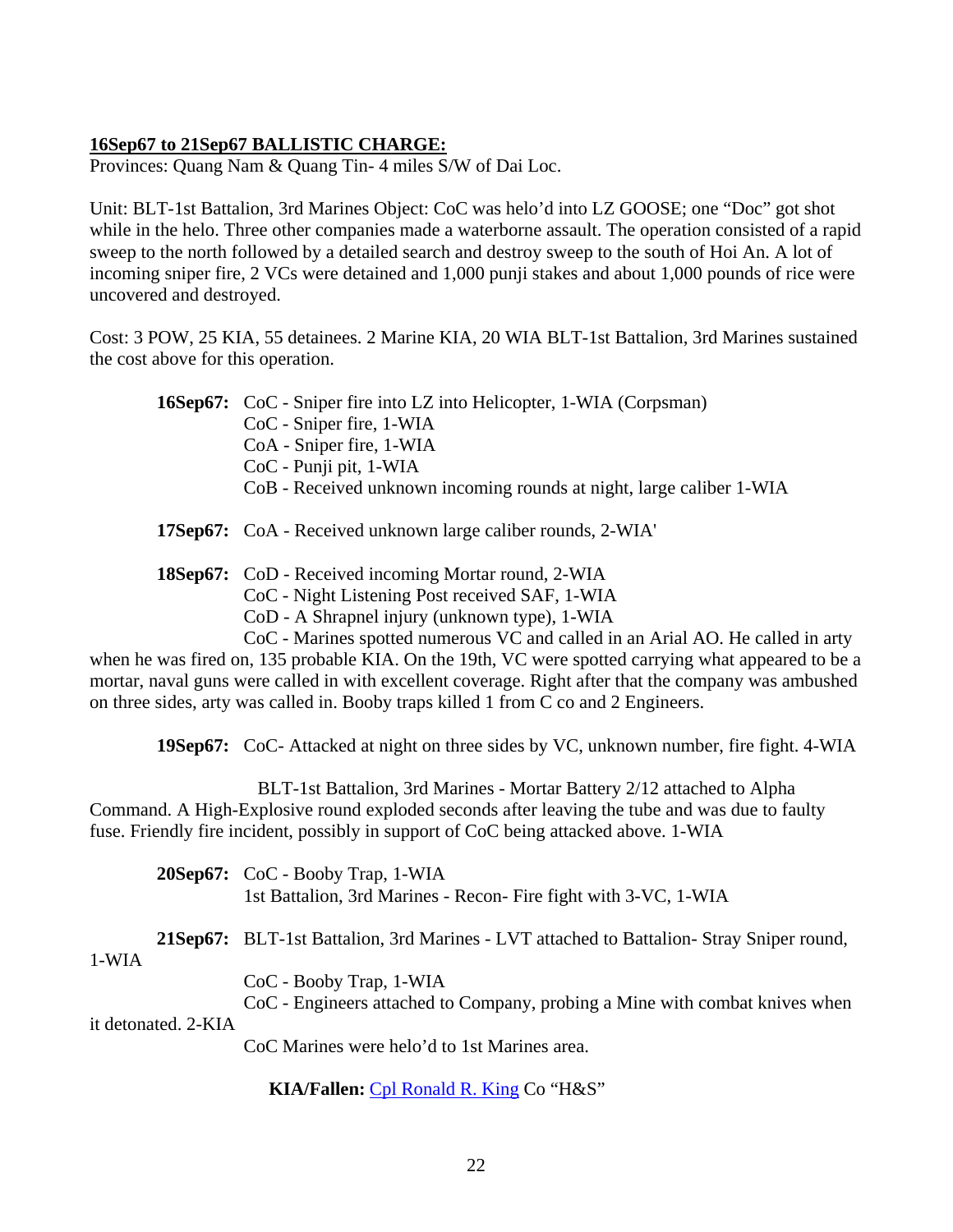#### [LCpl Willard P. Woods](http://thewall-usa.com/info.asp?recid=57345) Co "H&S

### **22Sep67 to 28Sep67 SHELBYVILLE:**

Province: Quang Nam- 4 miles S/E of Dai Loc.

Units: 1st Mar (HQ), 2/1, BLT-1st Battalion, 3rd Marines, 3/5, 1/11-Artillery.

Object: CoC Marines were airlifted into LZ HAWK 4 miles South East of Dai Loc. 2/1 occupied a blocking force to the east, and 3/5 blocked to the south. BLT 1st Battalion, 3rd Marines sweeps the operational area in an easterly direction. Sniper fire was the only enemy response.

Cost: 10 VC KIA, 7 possible KIA. 4 USMC KIA, 28 WIA, 13 WIA. BLT-1st Battalion, 3rd Marines sustained the above cost for the operation. 1st Battalion, 3rd Marines also captured 28-VCS

**20Sep67**: 17 Vietnamese women and children were found in a village, most wounded. They stated the VC took them out of their bunker so the VC could use it and were hit by air strikes. 5 were KIA. They were med-evaced for treatment. Significant contact was made on the 26th by a VC company. Air and arty were called in with a number of VC KIA.

**22Sep67:** CoD- Punji Trap, 1-WIA CoD - Punji Trap, again, 1-WIA CoA - Punji Trap, 1-WIA

**23Sep67:** CoD - Incoming small arms fire into company lines during early morning hours,

1-WIA

CoD - Anti-personnel mine detonated, 3-WIA

CoA - Punji Trap with steel spike, 1-WIA

CoA - Punji Trap again, 2-WIA.

CoA - Night listening post received 15 rounds of automatic weapons fire, 1-KIA

**KIA/Fallen:** [PFC Otis L. Bush](http://thewall-usa.com/info.asp?recid=7082) Co "A"

**24Sep67:** H&SCo - Corpsman stepped into Punji Trap, 1-WIA

**26Sep67:** CoC - Booby Trapped Chico Grenade, 4-WIA's

CoD - Incoming Mortar rounds, 2-WIA

 BLT-1st Battalion, 3rd Marines - Alpha Command Group- Received 20 rounds of 81mm Mortar Fire Incoming, 1-KIA and 1-WIA (including one corpsman).

CoD - More Incoming Mortar rounds, 3-WIA's

 CoA - While assisting Company B, who was under heavy enemy fire, attacked by the enemy with small arms fire and artillery weapons fire, 4-WIA

CoC - Booby Trapped Grenade, 3-WIA's

 **KIA/Fallen:** [HN Paul W. Hill](http://thewall-usa.com/info.asp?recid=23234) Co "H&S" [Cpl Henry P. Jackowiak](http://thewall-usa.com/info.asp?recid=25250) Co "H&S"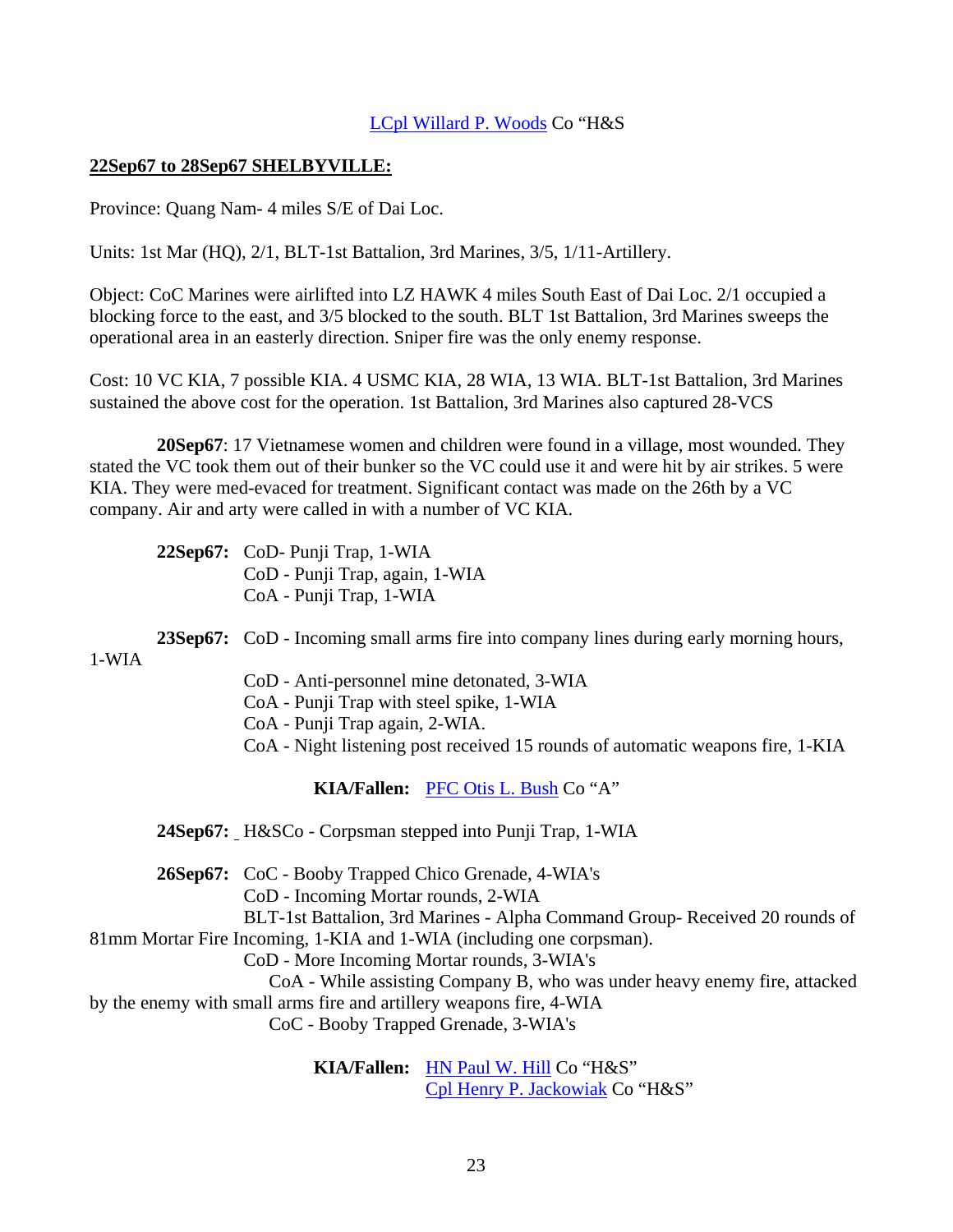**28Sep67:** CoA - Booby Trap, 1-KIA and 4-WIA's CoC Marines foot marched to LIBERTY BRIDGE for loading back aboard

ship.

## **KIA/Fallen:** [Cpl Donald R. Wood](http://thewall-usa.com/info.asp?recid=57195) Co "A"

**30Sep67:** BLT-1st Battalion, 3rd Marines participated in four Operations for the month of September, sustaining 6-KIA and 107-WIA. 1st Battalion, 3rd Marines also inflicted 26- VC/KIA (confirmed), 19- VC/KIA (probable), and captured total of 111-VCS/POW's for the month. NOTE: Beach Party at China Beach between 1-9 Oct.

## **10Oct67 to 20Oct67 BASTION HILL/MEDINA:**

Provinces: Quang Tri & Thau Thien - in the Hai Lang National Forest.

Units: 1st Mar (HQ), 1/1, 2/1, BLT-1st Battalion, 3rd Marines, 1/4, 1/11(1st Battalion, 3rd Marines Bastion Hill).

Object: C/1st Battalion, 3rd Marines with battalion had gone into area to set up a blocking force in the mountains on October 10th, the day before the operation was to start.

Cost: 35 Marine KIA and 174 WIA. 64 communist KIA. The operation started with a heliborne assault into the area, and moving into the blocking positions. BLT-1st Battalion, 3rd Marines sustained 10- KIA's and 48-WIA's while inflicting 8-VC/NVA KIA (confirmed), 25-VC/NVA KIA (probable), and capturing 8-VCS/POW's on the enemy.

**10Oct67:** CoD- Booby Trap, 1-WIA BLT-1st Battalion, 3rd Marines - Attached Btry A/1/12- Booby Trapped Mine, 1-

### WIA

**11Oct67:** CoC - Early morning incoming Artillery rounds, believed Friendly Fire (possible HARASSING & INTERDICTING fire-Short rounds), 2-WIA

 CoC - Lines attacked and left flank OVER-RAN by estimated 25 to 50 man enemy force at approx.0400 hrs, 7-KIA's and 18-WIA's(including Captain-WIA and XO-KIA).

 CoA - Patrol while searching area after C Co. Over-ran, fire fight, received SAF and Grenades, 2-WIA

 At approximately, 0400 hours C/1st Battalion, 3rd Marines was over-run with lots of casualties including the Captain and XO both KIA. (Captain survived-WIA). SLF-Alpha's mission in the operation was to serve as a blocking force for the 1st Marines, on the eastern edge of the operational area. The Hay Lang forest contained the communist base Area 101, and elements of the 5th and 6th NVA Regiments. Except for a fierce action between company C and a company of NVA early on the 11th, the battalion's contact with the enemy involved scattered firefights, incoming mortar rounds, and booby traps.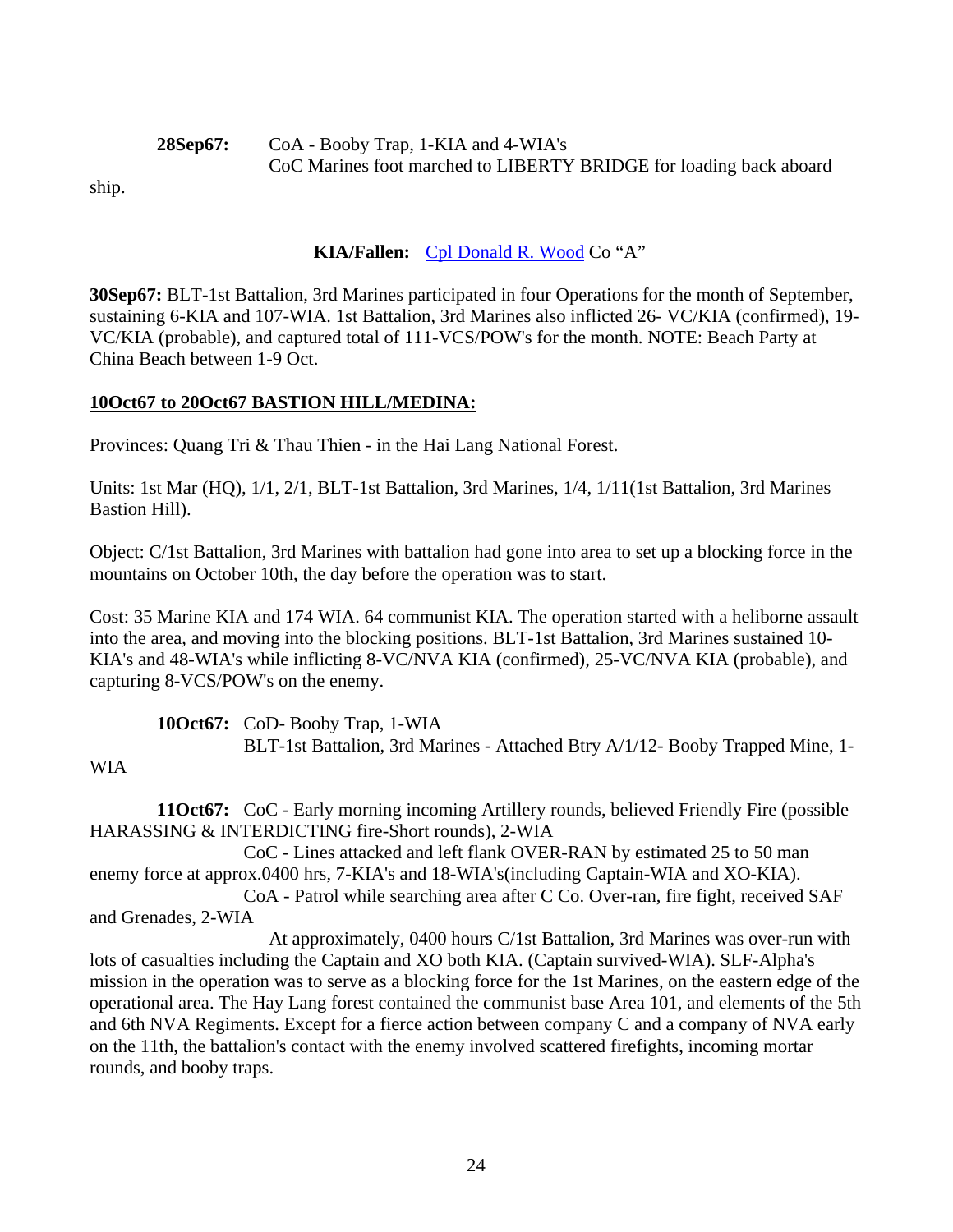CoD - Patrol received Sniper fire, 1-WIA

CoD - Incoming Grenade on lines, 1-WIA

 CoC - Night Listening Post, incoming grenade or small satchel charge, 3-WIA's and a radio damaged

> **KIA/Fallen:** [LCpl James E. Flickinger](http://thewall-usa.com/info.asp?recid=16439) Co "C" [PFC Vernon L. Hartman, Jr.](http://thewall-usa.com/info.asp?recid=21792) Co "C" [Cpl Reese A. Jones](http://thewall-usa.com/info.asp?recid=26803) Co "C" [Capt William H. Neuss](http://thewall-usa.com/info.asp?recid=37687) Co "C" [Cpl William V. Penny](http://thewall-usa.com/info.asp?recid=40096) Co "C" [LCpl David J. Ucker](http://thewall-usa.com/info.asp?recid=53023) Co "C" [LCpl Jerry D Varner](http://thewall-usa.com/info.asp?recid=53479) Co "C" [2ndLt Abram J. Welker](http://thewall-usa.com/info.asp?recid=55207) Co "C"

**12Oct67:** CoD - Patrol Ambushed, received artillery weapons fire, 1-KIA and 2-WIA sustained.

CoD - Booby Trap, 1-WIA

CoD - Night Ambush received artillery weapons fire, 1-WIA.

**KIA/Fallen:** [Cpl Frank N. Holsomback](http://thewall-usa.com/info.asp?recid=23894) Co "D"

**13Oct67:** CoD - Booby Trapped Grenade, 1-WIA

**15Oct67:** CoC - Night listening post heard movement, and they an outpost from Company A threw Grenades and fired M-79 rounds, possible Friendly Fire incident, 3-WIA.

CoD - Booby Trapped Grenade, 1-WIA.

CoC - Listening Post (early evening) received an incoming Grenade, 2-WIA.

Fallen: [LCpl Patrick L. Doyle](http://thewall-usa.com/info.asp?recid=13876) Co "D" (ACCIDENTAL HOMICIDE)

**16Oct67:** CoB - Night 81mm Mortar HARASSING & INTERDICTING Short round inside company perimeter, Friendly fire incident, 5-WIA

 **17Oct67: KIA/Fallen:** [LCpl Peter A. Penfold](http://thewall-usa.com/info.asp?recid=40058) Co "1st Battalion, 3rd Marines"

 12 to 15 VC were spotted through the Starlight scope, 60mm mortars were fired. On the 19th C co Marines moved by trucked to another area to start a sweep.

**18Oct67:** CoD - Early morning patrol, detonated Booby Trapped grenade, 1-WIA. CoA - Accident, when the safety pin slipped from a grenade being set as a booby trap, friendly fire incident. 1-WIA.

## **20Oct67 to 23Oct67 LIBERTY II / FREMONT:**

Province: Tinh Quang Tri, Quan Hai Lang sector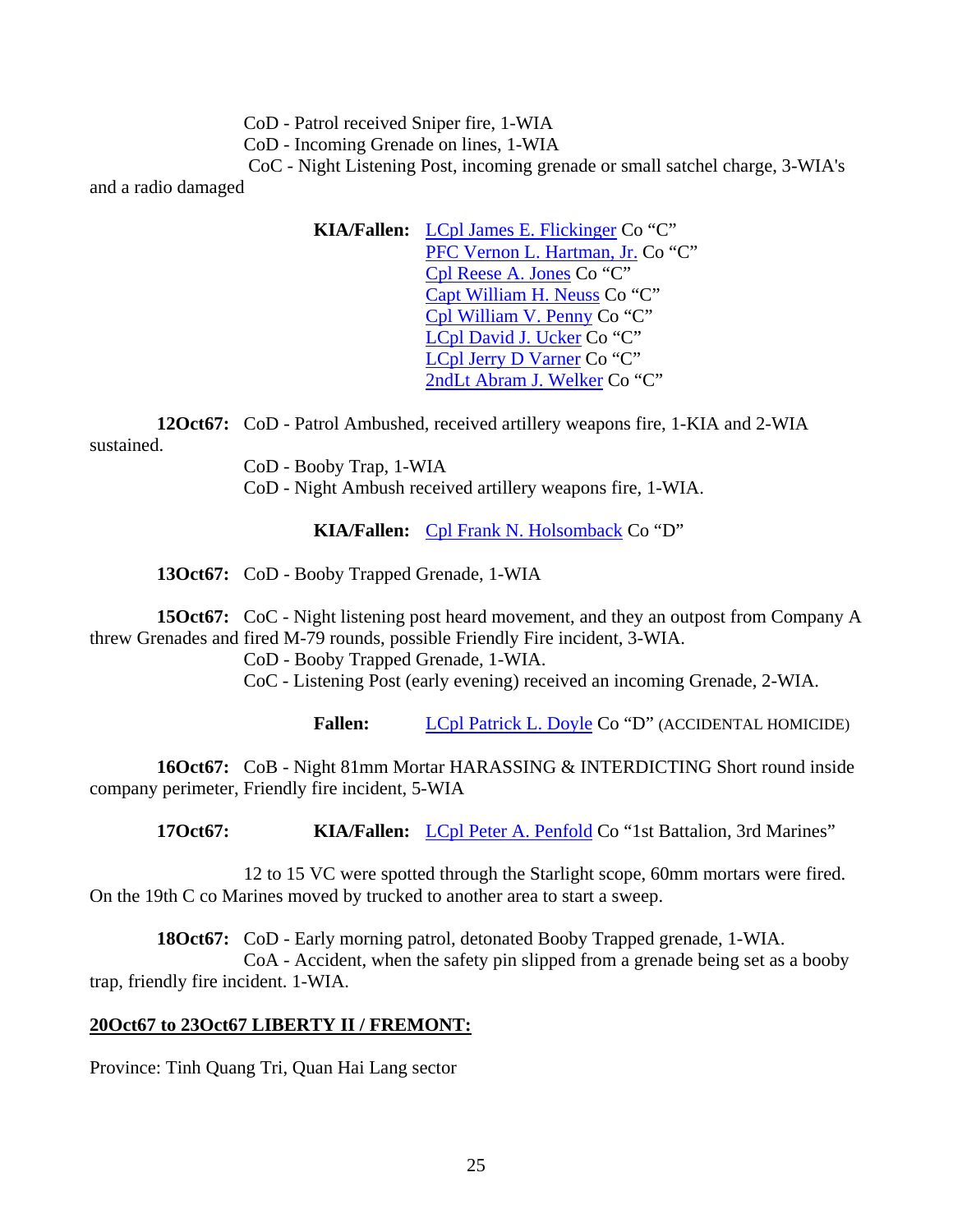Units: 4th Mar (HQ), BLT-1st Battalion, 3rd Marines.

Object: BLT moved by truck to a new blocking position west of Route 1 and the railroad between Hai Lang and Phong Dien. This operation was intended to prevent the Communist from disrupting the South Vietnamese National Assembly elections. BLT activity during the next 3 days involved squad and fire team patrols and encounters with the enemy. BLT 1st Battalion, 3rd Marines was trucked to Camp EVANS to await the next assignment. One of the major logistical considerations during this period was to get the Marines of 1st Battalion, 3rd Marines an extra poncho and liner, winter had come to Vietnam.

Cost: .BLT-1st Battalion, 3rd Marines sustained No KIA and only 3 WIA, while inflicting 1-VC KIA(confirmed), 1-VC KIA (probable), and capturing 10-VCS/POW's during operation.

**20Oct67:** CoB - Night Ambush, contact with unknown number of VC with light MG or BAR, Fire fight, 1-WIA.

CoC - Booby Trapped Grenade, 1-WIA.

**23Oct67:** CoD - Booby Trapped Chicom Grenade, 1-WIA.

### **26Oct67 to 04Nov67 GRANITE:**

Province: Tinh Thua Thien- Hai Lang forest again.

Units: 4th Mar (HQ), BLT-1st Battalion, 3rd Marines, 1/4, ARVN

Object: A dawn helicopter assault into the Hai Lang forest started the operation for BLT 1st Battalion, 3rd Marines. The operation was a two battalion sweep into communist Base 114. 1/4 and BLT were under the operational control of the 4th Marines. The enemy consistently harassed the BLT, staying within a few hundred meters, and making night probes with a consistency not normally experienced. A friendly fire air strike wounded two marines, a "short" 60mm mortar round wounded another and an artillery round wounded yet another. The operation appeared jinxed. The Base Camp 114 was never located. The BLT returned to Camp Evans.

Cost: SLF-17 communist KIA. 3 Marines KIA and 17 WIA. 652 arty missions called 59 F4 sorties. BLT-1st Battalion, 3rd Marines sustained 3-KIA and 24-WIA while inflicting 17-NVA /VC KIA (confirmed) and 28-NVA/VC KIA (probable) on the enemy during this operation.

**27Oct67:** BLT-1st Battalion, 3rd Marines Recon- Patrol received SAF, 1-WIA.

**28Oct67:** CoD - Platoon Ambushed with artillery weapons fire, 1-KIA and 6-WIA.

**KIA/Fallen:** [Cpl Teddy L. Hisaw](http://thewall-usa.com/info.asp?recid=23427) Co "D"

| <b>29Oct67:</b> CoB - Received artillery weapons fire, 2-WIA. ***** |
|---------------------------------------------------------------------|
| $CoD$ - Fire fight with 10-VC, 2-WIA's.                             |

**30Oct67:** CoA - Patrol in Fire fight with 4-VC, 1-KIA.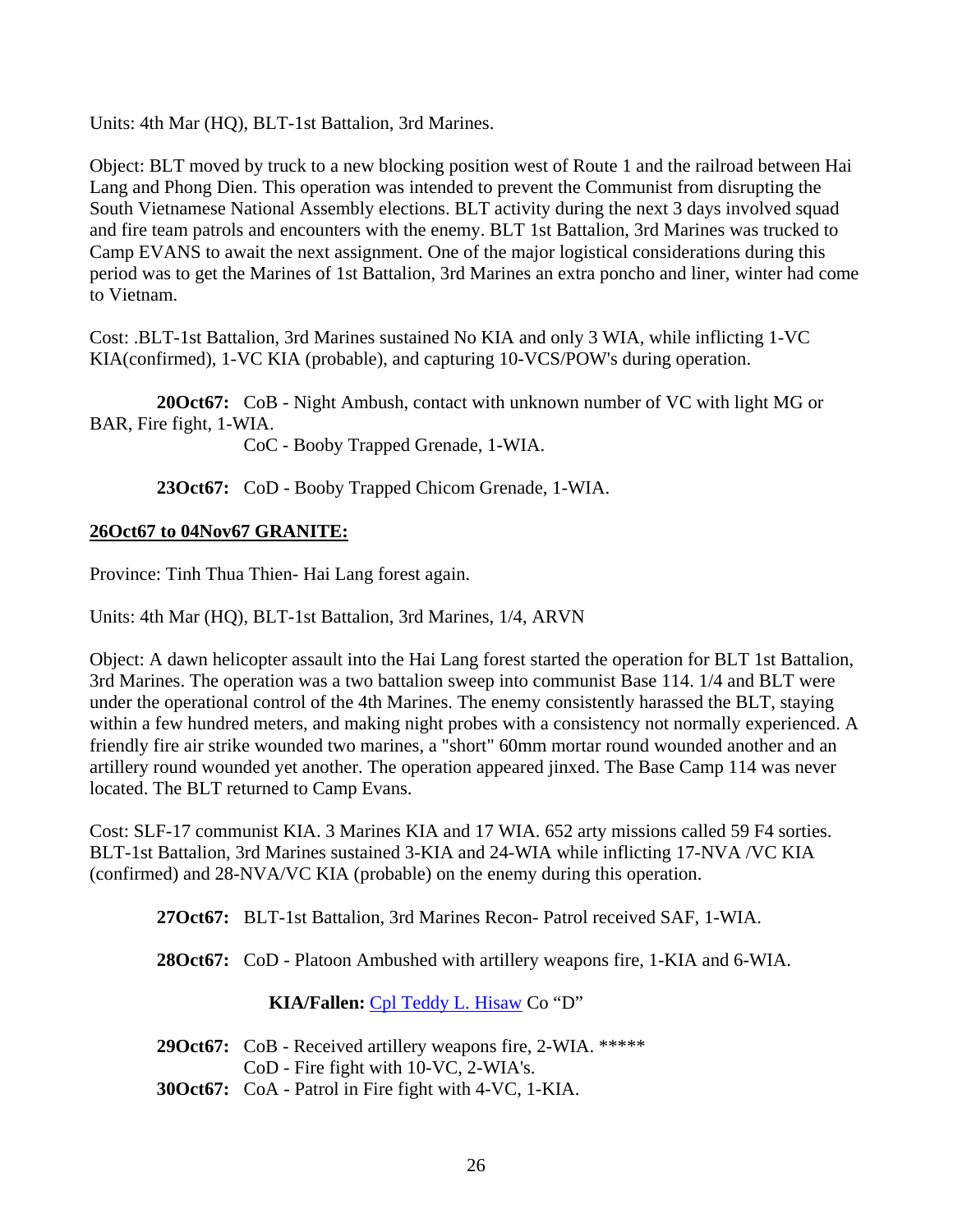BLT-1st Battalion, 3rd Marines - In other Actions, the BLT sustained 3-WIA. One of the wounded was from Company B, when a Friendly Aircraft was making a strafing run on a hill across the valley from BLT positions, and was struck by one of many falling shell casings (20mm Cannon Fire Casing) and his injury was non-emergency WIA.

### **KIA/Fallen:** [LCpl Robert F. Renshaw](http://thewall-usa.com/info.asp?recid=42954) Co "A"

**31Oct67:** CoA - Received Artillery weapons fire, 2-WIA.

CoD - Ambushed, received artillery weapons fire, 2-WIA

CoD - Incoming 60mm Mortars, small arms fire, 1-WIA.

CoB - Contact with NVA patrol, Fire fight SAF, 4-WIA.

 Operation "Granite" was still in progress at the end of reporting period, which included two other Operations. BLT-1st Battalion, 3rd Marines sustained 14-KIA's and 70-WIA's while inflicting 11-NVA/VC KIA (confirmed), 24-NVA/VC KIA (probable), 1-NVA/VC WIA (probable), and capturing 14-VCS/POW for the month of October.

**02Nov67:** CoB - Received 8 rounds of 60mm Mortar fire, 1-WIA.

**03Nov67:** BLT-1st Battalion, 3rd Marines Recon - Patrol screening the rear of BLT, was hit with artillery weapons fire, 1-KIA.

#### **KIA/Fallen:** [Cpl Edmund L. Palczewski](http://thewall-usa.com/info.asp?recid=39244) Co "H&S"

**MEDAL:** MERITORIOUS UNIT COMMENDATION 1<sup>st</sup> Battalion, 3<sup>rd</sup> Marines (Reinforced) from 16Dec67 to 27Jan68.

#### **06Nov67 to 16Nov67 KENTUCKY:**

Province: Quang Tri- Con Thien area of DMZ.

Units: 3rd Mar Div (HQ), 1/1, 2/1, BLT-1st Battalion, 3rd Marines, 2/3, 3/3, 1/4, 2/4, 3/4, 1/9, 2/9, 3/9, 1/26, 2/26, 3rd Tank battalion, 1st Brig 5th Infantry (US Army).

Object: CoC helo'd into CAM LO, sniper and mortar rounds were incoming into the company area. Operation KENTUCKY included the area between Cam Lo, Dong ha, and Con Thien.

Cost: 14 VC KIA, 7 KIA pos, 1 NVA POW. 3 Marines KIA, 12 WIA, 4 WIAne. Total operation-USMC-52 KIA and 3079 WIA. Enemy losses 3921 KIA. Per 3rdmarines-operations lists 107 U.S. KIA (Marines). BLT-1st Battalion, 3rd Marines was in defensive positions in the vicinity of C-3 from the 6th-9th of November, assisting the 9th Marines in Phase II of Operation "Kentucky". Once the objectives were searched, units returned to C-3, and onto Dong Ha. On the 14th of November, Phase III of Operation "Kentucky" had started, with the Battalion being the 3rd Marine Division Reserve unit, at Dong Ha. BLT-1st Battalion, 3rd Marines sustained 3-KIA and 16-WIA, while inflicting 14- VC/NVA KIA (confirmed) 7-VC/NVA KIA (probable), and capturing 1-NVA-POW on the enemy during the Operation.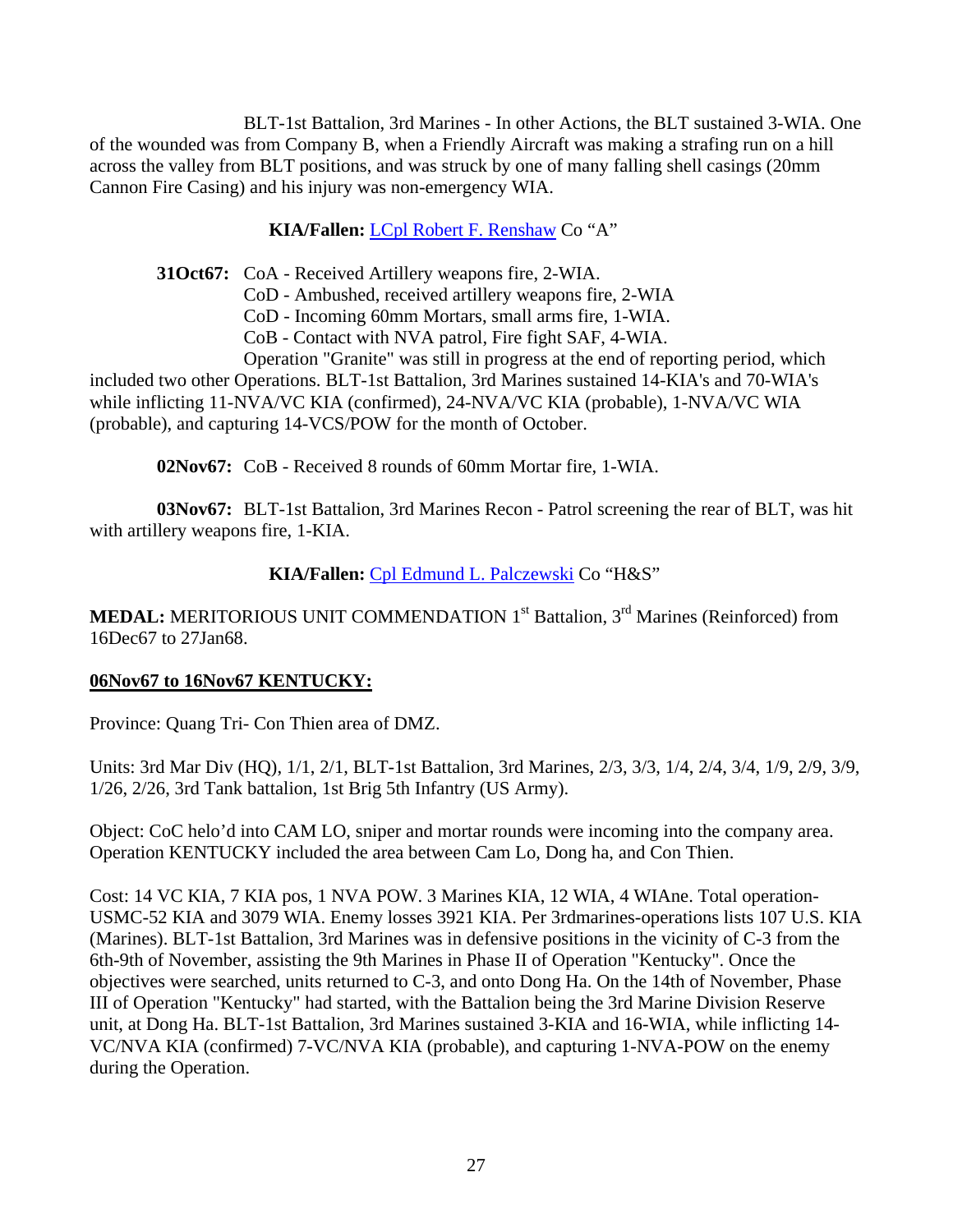**10Nov67:** The Battalion moved north to attack positions just short of the Trace, and began Attack north of the Trace on the 11th to seize different objectives.

> CoC Marines moved out into the field to act as blocking force for 9th Mar. CoA - Incoming Short round of artillery, friendly fire incident, 1-WIA.

**11Nov67:** CoD - Company while attacking regimental objective-B was taken under heavy fire at point blank range by automatic and semi-automatic SAF. The NVA were in well concealed bunkers and numbered approximately one platoon. Elements of the company returned fire on the enemy. 1 KIA and 15 WIA.

 CoD - Company while attacking through objective-D made contact with an estimated squad of NVA well dug in. Elements physically assaulted the NVA positions. 1 KIA and 1 WIA.

> **KIA/Fallen:** [PFC Dennis L. ODell](http://thewall-usa.com/info.asp?recid=38386) Co "D" [LCPl Michael H. Yartymyk](http://thewall-usa.com/info.asp?recid=57743) Co "D" [PFC William G. Davidson](http://thewall-usa.com/info.asp?recid=12062) Co "D"

**12Nov67**: CoC Marines walked into C3 and then helo'd to Dong Ha. Though BLT-1st Battalion, 3rd Marines only participated in operation for 10 days, the original start of the operation was November 1st, 1967 and went till February 28, 1969.

### **24Nov67 to 27Nov67 BALLISTIC ARCH:**

Province: Quang Tri- 7 clicks from the DMZ.

Unit: BLT-1st Battalion, 3rd Marines

Object: The operation was a combined helicopter and surface assault of the Viet Cong held villages on the northern coast of Quang Tri. The operation targeted Communist sympathizers around the village of Mai Xa Thi. The expected contact did not occur, due to what was determined to be "poor intelligence". C co Marines landed at LZ ROBIN at 0700. After sweeping the AO, taking a little sniper fire, C co Marines went to the North of the Cua Viet River and an amphibious withdrawal from White Beach to Dong Ha.

Cost: 1 VC POW. BLT-1st Battalion, 3rd Marines made limited contact with the enemy during the operation. There were no mining incidents or the enemy harassing activities, as the enemy chose to avoid contact and apparently moved out of the area. No fighting holes, bunkers, or fortifications of any kind were uncovered during the operation. The Battalion did not sustain any causality, and captured 1- VC/POW.

**24Nov67:** CoB or A - During the Amphibious Assault on Green Beach the seas were rough (surf conditions were considered hazardous), and water was knee deep in some of the LVT. Two Marines were sweep from the top on one of the LVT into the sea. Fortunately they were RESCUED.

**30Nov67:** BLT-1st Battalion, 3rd Marines participated in three Operations (continued and finished Granite, both Phases II and III of Kentucky, and started Operation "Kentucky V") during the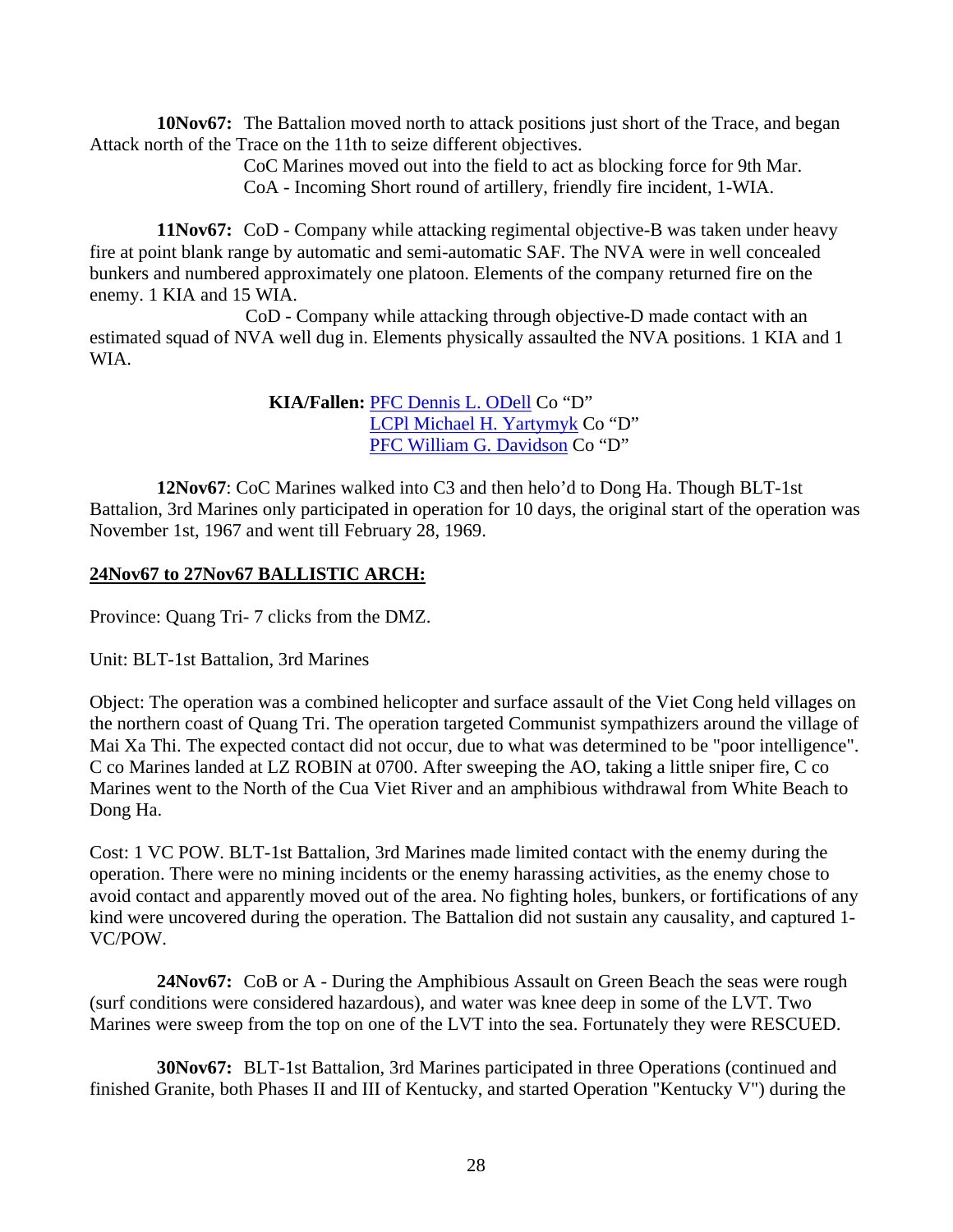month of November. BLT-1st Battalion, 3rd Marines sustained 4-KIA and 17-WIA while inflicting 25- VC/NVA KIA (confirmed), 23-VC/NVA KIA (probable), and capturing 2-POW on the enemy.

### **29Nov67 to 29Dec67 KENTUCKY V:**

Province: Quang Tri- between Con Thien and Gio Linh at A-3 fire base.

Unit: BLT-1st Battalion, 3rd Marines. Object: BLT-1st Battalion, 3rd Marines provided security at the NEW Fire Base A-3, as Marine Engineers built the bunkers and command post. Artillery three times daily, 0800 hrs, 1200 hrs, and 1600 hrs- set your watch to it. Rain and mud. On the 17th of December C/1st Battalion, 3rd Marines went to C-4 Fire Base, and had a major fight with the enemy north of C-4. That day a lot of our friends were burned with Napalm (our Napalm- friendly fire accident). C/1st Battalion, 3rd Marines was assigned to C-4 the remainder of the year, and till after TET was over. BLT-1st Battalion, 3rd Marines while providing security for the Engineers to build A-3, had very little contact with the enemy. The Battalion was not to penetrate grid square 1770 to the south, due to a large concentration of Mines and Booby Traps. Between the 3rd and 19th of December, the enemy employed 85mm and 130mm Artillery, 102mm and 140mm Rockets, 82mm Mortars, and 57mm Recoilless Rifle Fire while Firing 578 Rounds into the A-3 area. 2 additional rounds were received at A-3 on the 27th. On the 29th, the operation ended with combined tactical foot and motor march to the Quang Tri Airfield Complex.

| 02Dec67: | KIA/Fallen: LCpl Larry G. Williams Co "C"                                      |
|----------|--------------------------------------------------------------------------------|
| 04Dec67: | <b>KIA/Fallen:</b> Cpl Donald S. Riggs Co "D"                                  |
| 05Dec67: | <b>KIA/Fallen:</b> Cpl Damon E. Billingslea Co "D"                             |
| 06Dec67: | KIA/Fallen: LCpl Micheal J. Pastva Co "C"                                      |
| 09Dec67: | <b>KIA/Fallen:</b> Maj Patrick E. Duffy Co "H&S"                               |
| 10Dec67: | <b>KIA/Fallen:</b> Cpl Larry W. Birch Co "H&S"<br>HM3 Bruce L. Howard Co "H&S" |

**11Dec67:** CoC - On patrol south of A-3, the Company walked into a Mine Field. After hitting the 3rd Mine (apparent AP Mine), the Company backtracked out of the mine field, and returned to A-3. 1 KIA and 9 WIA.

> **KIA/Fallen:** [Cpl Dennis M. Stevens](http://thewall-usa.com/info.asp?recid=49797) Co "C" [Cpl Samuel Gray](http://thewall-usa.com/info.asp?recid=19700) Co "D"

**16Dec67:** CoC - The Company was ordered OPCON to the 1st AMTRAC BN., to C-4 Complex.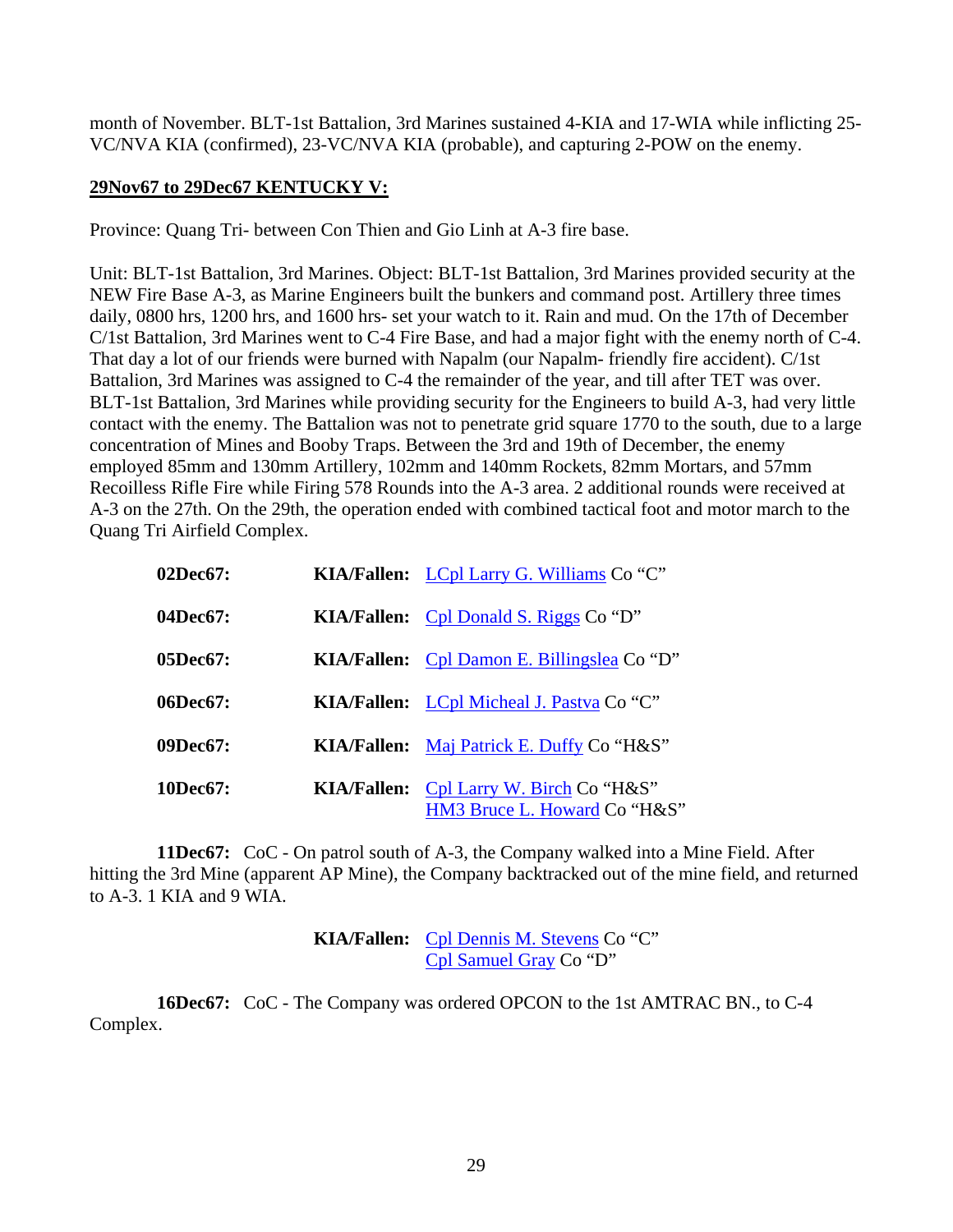**17Dec67:** CoC - Moving to and patrolling north of C-4, made heavy contact with the NVA. During the Fire fight unknown number of friendly causalities (at least 1-KIA, and approximately 8-9 injured/wounded /burned by Napalm from Friendly Aircraft).

**20Dec67:** CoA - The Company was ordered OPCON to the 1st Amtrak Bn., and returned back to BLT-1st Battalion, 3rd Marines on 01Jan68.

**31Dec67:** BLT-1st Battalion, 3rd Marines sustained 10-KIA's and 70-WIA's, while inflicting 2- VC/NVA KIA (confirmed), and 12-VC/NVA KIA (probable) on the enemy during the month of December.

**MEDALS:** Presidential Unit Citation, issued to Third Marine Division (Reinforced) for action against the North Vietnamese Army and Viet Cong Forces in the Republic of Vietnam from 8 March 1965 to 15 September 1967.

> Presidential Unit Citation, issued to First Battalion, Third Marines Regiment, (SLF-A) from 25 April 1967 to 17 May 1967 (Operation Beaver Cage/Union).

> Meritorious Unit Commendation issued to Third Marine Division (Reinforced) for heroic achievement in connection with operations against the enemy in the Republic of Vietnam from 29 November 1967 to 12 January 1968 and 16 December 1967 to 27 January 1968.

Republic of Vietnam Meritorious Unit Citation, (Civil Action Medal, 1<sup>st</sup> Class Color with Palm), issued to First Battalion, Third Marines for period of 4 April 1967 to 20 September 1969.

Vietnam Service Medal. Personnel are authorized one bronze campaign star for each qualifying campaign with a silver star worn in lieu of five bronze stars.

- 1. Vietnam Advisory Campaign (15 March 1962- 7 March 1965)
- 2. Vietnam Defense Campaign (8 March-24 December 1965)
- 3. Vietnamese Counteroffensive (25 December 1965- 30 June 1966)
- 4. Vietnamese Counteroffensive (1 July 1966-31 May 1967) Phase II
- 5. Vietnamese Counteroffensive (1 June 1967-29 January 1968) Phase III
- 6. Tet Counteroffensive (30 January-l April 1968)
- 7. Vietnamese Counteroffensive (2 April-30 June 1968) Phase IV
- 8. Vietnamese Counteroffensive (1 July-l November 1968) Phase V
- 9. Vietnamese Counteroffensive (2 Nov 1968- 22 February 1969) Phase VI
- 10. Tet 69/Counteroffensive (23 February-8 June 1969)
- 11. Vietnam Summer-Fall 1969 (9 June-31 October 1969)
- 12. Vietnam Winter-Spring 1970 (1 November 1969-30 April 1970)
- 13. Sanctuary Counteroffensive (1 May-30 June 1970)
- 14. Vietnamese Counteroffensive (l July 1970-30 June1971) Phase VII
- 15. Consolidation I (1 Jul 1971 30 Nov 1971)
- 16. Consolidation II (1 Dec 1971 29 Mar 1972)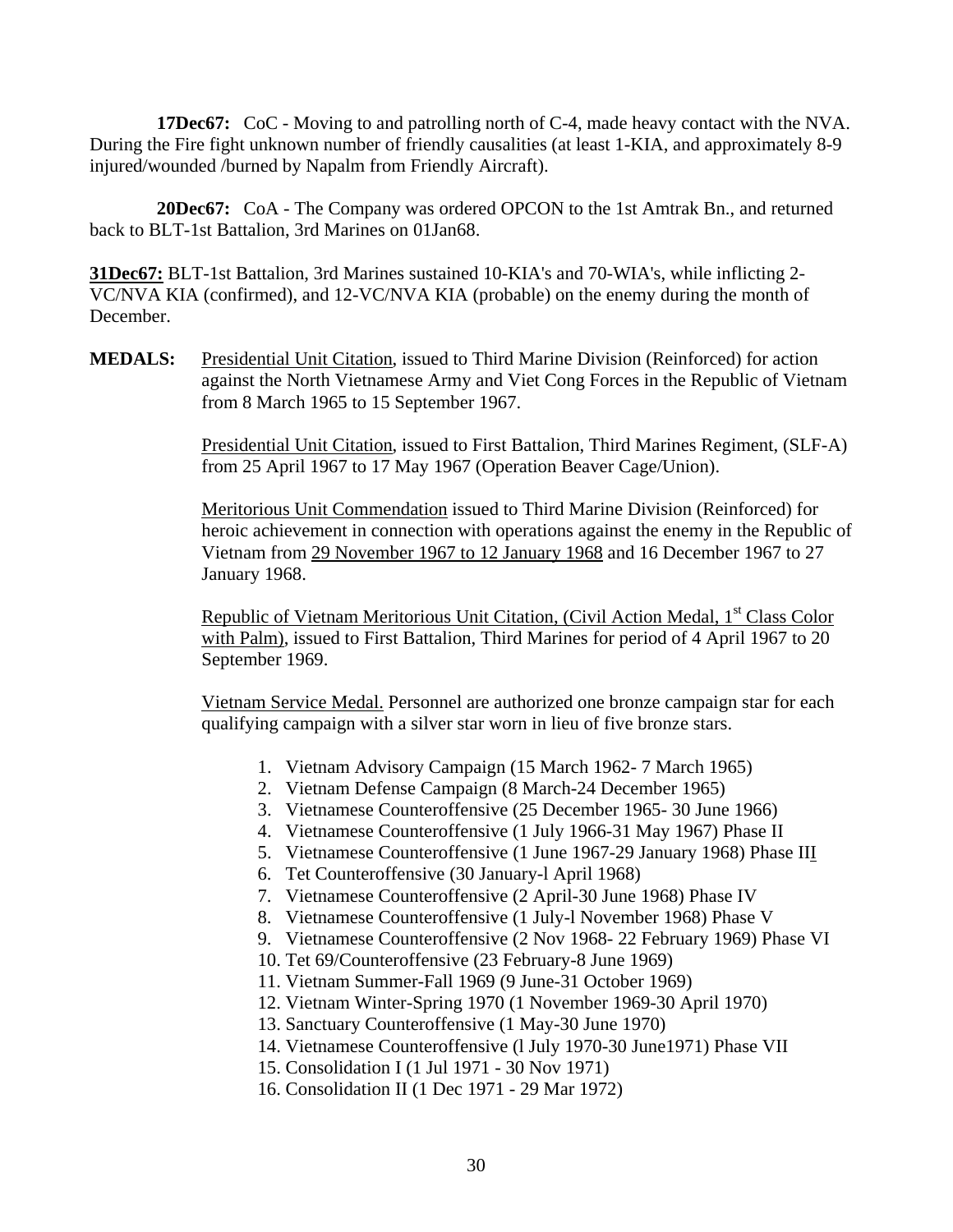17. Vietnam Ceasefire Campaign (30 Mar 1972 - 28 Jan 1973)

Vietnam Gallantry Cross Unit Citation. U.S. Military units were individually cited for award of the Republic of Vietnam (RVN) Gallantry Cross; however, the Vietnamese Government issued the award to all units subordinate to Military Assistance Command (MACV) during the period 8 February 1962 and 28 March 1973 and to U.S. Army Vietnam and its subordinate units for the period 20 July 1965 to 28 March 1973. This permits all personnel who served in Vietnam to wear the RVN Gallantry Cross unit citation.

The Republic of Vietnam Campaign Medal is awarded to personnel who meet one of t he following requirements:

a. Served in the Republic of Vietnam for six months during the period of 1 March 1961 and 28 March 1973.

b. Served outside the geographical limits of the Republic of Vietnam and contributed direct combat support to the Republic of Vietnam and Armed Forces for six months. Such individuals must meet the criteria established for the Armed Forces Expeditionary Medal (for Vietnam) or the Vietnam Service Medal, to qualify for the Republic of Vietnam Campaign Medal.

c. Six months service is not required for individuals who were wounded by hostile forces; killed in action or otherwise in line of duty; or captured by hostile forces.

Combat Action Ribbon. Awarded to members in the grade of captain/colonel and junior thereto, who have actively participated in ground or surface combat?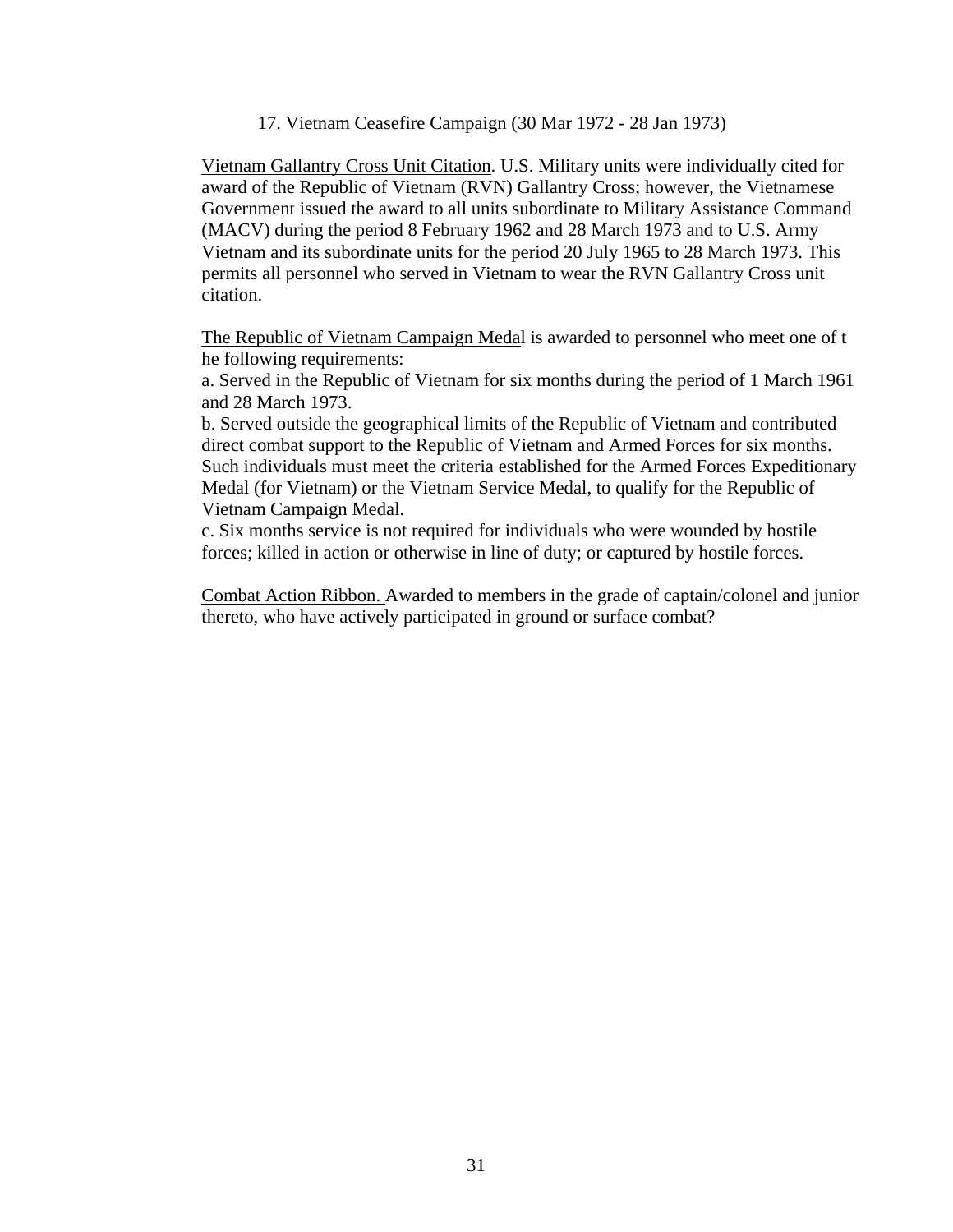#### 1st Battalion, 3th Marines - KIA - Vietnam

|                    |                                 |                      | <b>Wall Location</b> |            |                       |
|--------------------|---------------------------------|----------------------|----------------------|------------|-----------------------|
| <b>Last Name</b>   | <b>First Name</b>               | <b>Date of Death</b> | <b>Panel</b>         | <b>Row</b> | Company               |
| <b>Allen</b>       | Melvin L.                       | KIA May 4, 1967      | 19E                  |            | $34$ D-1-3            |
| Allen              | Billie A.                       | KIA Nov 2, 1966      | 12E                  |            | $9B-1-3$              |
| <b>Anderson</b>    | Charles L.                      | KIA May 18, 1967     | 20E                  |            | $24$ B-1-3            |
| <b>Baird</b>       | Jackie R.                       | KIA June 07, 1967    | 21E                  |            | $64B-1-3$             |
| <b>Balch</b>       | James I.                        | KIA May 3, 1967      | 19E                  |            | $21$ A-1-3            |
| <b>Benton</b>      | James A.                        | KIA April 27, 1967   | 18E                  |            | $100$ D-1-3           |
| <b>Berweger</b>    | Allan F.                        | KIA May10,1967       | 19E                  |            | $77$ B-1-3            |
| <b>Bishop</b>      | James M.                        | KIA May 10, 1967     | 19E                  |            | $77C - 1 - 3$         |
| <b>Borawski</b>    | James D.                        | KIA May 3, 1967      | 19E                  |            | $22$ A-1-3            |
| <b>Brown</b>       | Willie L.                       | KIA May19, 1967      | 20E                  |            | $40$ D-1-3            |
| <b>Brown</b>       | Steven A.                       | KIA July 4, 1967     | 22E                  |            | $123$ D-1-3           |
| <b>Button</b>      | Monty D.                        | KIA May 3, 1967      | 19E                  |            | $22$ A-1-3            |
| <b>Caballero</b>   | Gilberto                        | KIA July 7, 1967     | 23E                  |            | 17 H&S-1-3            |
| Carnline           | Troy M.                         | KIA May 3, 1967      | 19E                  |            | $22$ A-1-3            |
| Castro             | Reinaldo L.                     | KIA April 27,1967    | 18E                  |            | $100$ D-1-3           |
| Cavazos            | Martin                          | KIA May 5, 1967      | 19E                  |            | $42$ D-1-3            |
| <b>Cheek</b>       | Kenneth N.                      | KIA May 18, 1967     | 20E                  |            | $22$ A-1-3            |
| <b>Christensen</b> | Edward J.                       | KIA May 18, 1967     | 20E                  |            | $23$ A-1-3            |
| Cooper             | James R.                        | KIA May 10, 1967     | 19E                  |            | 79 C-1-3              |
| Cuozzo             | Frank X.                        | KIA May 10, 1967     | 19E                  |            | $79$ D-1-3            |
| <b>Dalgliesh</b>   | Mark A.                         | KIA May 18, 1967     | 20E                  |            | $24$ B-1-3            |
| <b>Darling</b>     | Albert J.                       | KIA May 10, 1967     | 19E                  |            | $80C - 1 - 3$         |
| <b>Dickerson</b>   | Tommy E.                        | KIA May 3,1967       | 19E                  |            | $24$ A-1-3            |
| <b>Dobbin</b>      | Louis D. II                     | KIA May 18, 1967     | 20E                  |            | $24$ B-1-3            |
| Doyon              | Paul F.                         | KIA May 18, 1967     | 20E                  |            | $24$ A-1-3            |
| Duffy              | Patrick E.                      | KIA Dec 9, 1967      | 31E                  |            | 68 HQ-1-3             |
| <b>Dyer</b>        | Blenn C.                        | KIA April 27, 1967   | 18E                  |            | $103$ D-1-3           |
| <b>Falwell</b>     | Donald W.                       | KIA May 3, 1967      | 19E                  |            | $24$ A-1-3            |
| <b>Flack</b>       | Reginald                        | KIA May 20, 1967     | 20E                  |            | $58$ B-1-3            |
| <b>Foy</b>         | Thomas L.                       | KIA May 10, 1967     | 19E                  |            | $80$ B-1-3            |
| <b>Gilbertson</b>  | Ricky M.                        | KIA May 3, 1967      | 19E                  |            | $25$ $A-1-3$          |
| Godwin             | Stanley M.                      | KIA May 18, 1967     | 20E                  |            | $27B-1-3$             |
| Gomez              | Jose M.                         | KIA May 4, 1967      | 19E                  |            | $37$ D-1-3            |
| Greeley            | $\overline{\mathsf{V}}$ erne M. | KIA July 6, 1967     | 23E                  |            | $18$ B-1-3            |
| Gutierrez          | Ernest L.                       | KIA April 6, 1967    | 17E                  |            | 109 A-1-3             |
| <b>Hall</b>        | Milton L.                       | KIA May 7, 1967      | 19E                  |            | $\overline{5}3$ D-1-3 |
| <b>Harvey</b>      | Raymond                         | KIA Aug 16, 1967     | 24E                  |            | $117C - 1 - 3$        |
| <b>Hawthorne</b>   | Marvin D                        | KIA Aug 16, 1967     | 24E                  |            | $117C - 1 - 3$        |
| <b>Hazzard</b>     | Frankin G.                      | KIA May 18, 1967     | 20E                  |            | $28$ B-1-3            |
| <b>Hickman</b>     | David A.                        | KIA May 4, 1967      | 19E                  |            | $37$ D-1-3            |
| <b>Hissong</b>     | Harry L.                        | KIA May 5, 1967      | 19E                  |            | $43$ D-1-3            |
| Hollingsworth      | Donald R.                       | KIA May 4, 1967      | 19E                  |            | $37$ D-1-3            |
| <b>Holsomback</b>  | Frank N.                        | KIA Oct 12, 1967     | 27E                  |            | $95$ D-1-3            |
| <b>Jones</b>       | John H                          | KIA Aug 16, 1967     | 25E                  |            | $1 C-1-3 $            |
| <b>Jones</b>       | Reese A.                        | KIA Oct 11, 1967     | 27E                  |            | $90$ C-1-3            |
| <b>Keck</b>        | Russell F.                      | KIA May 18,1967      | 20E                  |            | $30$ A-1-3            |

Link to www.no-quarter.org - They made official US Government information on the casualaties of the Vietnam War available to the general public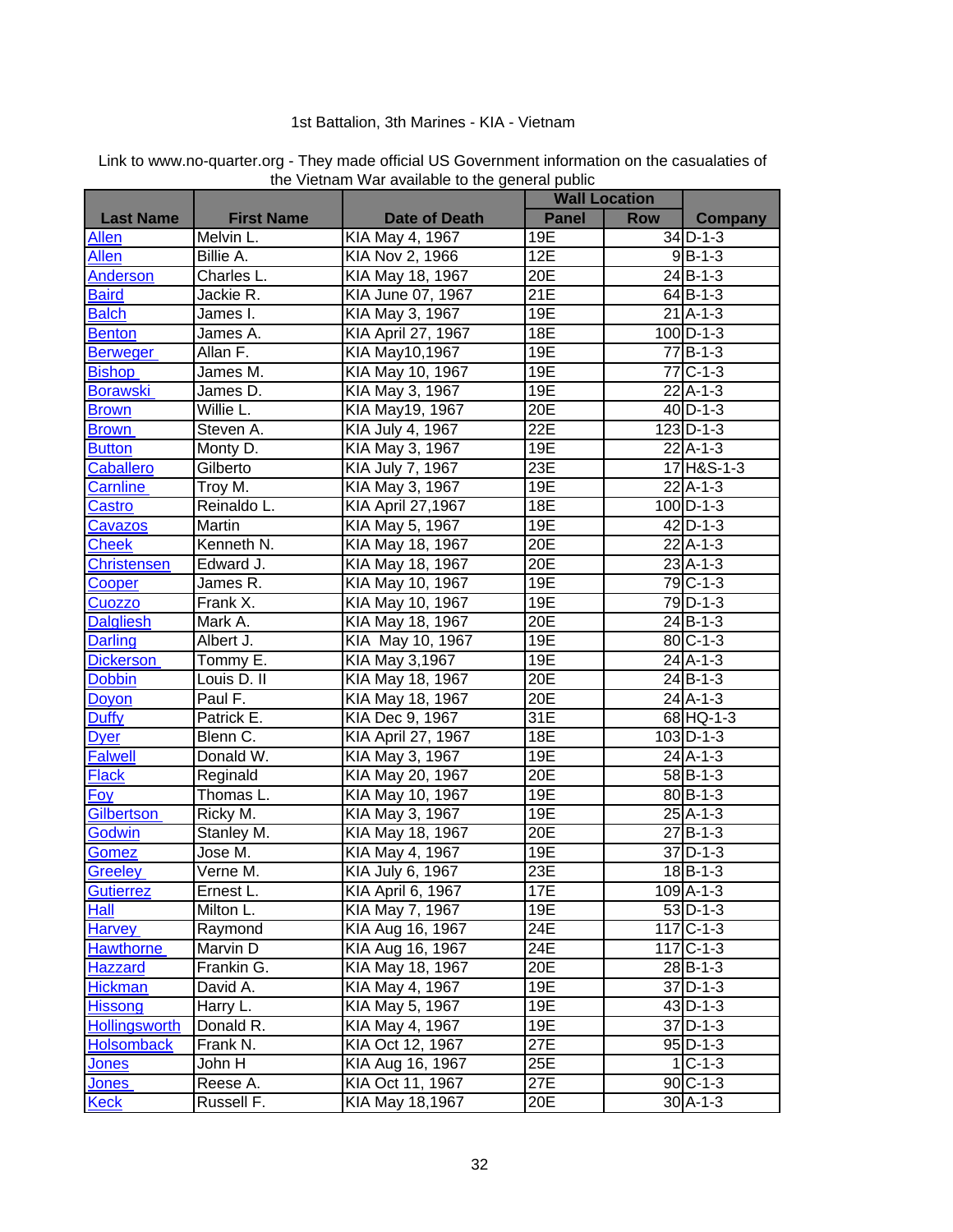| Kelley           | Johnnie W.    | <b>KIA Sept 4, 1967</b>   | 25E               | $102$ D-1-3            |
|------------------|---------------|---------------------------|-------------------|------------------------|
| <b>Kramer</b>    | Dennis D.     | KIA May 18, 1967          | 20E               | $31$ B-1-3             |
| Land             | Richard L.    | KIA May 18, 1967          | 20E               | $\overline{31}$  B-1-3 |
| Lar Rose         | Joseph R.     | KIA May 3, 1967           | 19E               | $\overline{28}$ A-1-3  |
| Leonard          | James S.      | KIA May 18, 1967          | 20E               | $32$ D-1-3             |
| <b>Macomb</b>    | Orrie         | KIA May 18, 1967          | 20E               | $32 B-1-3 $            |
| <b>Mallon</b>    | Thomas J.     | KIA Mar 3, 1967           | 19E               | $12$ $B-1-3$           |
| <b>Mallon</b>    | Thomas W.     | KIA May 2, 1967           | 19E               | $15$ C-1-3             |
| <b>Malloy</b>    | John J        | KIA July 6, 1967          | 23E               | $20$ C-1-3             |
| <b>Mannion</b>   | Dennis J.     | KIA May 5, 1967           | 19E               | $43$ D-1-3             |
| <b>Mantooth</b>  | Jimmie        | KIA June 67               | 21E               | $83$ B-1-3             |
| <b>McKeon</b>    | Joseph T      | KIA May 18, 1967          | 20E               | $32B - 1 - 3$          |
| <b>McMahon</b>   | Fredrick A.   | KIA May 4, 1967           | 19E               | $39$ D-1-3             |
| <b>Minton</b>    | Donald W.     | KIA May 4, 1967           | 19E               | $39$ D-1-3             |
| <b>Mitchell</b>  | Clyde U.      | KIA May 18, 1967          | 20E               | $32$ $B-1-3$           |
| <b>Mitchell</b>  | Willie J. Jr  | KIA May 19, 1967          | 20E               | $46A-1-3$              |
| <b>Moreland</b>  | John          | KIA Aug 8, 1967           | 24E               | $90C-1-3$              |
| <b>Murry</b>     | Eugene        | KIA May 3, 1967           | 19E               | $30$ A-1-3             |
| <b>Neuss</b>     | William H     | KIA Oct 11, 1967          | $\overline{2}$ 7E | $91C-1-3$              |
| <b>Norbut</b>    | George        | KIA Sep 2, 1967           | 25E               | $88C - 1 - 3$          |
| Osborne          | Samuel W.     | <b>KIA April 27, 1967</b> | 05E               | $\overline{14}$ D-1-3  |
| <b>Penfold</b>   | Peter A.      | KIA Nov 17, 1967          | 28E               | 29 1/3                 |
| Pennington       | Ronald K.     | KIA April 27, 1967        | 18E               | $104$ D-1-3            |
| <b>Penny</b>     | William V     | KIA Oct 11, 1967          | 27E               | $91$ C-1-3             |
| <b>Peterson</b>  | John A.       | KIA May 28, 1967          | 21E               | $6$ D-1-3              |
| <b>Petrick</b>   | Frank E.      | KIA Aug 24,1967           | 25E               | $40A-1-3$              |
| <b>Pike</b>      | Donald C.     | KIA July 6, 1967          | 23E               | $22$ C-1-3             |
| <b>Pittenger</b> | Donald        | <b>KIA May 10 1967</b>    | 19E               | $88$ B-1-3             |
| Plesakov         | Luciano P.    | KIA May 3, 1967           | 19E               | $30$ A-1-3             |
| <b>Price</b>     | Barry C.      | KIA May 20, 1967          | 20E               | $65$ B-1-3             |
| <b>Reid</b>      | John M.       | KIA May 10, 1967          | 19E               | $85C - 1 - 3$          |
| Remer Jr.        | Charles B.    | KIA May 2, 1968           | 54E               | $15B - 1 - 3$          |
| <b>Rose</b>      | Robert J.     | KIA May 3, 1967           | 19E               | $31$ A-1-3             |
| <b>Russell</b>   | Randall K.    | KIA July 6,1967           | 23E               | 22 H&S                 |
| <b>Russell</b>   | Gordon W.     | KIA Feb1, 1967            | 14E               | $106$ B-1-3            |
| <b>Sanders</b>   | Thomas        | KIA May 10,1967           | 19E               | 86 C-1-3               |
| Sarmento         | Henry M.      | KIA May 18, 1967          | 20E               | 49 B-1-3               |
| <b>Smith</b>     | Marvin        | KIA Dec 17, 1967          | 32E               | $15$ C-1-3             |
| Sovey            | Edward C. Jr. | KIA May 5, 1967           | 19E               | $40$ D-1-3             |
| <b>Spicer</b>    | Eugene D.     | KIA May 3, 1967           | 19E               | $32$ A-1-3             |
| <b>Srsen</b>     | Steve A.      | KIA January 27, 1967      | 14E               | 89 A-1-3               |
| <b>Stecker</b>   | John C.       | KIA May 1, 1967           | 20E               | $50$ B-1-3             |
| <b>Sweesy</b>    | John E.       | KIA May 3, 1967           | 19E               | $33$ A-1-3             |
| <b>Tremaine</b>  | Curtis L.     | KIA June 3, 1967          | 21E               | $53$ $B-1-3$           |
| <u>Turn</u>      | Henry L       | KIA MAY 4, 1967           | 19E               | $41$ D-1-3             |
| <b>Ucker</b>     | David         | KIA Oct 11,1967           | 27E               | $92$ C-1-3             |
| <b>Urick</b>     | John W.       | KIA May 3, 1967           | 19E               | $34$ A-1-3             |
| Varner           | Jerry D.      | KIA Oct 11, 1967          | 27E               | $92$ C-1-3             |
| <b>Verbilla</b>  | David         | KIA May 3, 1967           | 19E               | $33A-1-3$              |
| <b>Welker</b>    | Abram $J.$    | KIA Oct 11, 1967          | 27E               | $92$ C-1-3             |
| <b>Wilson</b>    | John T.       | KIA May 18, 1967          | 20E               | $38$ A-1-3             |
| <b>Woods</b>     | Sterling S    | KIA May 10, 1967          | 33W               | $23$ $B-1-3$           |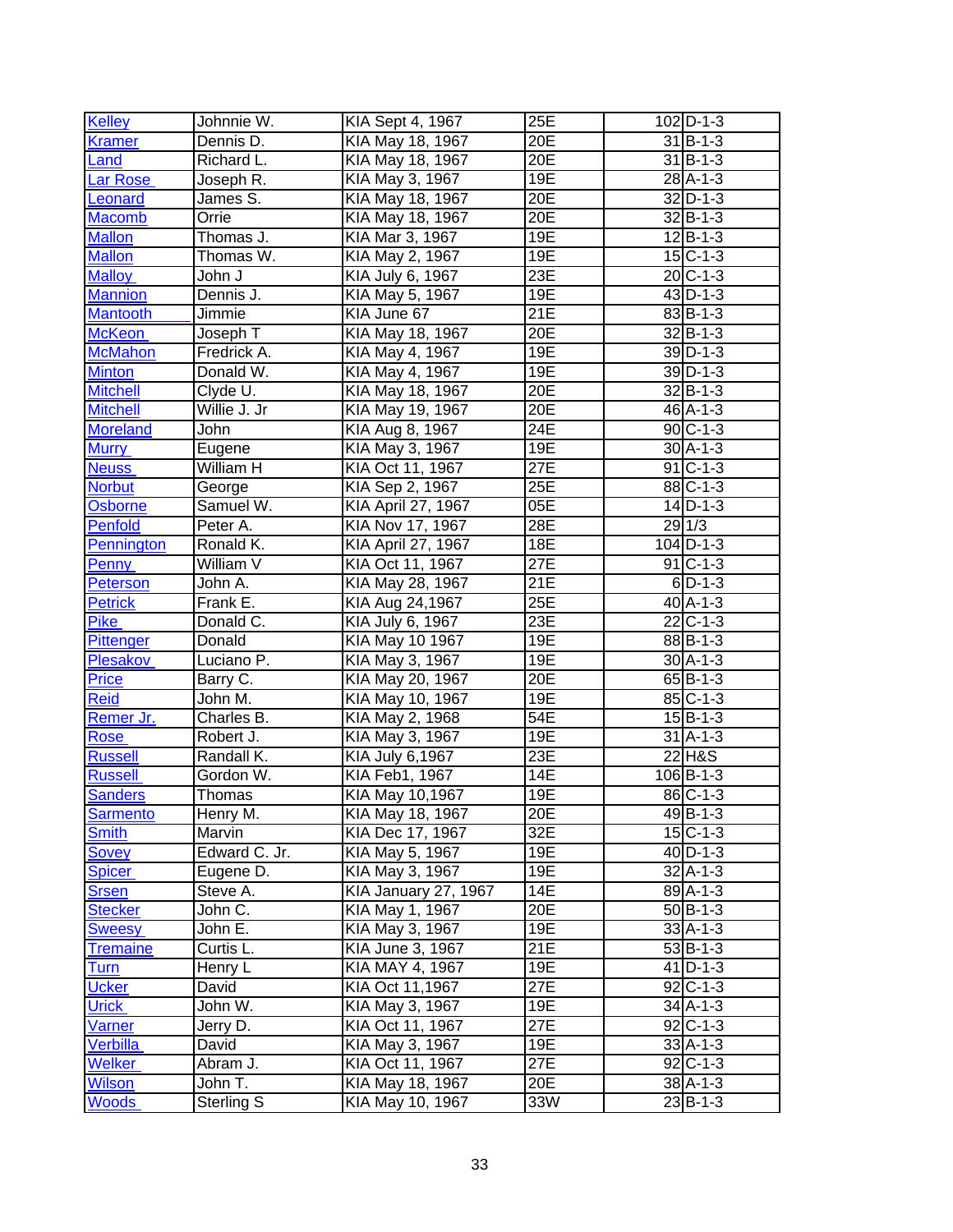| -<br>96<br>и<br>JP<br>IMichael<br>-----<br>л л<br>NOV.<br>'IVN<br>. .<br>-- | 12QF<br>∸ | $-$<br>91<br>$\overline{\phantom{a}}$<br><br>- |
|-----------------------------------------------------------------------------|-----------|------------------------------------------------|
|-----------------------------------------------------------------------------|-----------|------------------------------------------------|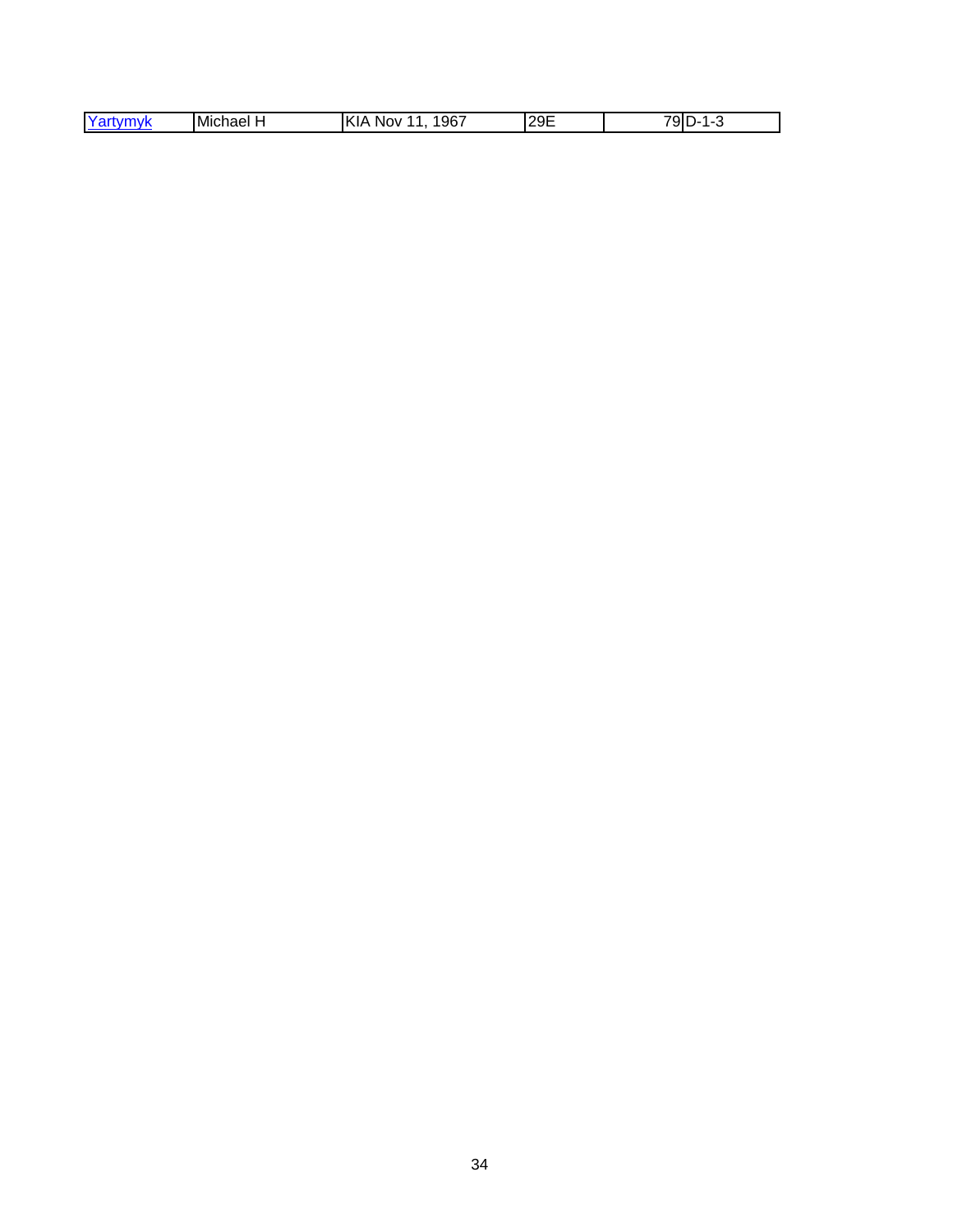## **Statistics – 21Dec66 – 11Dec67**

| <b>Statistics - Date</b> |                | <b>Statistics - Date</b> |                | <b>Statistics - Company</b> |                | <b>Statistics - Operation</b> |              | <b>Statistics - Rank</b> |                |
|--------------------------|----------------|--------------------------|----------------|-----------------------------|----------------|-------------------------------|--------------|--------------------------|----------------|
| <b>Date</b>              | <b>KIA</b>     | <b>Date</b>              | <b>KIA</b>     | Company                     | <b>KIA</b>     | <b>Operation</b>              | <b>KIA</b>   | Rank                     | <b>KIA</b>     |
| 27-Jan-67                |                | $1-Sep-67$               |                | 1/3                         | $\overline{2}$ | <b>Ballistic Charge</b>       | 2            | Pvt                      | 2              |
| 1-Feb-67                 | $\mathbf{1}$   | $2-Sep-67$               | 1              | $\boldsymbol{\mathsf{A}}$   | 33             | <b>Bastion Hill/Medina</b>    | 11           | <b>PFC</b>               | 49             |
| $6-Apr-67$               | $\mathbf{1}$   | $4-Sep-67$               | $\mathbf{1}$   | $\overline{B}$              | 32             | <b>Beacon Gate</b>            | $\mathbf{1}$ | LCpl                     | 38             |
| $7-Apr-67$               | 1              | 14-Sep-67                | 1              | $\mathbf C$                 | 33             | <b>Beacon Guide</b>           | 1            | Cpl                      | 32             |
| 27-Apr-67                | 5              | $21-Sep-67$              | $\sqrt{2}$     | D                           | 30             | <b>Beacon Point</b>           | 3            | Sgt                      | $\overline{7}$ |
| $2-May-67$               | $\overline{4}$ | $23-Sep-67$              | $\mathbf{1}$   | H&S                         | 16             | <b>Bear Bite</b>              | 1            | SSgt                     | 3              |
| $3-May-67$               | 15             | 26-Sep-67                | $\overline{c}$ | Total:                      | 146            | Bear Claw/Buffalo             | 6            | 1stLt                    | 1              |
| 4-May-67                 | 8              | 28-Sep-67                | $\mathbf{1}$   |                             |                | Beaver Cage (Union)           | 55           | 2ndLt                    | 3              |
| 5-May-67                 | 3              | 11-Oct-67                | 8              |                             |                | Cochise                       | 9            | Capt                     | $\mathbf{1}$   |
| 7-May-67                 | $\mathbf{1}$   | 12-Oct-67                | $\mathbf{1}$   |                             |                | Colgate                       | 3            | Maj                      | $\mathbf 1$    |
| 8-May-67                 | 3              | 15-Oct-67                | 1              |                             |                | Fremont                       | 1            | <b>ESN</b>               | $\mathbf{1}$   |
| 10-May-67                | 21             | 17-Oct-67                | 1              |                             |                | Granite                       | 3            | HN                       | 5              |
| 18-May-67                | 18             | 28-Oct-67                | $\mathbf{1}$   |                             |                | Hickory/Beau Charger          | 24           | HN <sub>3</sub>          | $\overline{2}$ |
| 19-May-67                | 5              | 30-Oct-67                | $\mathbf{1}$   |                             |                | Kentucky                      | 3            |                          |                |
| 20-May-67                | 1              | $3-Nov-67$               | 1              |                             |                | Kentucky V                    | 9            |                          |                |
| $3-Jun-67$               | $\mathbf{1}$   | 11-Nov-67                | 3              |                             |                | Kingfisher                    | 1            |                          |                |
| $7-Jun-67$               | 3              | $2$ -Dec-67              | $\mathbf{1}$   |                             |                | Shelbyville                   | 4            |                          |                |
| $6$ -Jul- $67$           | 6              | 4-Dec-67                 | 1              |                             |                | Vietnam                       | 9            |                          |                |
| 20-Jul-67                | 1              | 5-Dec-67                 | $\mathbf{1}$   |                             |                |                               |              |                          |                |
| 29-Jul-67                | 1              | $6$ -Dec- $67$           | $\mathbf{1}$   |                             |                |                               |              |                          |                |
| 8-Aug-67                 | $\mathbf{1}$   | 9-Dec-67                 | $\mathbf{1}$   |                             |                |                               |              |                          |                |
| 12-Aug-67                | $\mathbf{1}$   | 10-Dec-67                | $\overline{2}$ |                             |                |                               |              |                          |                |
| 16-Aug-67                | 3              | 11-Dec-67                | $\overline{2}$ |                             |                |                               |              |                          |                |
| 17-Aug-67                | 3              |                          |                |                             |                |                               |              |                          |                |
| 24-Aug-67                | $\mathbf{1}$   |                          |                |                             |                |                               |              |                          |                |
| 26-Aug-67                | $\mathbf{1}$   |                          |                |                             |                |                               |              |                          |                |

| <b>Statistics - Company</b> |            |  |  |  |
|-----------------------------|------------|--|--|--|
| Company                     | <b>KIA</b> |  |  |  |
| 1/3                         | 2          |  |  |  |
| A                           | 33         |  |  |  |
| B                           | 32         |  |  |  |
| $\overline{C}$              | 33         |  |  |  |
| D                           | 30         |  |  |  |
| H&S                         | 16         |  |  |  |
| Total:                      | 146        |  |  |  |

| <b>Statistics - Operation</b> |  |  |  |  |
|-------------------------------|--|--|--|--|
| KIA                           |  |  |  |  |
| 2                             |  |  |  |  |
| 11                            |  |  |  |  |
| 1                             |  |  |  |  |
| 1                             |  |  |  |  |
| 3                             |  |  |  |  |
| 1                             |  |  |  |  |
| 6                             |  |  |  |  |
| 55                            |  |  |  |  |
| 9                             |  |  |  |  |
| 3                             |  |  |  |  |
| $\mathbf{1}$                  |  |  |  |  |
| 3                             |  |  |  |  |
| 24                            |  |  |  |  |
| 3                             |  |  |  |  |
| 9                             |  |  |  |  |
| 1                             |  |  |  |  |
| 4                             |  |  |  |  |
| 9                             |  |  |  |  |
|                               |  |  |  |  |

| <b>Statistics - Rank</b> |                |  |  |  |  |
|--------------------------|----------------|--|--|--|--|
| Rank                     | KIA            |  |  |  |  |
| Pvt                      | 2              |  |  |  |  |
| <b>PFC</b>               | 49             |  |  |  |  |
| LCpl                     | 38             |  |  |  |  |
| Cpl                      | 32             |  |  |  |  |
| Sgt                      | 7              |  |  |  |  |
| SSgt                     | 3              |  |  |  |  |
| 1stLt                    | 1              |  |  |  |  |
| 2ndLt                    | 3              |  |  |  |  |
| Capt                     | 1              |  |  |  |  |
| Maj                      | 1              |  |  |  |  |
| <b>ESN</b>               | 1              |  |  |  |  |
| HN                       | 5              |  |  |  |  |
| HN <sub>3</sub>          | $\overline{c}$ |  |  |  |  |